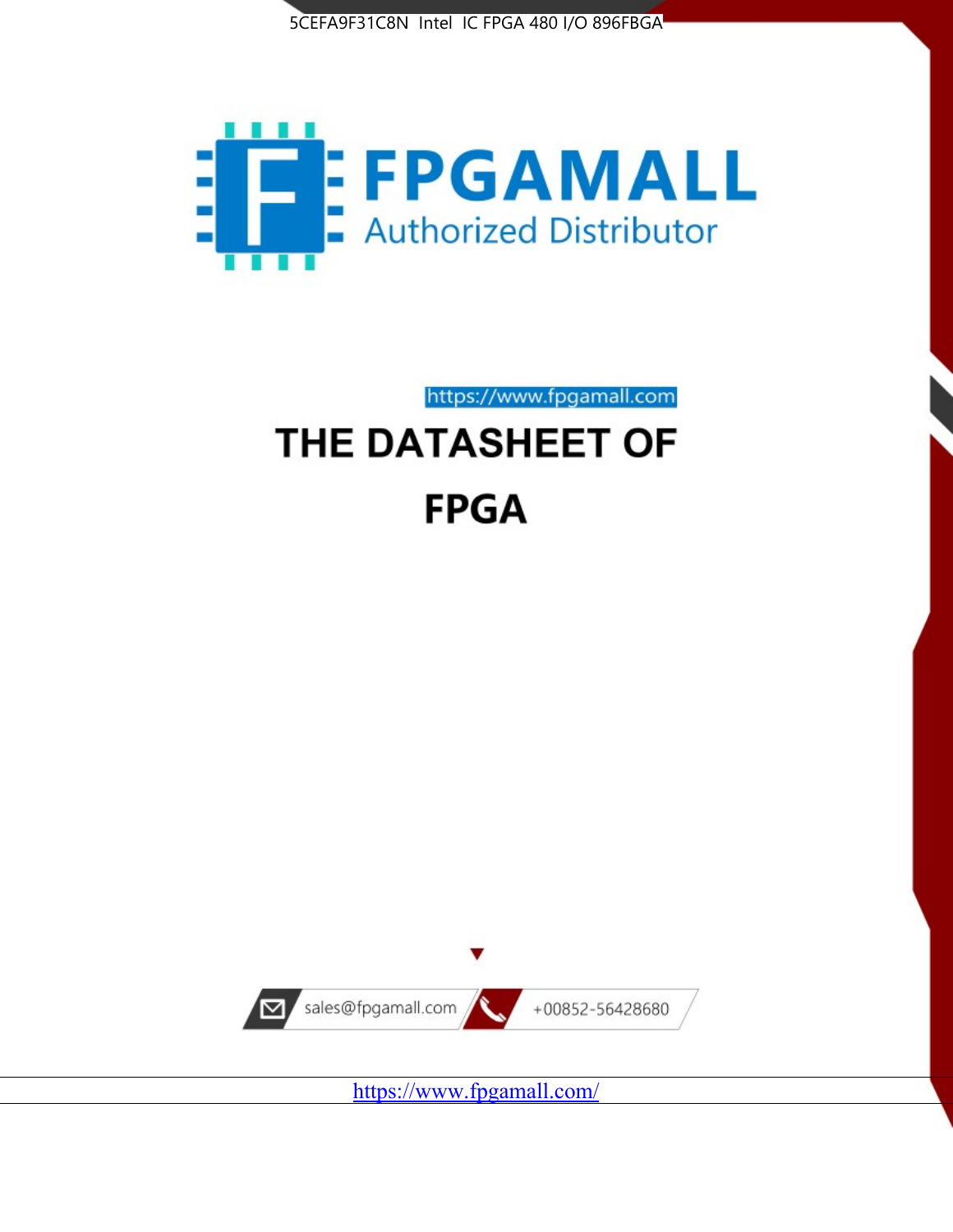5CEFA9F31C8N Intel IC FPGA 480 I/O 896FBGA



# **Cyclone V Device Overview**



**CV-51001 | 2018.05.07** Latest document on the web: **[PDF](https://www.altera.com/en_US/pdfs/literature/hb/cyclone-v/cv_51001.pdf)** | **[HTML](https://www.altera.com/documentation/sam1403480548153.html)**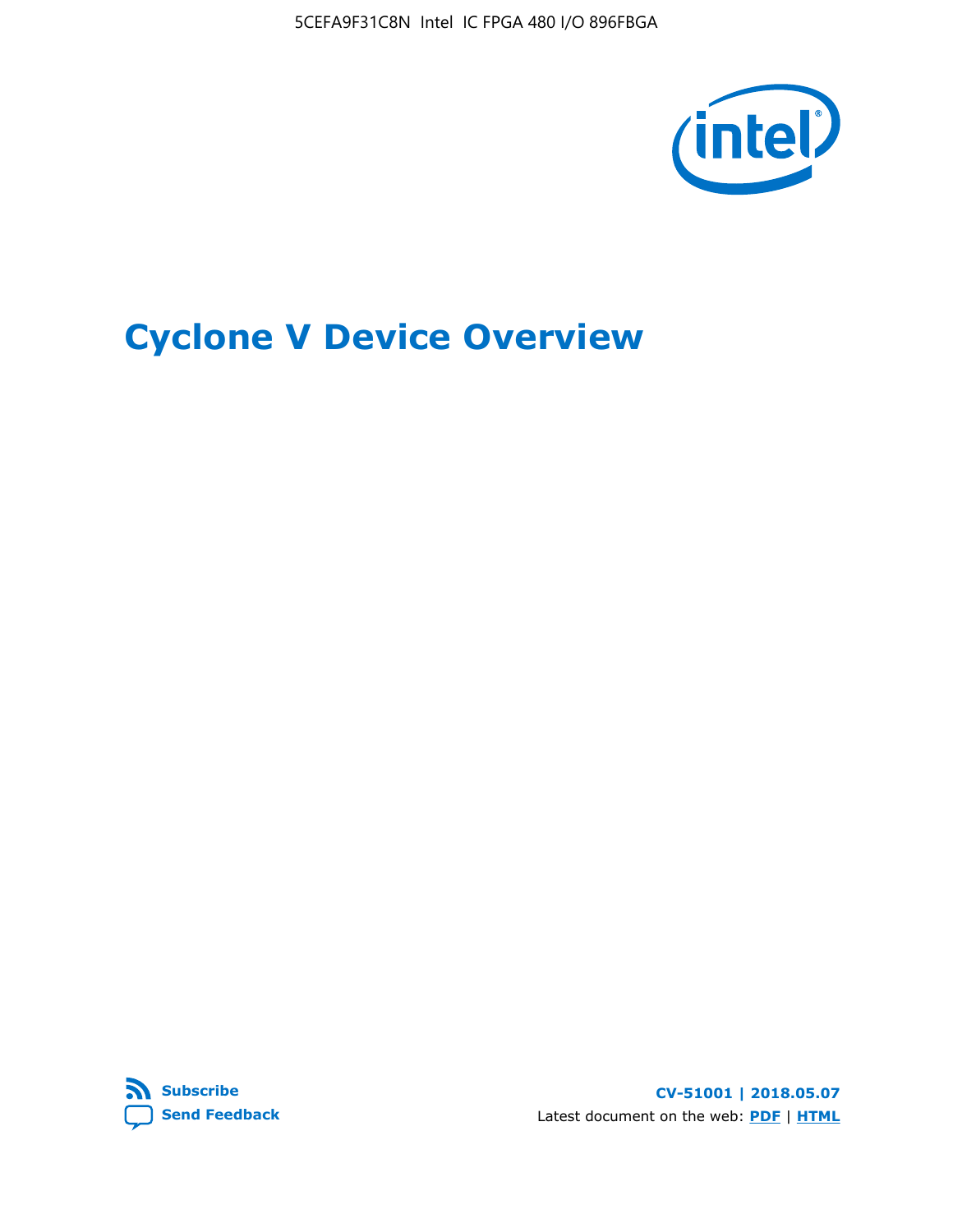

# **Contents**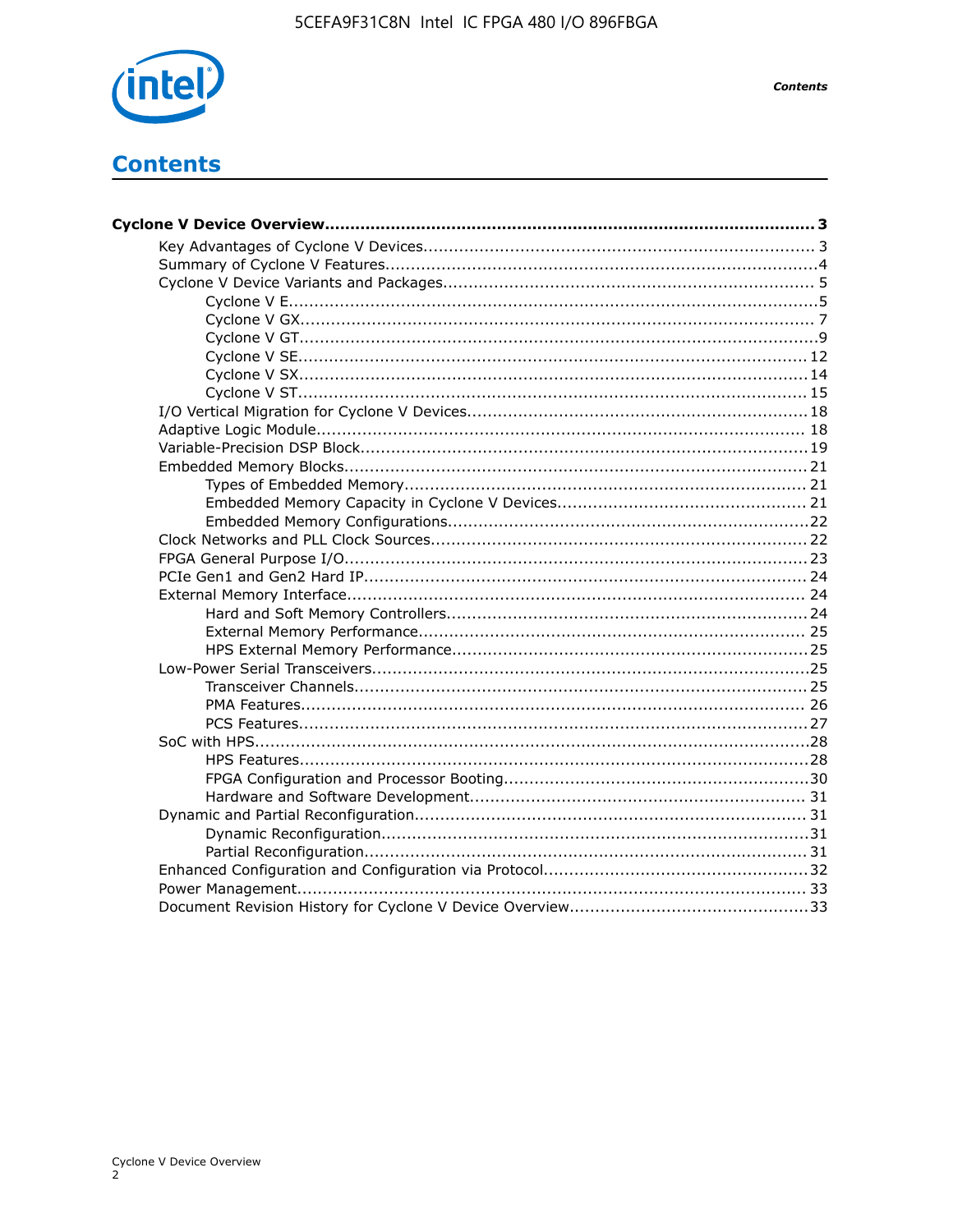

# **Cyclone V Device Overview**

The Cyclone® V devices are designed to simultaneously accommodate the shrinking power consumption, cost, and time-to-market requirements; and the increasing bandwidth requirements for high-volume and cost-sensitive applications.

Enhanced with integrated transceivers and hard memory controllers, the Cyclone V devices are suitable for applications in the industrial, wireless and wireline, military, and automotive markets.

#### **Related Information**

[Cyclone V Device Handbook: Known Issues](https://www.altera.com/support/support-resources/knowledge-base/solutions/rd12152011_347.html) Lists the planned updates to the Cyclone V Device Handbook chapters.

# **Key Advantages of Cyclone V Devices**

#### **Table 1. Key Advantages of the Cyclone V Device Family**

| <b>Advantage</b>                                                                    | <b>Supporting Feature</b>                                                                                                                                                                                                                                                    |
|-------------------------------------------------------------------------------------|------------------------------------------------------------------------------------------------------------------------------------------------------------------------------------------------------------------------------------------------------------------------------|
| Lower power consumption                                                             | Built on TSMC's 28 nm low-power (28LP) process technology and includes an<br>$\bullet$<br>abundance of hard intellectual property (IP) blocks<br>Up to 40% lower power consumption than the previous generation device                                                       |
| Improved logic integration and<br>differentiation capabilities                      | 8-input adaptive logic module (ALM)<br>٠<br>Up to 13.59 megabits (Mb) of embedded memory<br>٠<br>Variable-precision digital signal processing (DSP) blocks                                                                                                                   |
| Increased bandwidth capacity                                                        | 3.125 gigabits per second (Gbps) and 6.144 Gbps transceivers<br>٠<br>Hard memory controllers<br>٠                                                                                                                                                                            |
| Hard processor system (HPS)<br>with integrated Arm* Cortex*-A9<br>MPCore* processor | Tight integration of a dual-core Arm Cortex-A9 MPCore processor, hard IP, and an<br>$\bullet$<br>FPGA in a single Cyclone V system-on-a-chip (SoC)<br>Supports over 128 Gbps peak bandwidth with integrated data coherency between<br>٠<br>the processor and the FPGA fabric |
| Lowest system cost                                                                  | Requires only two core voltages to operate<br>٠<br>Available in low-cost wirebond packaging<br>٠<br>Includes innovative features such as Configuration via Protocol (CvP) and partial<br>٠<br>reconfiguration                                                                |

Intel Corporation. All rights reserved. Intel, the Intel logo, Altera, Arria, Cyclone, Enpirion, MAX, Nios, Quartus and Stratix words and logos are trademarks of Intel Corporation or its subsidiaries in the U.S. and/or other countries. Intel warrants performance of its FPGA and semiconductor products to current specifications in accordance with Intel's standard warranty, but reserves the right to make changes to any products and services at any time without notice. Intel assumes no responsibility or liability arising out of the application or use of any information, product, or service described herein except as expressly agreed to in writing by Intel. Intel customers are advised to obtain the latest version of device specifications before relying on any published information and before placing orders for products or services. \*Other names and brands may be claimed as the property of others.

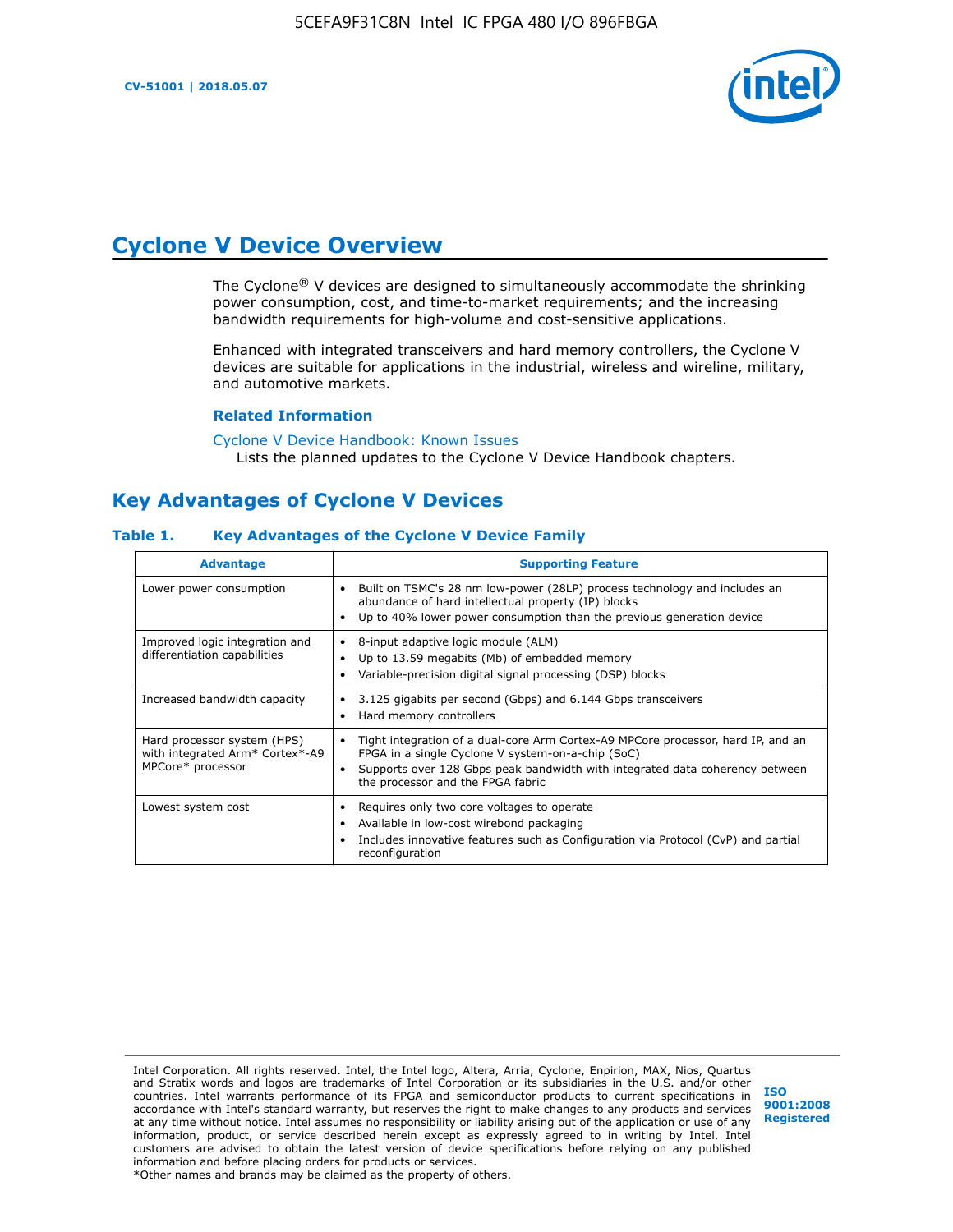

# **Summary of Cyclone V Features**

## **Table 2. Summary of Features for Cyclone V Devices**

| <b>Feature</b>                                           | <b>Description</b>                                                                                                                                                                                                                                                                                                                        |                                                                                                                                                                                                                                                                                                                                                                                                                                                                                                                                                                                                                                                                                                         |  |  |  |  |  |  |
|----------------------------------------------------------|-------------------------------------------------------------------------------------------------------------------------------------------------------------------------------------------------------------------------------------------------------------------------------------------------------------------------------------------|---------------------------------------------------------------------------------------------------------------------------------------------------------------------------------------------------------------------------------------------------------------------------------------------------------------------------------------------------------------------------------------------------------------------------------------------------------------------------------------------------------------------------------------------------------------------------------------------------------------------------------------------------------------------------------------------------------|--|--|--|--|--|--|
| Technology                                               | $\bullet$<br>1.1 V core voltage<br>$\bullet$                                                                                                                                                                                                                                                                                              | TSMC's 28-nm low-power (28LP) process technology                                                                                                                                                                                                                                                                                                                                                                                                                                                                                                                                                                                                                                                        |  |  |  |  |  |  |
| Packaging                                                | $\bullet$                                                                                                                                                                                                                                                                                                                                 | Wirebond low-halogen packages<br>Multiple device densities with compatible package footprints for seamless migration between<br>different device densities<br>RoHS-compliant and leaded $(1)$ options                                                                                                                                                                                                                                                                                                                                                                                                                                                                                                   |  |  |  |  |  |  |
| High-performance<br>FPGA fabric                          | Enhanced 8-input ALM with four registers                                                                                                                                                                                                                                                                                                  |                                                                                                                                                                                                                                                                                                                                                                                                                                                                                                                                                                                                                                                                                                         |  |  |  |  |  |  |
| Internal memory<br>blocks                                | of the ALMs as MLAB memory                                                                                                                                                                                                                                                                                                                | M10K-10-kilobits (Kb) memory blocks with soft error correction code (ECC)<br>Memory logic array block (MLAB)-640-bit distributed LUTRAM where you can use up to 25%                                                                                                                                                                                                                                                                                                                                                                                                                                                                                                                                     |  |  |  |  |  |  |
| Embedded Hard IP<br>blocks                               | Variable-precision DSP<br>Native support for up to three signal processing precision levels<br>(three $9 \times 9$ , two $18 \times 18$ , or one 27 x 27 multiplier) in the same<br>variable-precision DSP block<br>64-bit accumulator and cascade<br>Embedded internal coefficient memory<br>Preadder/subtractor for improved efficiency |                                                                                                                                                                                                                                                                                                                                                                                                                                                                                                                                                                                                                                                                                                         |  |  |  |  |  |  |
|                                                          | Memory controller                                                                                                                                                                                                                                                                                                                         | DDR3, DDR2, and LPDDR2 with 16 and 32 bit ECC support                                                                                                                                                                                                                                                                                                                                                                                                                                                                                                                                                                                                                                                   |  |  |  |  |  |  |
|                                                          | Embedded transceiver<br>I/O                                                                                                                                                                                                                                                                                                               | PCI Express* (PCIe*) Gen2 and Gen1 (x1, x2, or x4) hard IP with<br>multifunction support, endpoint, and root port                                                                                                                                                                                                                                                                                                                                                                                                                                                                                                                                                                                       |  |  |  |  |  |  |
| Clock networks                                           | Up to 550 MHz global clock network<br>$\bullet$<br>$\bullet$                                                                                                                                                                                                                                                                              | Global, quadrant, and peripheral clock networks<br>Clock networks that are not used can be powered down to reduce dynamic power                                                                                                                                                                                                                                                                                                                                                                                                                                                                                                                                                                         |  |  |  |  |  |  |
| Phase-locked loops<br>(PLLs)                             | $\bullet$<br>Integer mode and fractional mode<br>$\bullet$                                                                                                                                                                                                                                                                                | Precision clock synthesis, clock delay compensation, and zero delay buffering (ZDB)                                                                                                                                                                                                                                                                                                                                                                                                                                                                                                                                                                                                                     |  |  |  |  |  |  |
| FPGA General-purpose<br>$I/Os$ (GPIOs)                   | $\bullet$<br>$\bullet$<br>On-chip termination (OCT)<br>$\bullet$                                                                                                                                                                                                                                                                          | 875 megabits per second (Mbps) LVDS receiver and 840 Mbps LVDS transmitter<br>400 MHz/800 Mbps external memory interface<br>3.3 V support with up to 16 mA drive strength                                                                                                                                                                                                                                                                                                                                                                                                                                                                                                                               |  |  |  |  |  |  |
| Low-power high-speed<br>serial interface                 | 614 Mbps to 6.144 Gbps integrated transceiver speed<br>$\bullet$<br>Transmit pre-emphasis and receiver equalization<br>$\bullet$<br>Dynamic partial reconfiguration of individual channels<br>$\bullet$                                                                                                                                   |                                                                                                                                                                                                                                                                                                                                                                                                                                                                                                                                                                                                                                                                                                         |  |  |  |  |  |  |
| <b>HPS</b><br>(Cyclone V SE, SX,<br>and ST devices only) | $\bullet$<br>$\bullet$<br>interfaces<br>On-chip RAM and boot ROM                                                                                                                                                                                                                                                                          | Single or dual-core Arm Cortex-A9 MPCore processor-up to 925 MHz maximum frequency with<br>support for symmetric and asymmetric multiprocessing<br>Interface peripherals-10/100/1000 Ethernet media access control (EMAC), USB 2.0<br>On-The-GO (OTG) controller, quad serial peripheral interface (QSPI) flash controller, NAND<br>flash controller, Secure Digital/MultiMediaCard (SD/MMC) controller, UART, controller area<br>network (CAN), serial peripheral interface (SPI), I <sup>2</sup> C interface, and up to 85 HPS GPIO<br>System peripherals—general-purpose timers, watchdog timers, direct memory access (DMA)<br>controller, FPGA configuration manager, and clock and reset managers |  |  |  |  |  |  |
|                                                          |                                                                                                                                                                                                                                                                                                                                           | continued                                                                                                                                                                                                                                                                                                                                                                                                                                                                                                                                                                                                                                                                                               |  |  |  |  |  |  |

<sup>(1)</sup> Contact Intel for availability.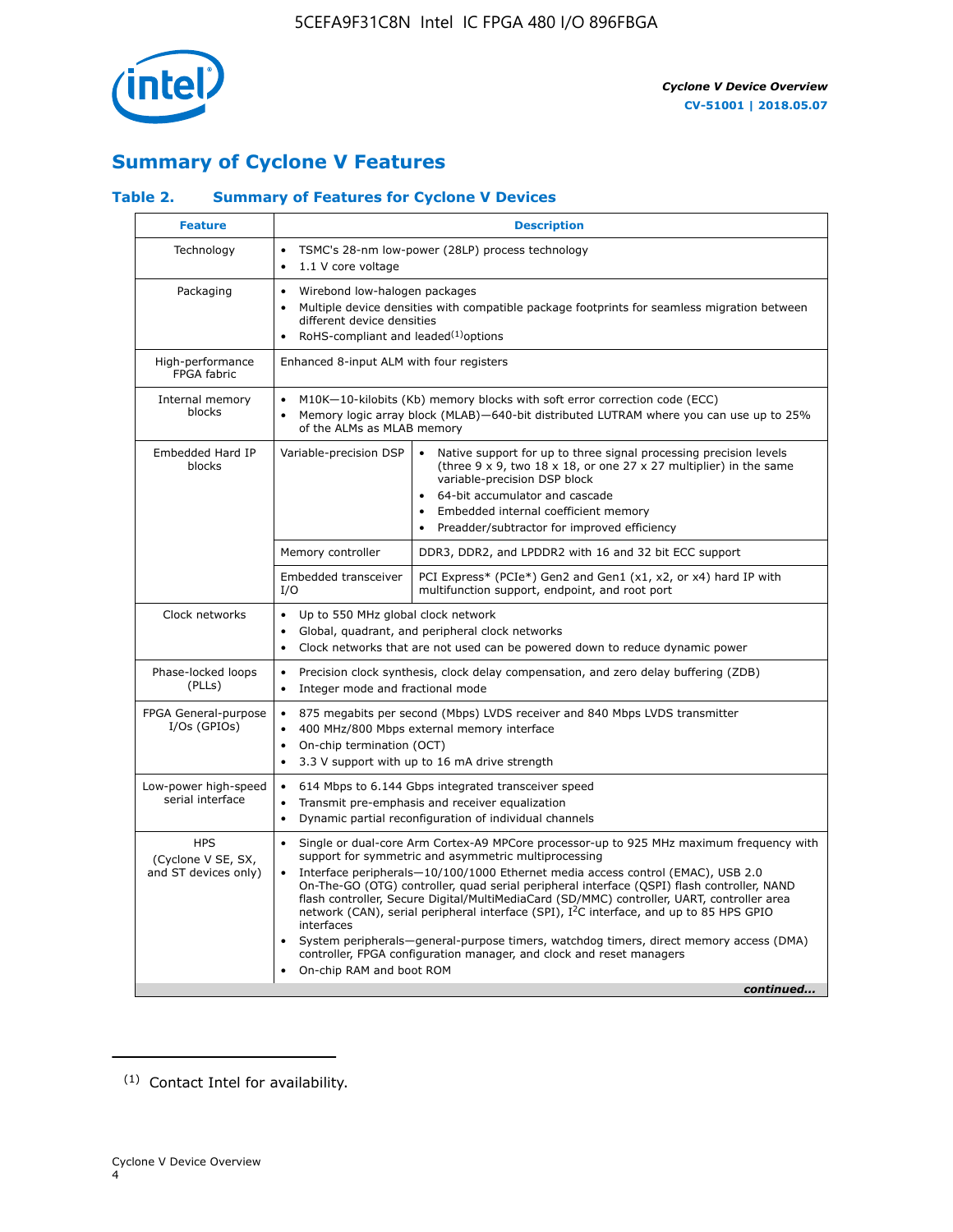

| <b>Feature</b> | <b>Description</b>                                                                                                                                                                                                                                                                                                                                                                                                    |
|----------------|-----------------------------------------------------------------------------------------------------------------------------------------------------------------------------------------------------------------------------------------------------------------------------------------------------------------------------------------------------------------------------------------------------------------------|
|                | HPS-FPGA bridges—include the FPGA-to-HPS, HPS-to-FPGA, and lightweight HPS-to-FPGA<br>bridges that allow the FPGA fabric to issue transactions to slaves in the HPS, and vice versa<br>FPGA-to-HPS SDRAM controller subsystem-provides a configurable interface to the multiport<br>front end (MPFE) of the HPS SDRAM controller<br>Arm CoreSight™ JTAG debug access port, trace port, and on-chip trace storage      |
| Configuration  | Tamper protection—comprehensive design protection to protect your valuable IP investments<br>Enhanced advanced encryption standard (AES) design security features<br>CvP<br>$\bullet$<br>Dynamic reconfiguration of the FPGA<br>Active serial (AS) x1 and x4, passive serial (PS), JTAG, and fast passive parallel (FPP) x8 and<br>x16 configuration options<br>Internal scrubbing (2)<br>Partial reconfiguration (3) |

# **Cyclone V Device Variants and Packages**

#### **Table 3. Device Variants for the Cyclone V Device Family**

| <b>Variant</b> | <b>Description</b>                                                                                                      |
|----------------|-------------------------------------------------------------------------------------------------------------------------|
| Cyclone V E    | Optimized for the lowest system cost and power requirement for a wide spectrum of general logic<br>and DSP applications |
| Cyclone V GX   | Optimized for the lowest cost and power requirement for 614 Mbps to 3.125 Gbps transceiver<br>applications              |
| Cyclone V GT   | The FPGA industry's lowest cost and lowest power requirement for 6.144 Gbps transceiver<br>applications                 |
| Cyclone V SE   | SoC with integrated Arm-based HPS                                                                                       |
| Cyclone V SX   | SoC with integrated Arm-based HPS and 3.125 Gbps transceivers                                                           |
| Cyclone V ST   | SoC with integrated Arm-based HPS and 6.144 Gbps transceivers                                                           |

## **Cyclone V E**

This section provides the available options, maximum resource counts, and package plan for the Cyclone V E devices.

The information in this section is correct at the time of publication. For the latest information and to get more details, refer to the Product Selector Guide.

#### **Related Information**

[Product Selector Guide](https://www.altera.com/products/product-selector-guide.html)

Provides the latest information about Intel products.

<sup>(2)</sup> The SEU internal scrubbing feature is available for Cyclone V E, GX, SE, and SX devices with the "SC" suffix in the part number. For device availability and ordering, contact your local Intel sales representatives.

 $(3)$  The partial reconfiguration feature is available for Cyclone V E, GX, SE, and SX devices with the "SC" suffix in the part number. For device availability and ordering, contact your local Intel® sales representatives.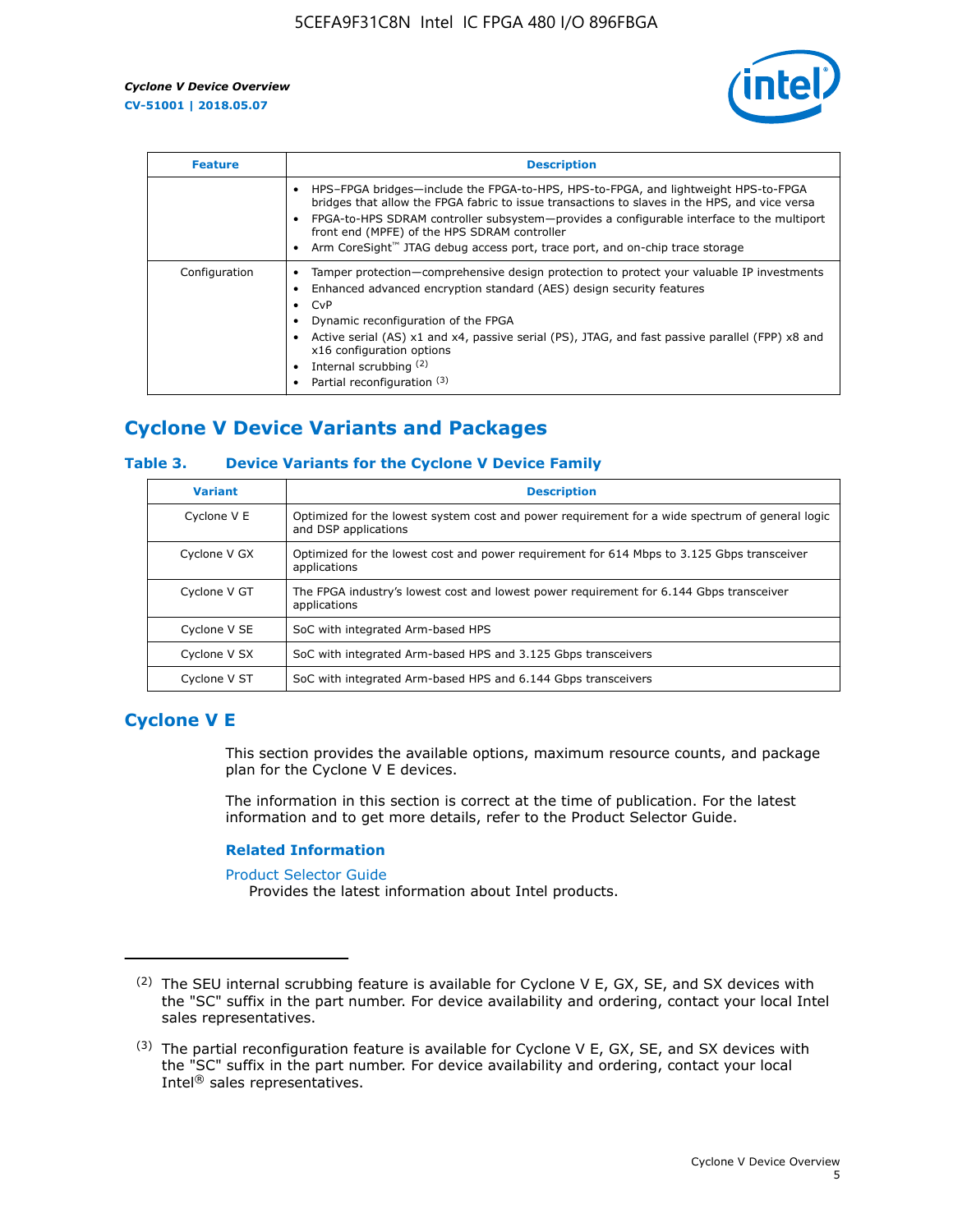# **Available Options**

#### **Figure 1. Sample Ordering Code and Available Options for Cyclone V E Devices**

The SEU internal scrubbing feature is available for Cyclone V E, GX, SE, and SX devices with the "SC" suffix in the part number. For device availability and ordering, contact your local Intel sales representatives.



# **Maximum Resources**

#### **Table 4. Maximum Resource Counts for Cyclone V E Devices**

| <b>Resource</b>              |             | <b>Member Code</b> |              |                |                |         |  |  |
|------------------------------|-------------|--------------------|--------------|----------------|----------------|---------|--|--|
|                              |             | A2                 | A4           | <b>A5</b>      | <b>A7</b>      | A9      |  |  |
| Logic Elements (LE) (K)      |             | 25                 | 49           | 77             | 150            | 301     |  |  |
| <b>ALM</b>                   |             | 9,430              | 18,480       | 29,080         | 56,480         | 113,560 |  |  |
| Register                     |             | 37,736             | 73,920       | 116,320        | 225,920        | 454,240 |  |  |
| Memory (Kb)                  | M10K        | 1,760              | 3,080        | 4,460          | 6,860          | 12,200  |  |  |
|                              | <b>MLAB</b> | 196                | 303          | 424            | 836            | 1,717   |  |  |
| Variable-precision DSP Block |             | 25                 | 66           | 150            | 156            | 342     |  |  |
| 18 x 18 Multiplier           |             | 50                 | 132          | 300            | 312            | 684     |  |  |
| PLL                          |             |                    | 4            | 6              | $\overline{7}$ | 8       |  |  |
| GPIO                         |             | 224                | 224          | 240            | 480            | 480     |  |  |
| <b>LVDS</b>                  | Transmitter | 56                 | 56           | 60             | 120            | 120     |  |  |
|                              | Receiver    | 56                 | 56           | 60             | 120            | 120     |  |  |
| Hard Memory Controller       |             | $\mathbf{1}$       | $\mathbf{1}$ | $\overline{2}$ | $\overline{2}$ | 2       |  |  |

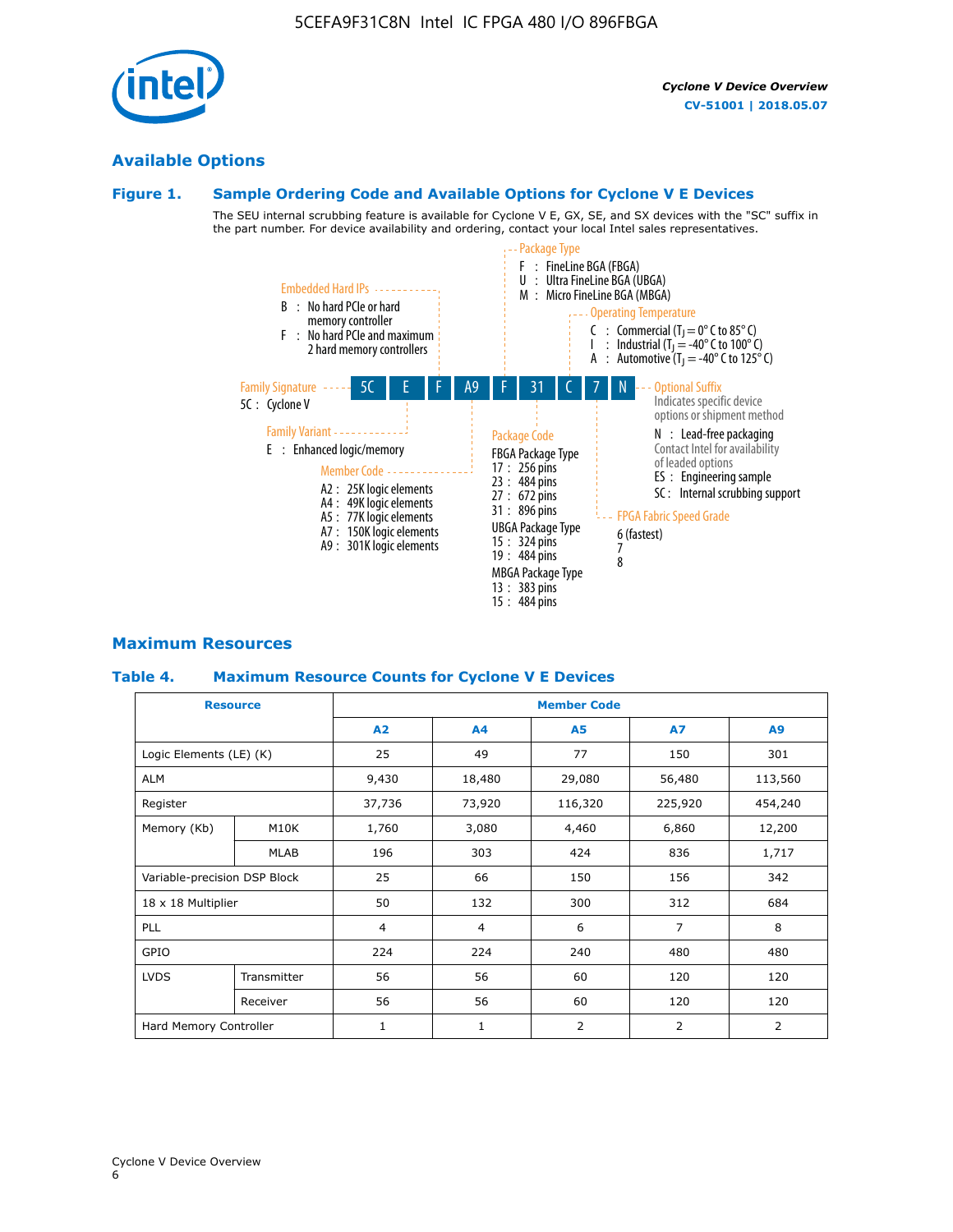

#### **Related Information**

[True LVDS Buffers in Devices, I/O Features in Cyclone V Devices](https://www.altera.com/documentation/sam1403481100977.html#sam1403480885395) Provides the number of LVDS channels in each device package.

#### **Package Plan**

#### **Table 5. Package Plan for Cyclone V E Devices**

| <b>Member</b><br><b>Code</b> | <b>M383</b><br>$(13 \text{ mm})$ | M484<br>$(15 \text{ mm})$ | <b>U324</b><br>$(15 \text{ mm})$ | <b>F256</b><br>$(17 \text{ mm})$ | <b>U484</b><br>$(19$ mm) | <b>F484</b><br>$(23$ mm $)$ | <b>F672</b><br>$(27 \, \text{mm})$ | <b>F896</b><br>$(31 \text{ mm})$ |
|------------------------------|----------------------------------|---------------------------|----------------------------------|----------------------------------|--------------------------|-----------------------------|------------------------------------|----------------------------------|
|                              | <b>GPIO</b>                      | <b>GPIO</b>               | <b>GPIO</b>                      | <b>GPIO</b>                      | <b>GPIO</b>              | <b>GPIO</b>                 | <b>GPIO</b>                        | <b>GPIO</b>                      |
| A2                           | 223                              |                           | 176                              | 128                              | 224                      | 224                         |                                    |                                  |
| A4                           | 223                              |                           | 176                              | 128                              | 224                      | 224                         |                                    |                                  |
| A <sub>5</sub>               | 175                              |                           |                                  |                                  | 224                      | 240                         |                                    |                                  |
| A7                           |                                  | 240                       |                                  |                                  | 240                      | 240                         | 336                                | 480                              |
| A9                           |                                  |                           |                                  |                                  | 240                      | 224                         | 336                                | 480                              |

# **Cyclone V GX**

This section provides the available options, maximum resource counts, and package plan for the Cyclone V GX devices.

The information in this section is correct at the time of publication. For the latest information and to get more details, refer to the *Product Selector Guide*.

#### **Related Information**

[Product Selector Guide](https://www.altera.com/products/product-selector-guide.html)

Provides the latest information about Intel products.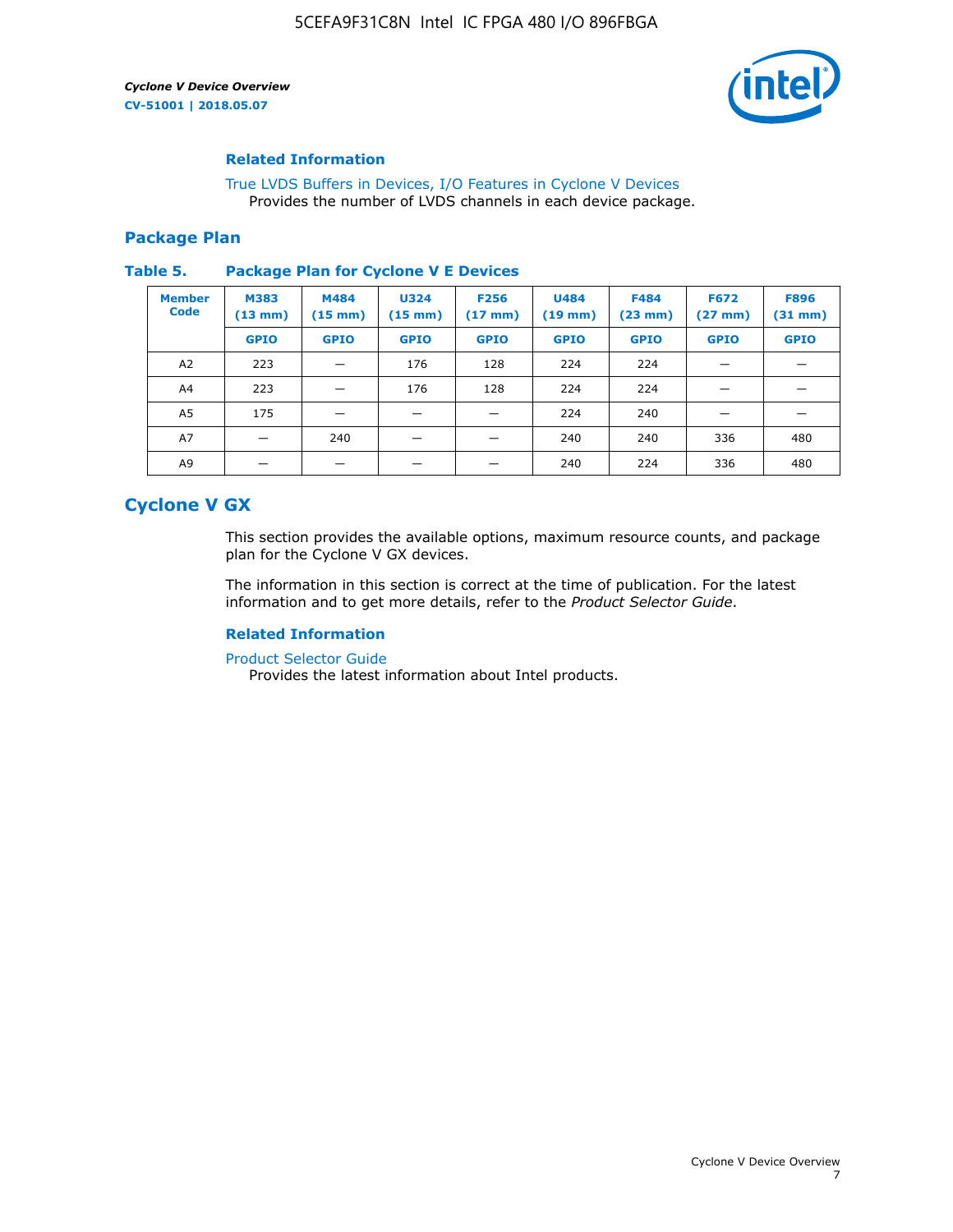

# **Available Options**

# **Figure 2. Sample Ordering Code and Available Options for Cyclone V GX Devices**

The SEU internal scrubbing feature is available for Cyclone V E, GX, SE, and SX devices with the "SC" suffix in the part number. For device availability and ordering, contact your local Intel sales representatives.



# **Maximum Resources**

# **Table 6. Maximum Resource Counts for Cyclone V GX Devices**

|                              | <b>Resource</b> | <b>Member Code</b> |                |                |         |           |   |   |
|------------------------------|-----------------|--------------------|----------------|----------------|---------|-----------|---|---|
|                              |                 | C <sub>3</sub>     | C <sub>4</sub> | C <sub>5</sub> | C7      | C9        |   |   |
| Logic Elements (LE) (K)      |                 | 36                 | 50             | 77             | 150     | 301       |   |   |
| <b>ALM</b>                   |                 | 13,460             | 18,860         | 29,080         | 56,480  | 113,560   |   |   |
| Register                     |                 | 53,840             | 75,440         | 116,320        | 225,920 | 454,240   |   |   |
| Memory (Kb)                  | M10K            | 1,350              | 2,500          | 4,460          | 6,860   | 12,200    |   |   |
|                              | <b>MLAB</b>     | 182                | 424            | 424            | 836     | 1,717     |   |   |
| Variable-precision DSP Block |                 | 57                 | 70             | 150            | 156     | 342       |   |   |
| 18 x 18 Multiplier           |                 | 114                | 140            | 300            | 312     | 684       |   |   |
| <b>PLL</b>                   |                 |                    |                |                | 6       | 6         | 7 | 8 |
| 3 Gbps Transceiver           |                 | 3                  | 6              | 6              | 9       | 12        |   |   |
| GPIO <sup>(4)</sup>          |                 | 208                | 336            | 336            | 480     | 560       |   |   |
|                              |                 |                    |                |                |         | continued |   |   |

 $(4)$  The number of GPIOs does not include transceiver I/Os. In the Intel Quartus® Prime software, the number of user I/Os includes transceiver I/Os.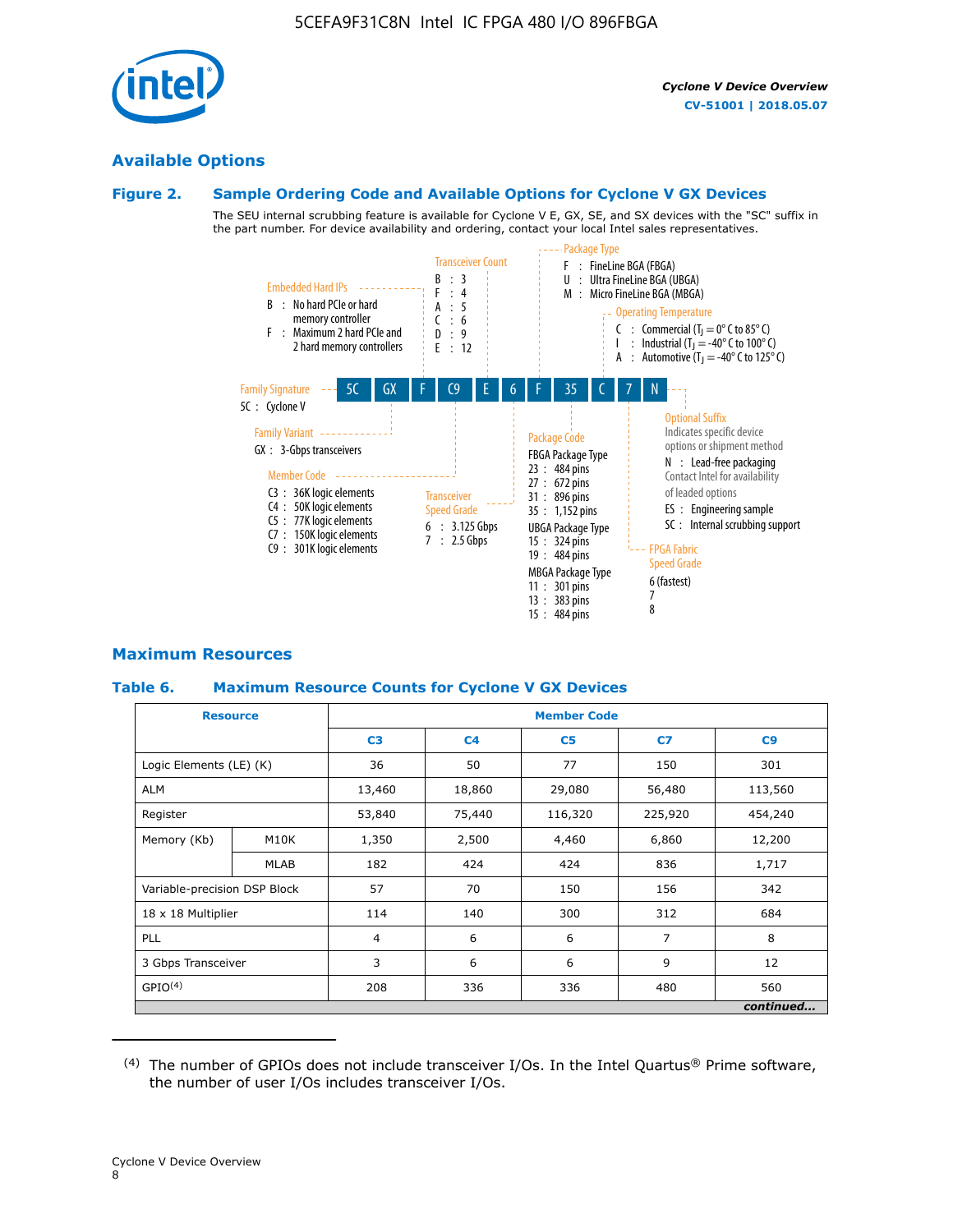

| <b>Resource</b>        |             | <b>Member Code</b> |                |                |     |                |  |  |
|------------------------|-------------|--------------------|----------------|----------------|-----|----------------|--|--|
|                        |             | C <sub>3</sub>     | C <sub>4</sub> | C <sub>5</sub> | C7  | C <sub>9</sub> |  |  |
| <b>LVDS</b>            | Transmitter | 52                 | 84             | 84             | 120 | 140            |  |  |
|                        | Receiver    | 52                 | 84             | 84             | 120 | 140            |  |  |
| PCIe Hard IP Block     |             |                    |                |                |     |                |  |  |
| Hard Memory Controller |             |                    | h              |                |     |                |  |  |

#### **Related Information**

[True LVDS Buffers in Devices, I/O Features in Cyclone V Devices](https://www.altera.com/documentation/sam1403481100977.html#sam1403480885395) Provides the number of LVDS channels in each device package.

## **Package Plan**

#### **Table 7. Package Plan for Cyclone V GX Devices**

| <b>Member</b><br><b>Code</b> | <b>M301</b><br>$(11$ mm) |                | <b>M383</b><br>$(13 \text{ mm})$ |             | M484        | $(15 \text{ mm})$ | <b>U324</b><br>$(15 \text{ mm})$ |             | <b>U484</b><br>$(19$ mm) |             |
|------------------------------|--------------------------|----------------|----------------------------------|-------------|-------------|-------------------|----------------------------------|-------------|--------------------------|-------------|
|                              | <b>GPIO</b>              | <b>XCVR</b>    | <b>GPIO</b>                      | <b>XCVR</b> | <b>GPIO</b> | <b>XCVR</b>       | <b>GPIO</b>                      | <b>XCVR</b> | <b>GPIO</b>              | <b>XCVR</b> |
| C <sub>3</sub>               |                          |                |                                  |             |             |                   | 144                              | 3           | 208                      | 3           |
| C <sub>4</sub>               | 129                      | $\overline{4}$ | 175                              | 6           |             |                   | –                                |             | 224                      | 6           |
| C5                           | 129                      | 4              | 175                              | 6           |             |                   |                                  |             | 224                      | 6           |
| C7                           | _                        |                |                                  |             | 240         | 3                 |                                  |             | 240                      | 6           |
| C9                           |                          |                |                                  |             |             |                   |                                  |             | 240                      | 5           |

| <b>Member</b><br><b>Code</b> | <b>F484</b> | $(23$ mm)   | <b>F672</b> | $(27 \text{ mm})$ | <b>F896</b><br>$(31 \text{ mm})$ |             | F1152<br>$(35 \text{ mm})$ |             |
|------------------------------|-------------|-------------|-------------|-------------------|----------------------------------|-------------|----------------------------|-------------|
|                              | <b>GPIO</b> | <b>XCVR</b> | <b>GPIO</b> | <b>XCVR</b>       | <b>GPIO</b>                      | <b>XCVR</b> | <b>GPIO</b>                | <b>XCVR</b> |
| C <sub>3</sub>               | 208         | 3           |             |                   |                                  |             |                            |             |
| C4                           | 240         | 6           | 336         | 6                 |                                  |             |                            |             |
| C5                           | 240         | 6           | 336         | 6                 |                                  |             |                            |             |
| C7                           | 240         | 6           | 336         | 9                 | 480                              | 9           |                            |             |
| C9                           | 224         | 6           | 336         | 9                 | 480                              | 12          | 560                        | 12          |

# **Cyclone V GT**

This section provides the available options, maximum resource counts, and package plan for the Cyclone V GT devices.

The information in this section is correct at the time of publication. For the latest information and to get more details, refer to the *Product Selector Guide*.

#### **Related Information**

#### [Product Selector Guide](https://www.altera.com/products/product-selector-guide.html)

Provides the latest information about Intel products.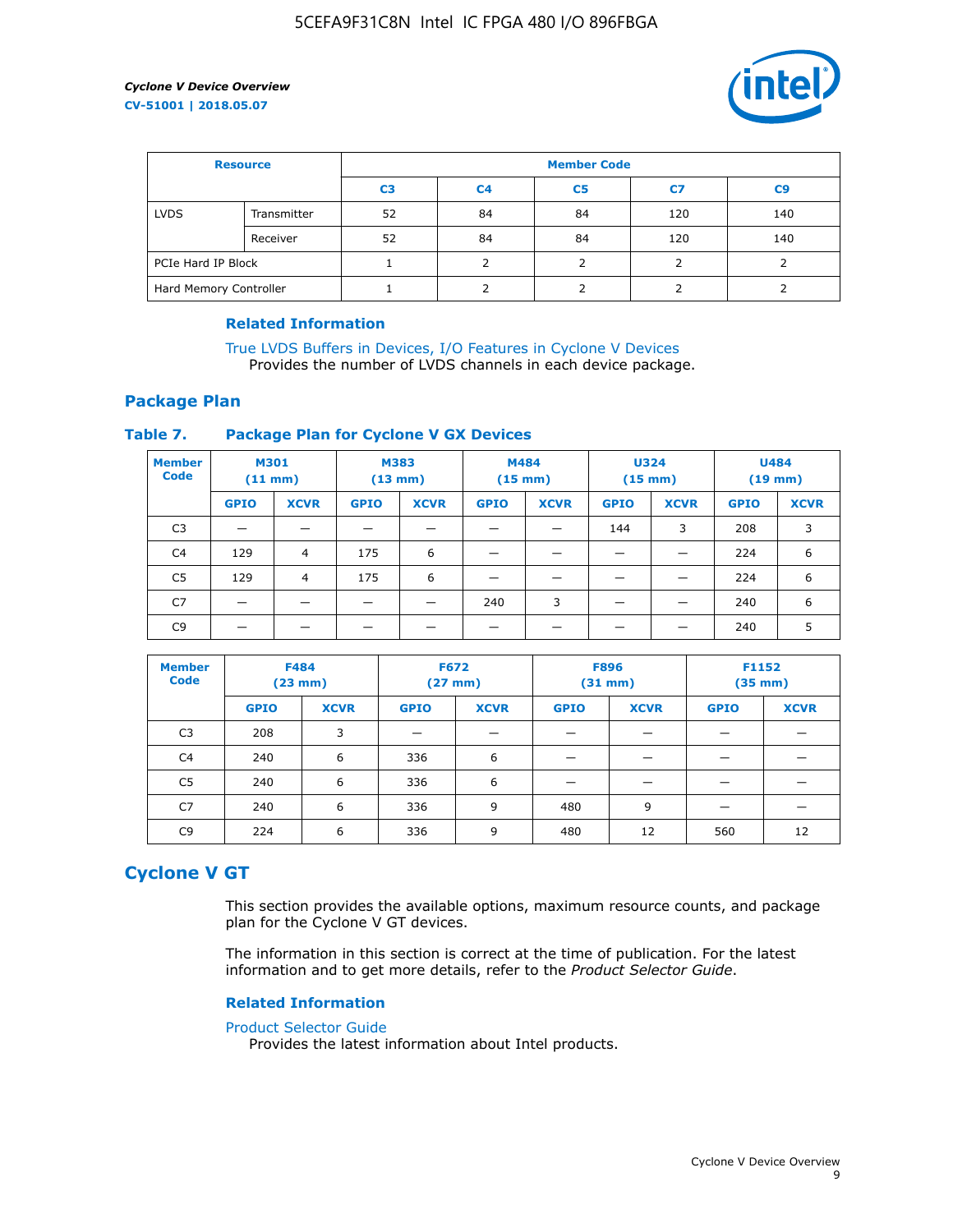

# **Available Options**

## **Figure 3. Sample Ordering Code and Available Options for Cyclone V GT Devices**



#### **Maximum Resources**

#### **Table 8. Maximum Resource Counts for Cyclone V GT Devices**

|                              | <b>Resource</b> | <b>Member Code</b> |         |                |  |  |
|------------------------------|-----------------|--------------------|---------|----------------|--|--|
|                              |                 | D <sub>5</sub>     | D7      | D <sub>9</sub> |  |  |
| Logic Elements (LE) (K)      |                 | 77                 | 150     | 301            |  |  |
| <b>ALM</b>                   |                 | 29,080             | 56,480  | 113,560        |  |  |
| Register                     |                 | 116,320            | 225,920 | 454,240        |  |  |
| Memory (Kb)                  | M10K            | 4,460              | 6,860   | 12,200         |  |  |
|                              | <b>MLAB</b>     | 424                | 836     | 1,717          |  |  |
| Variable-precision DSP Block |                 | 150                | 156     | 342            |  |  |
| 18 x 18 Multiplier           |                 | 300                | 312     | 684            |  |  |
| PLL                          |                 | 6                  | 7       | 8              |  |  |
| 6 Gbps Transceiver           |                 |                    | 9       | 12             |  |  |
| GPIO <sup>(5)</sup>          |                 | 336                | 480     | 560            |  |  |
| <b>LVDS</b>                  | Transmitter     | 84                 | 120     | 140            |  |  |
|                              |                 |                    |         | continued      |  |  |

<sup>(5)</sup> The number of GPIOs does not include transceiver I/Os. In the Intel Quartus Prime software, the number of user I/Os includes transceiver I/Os.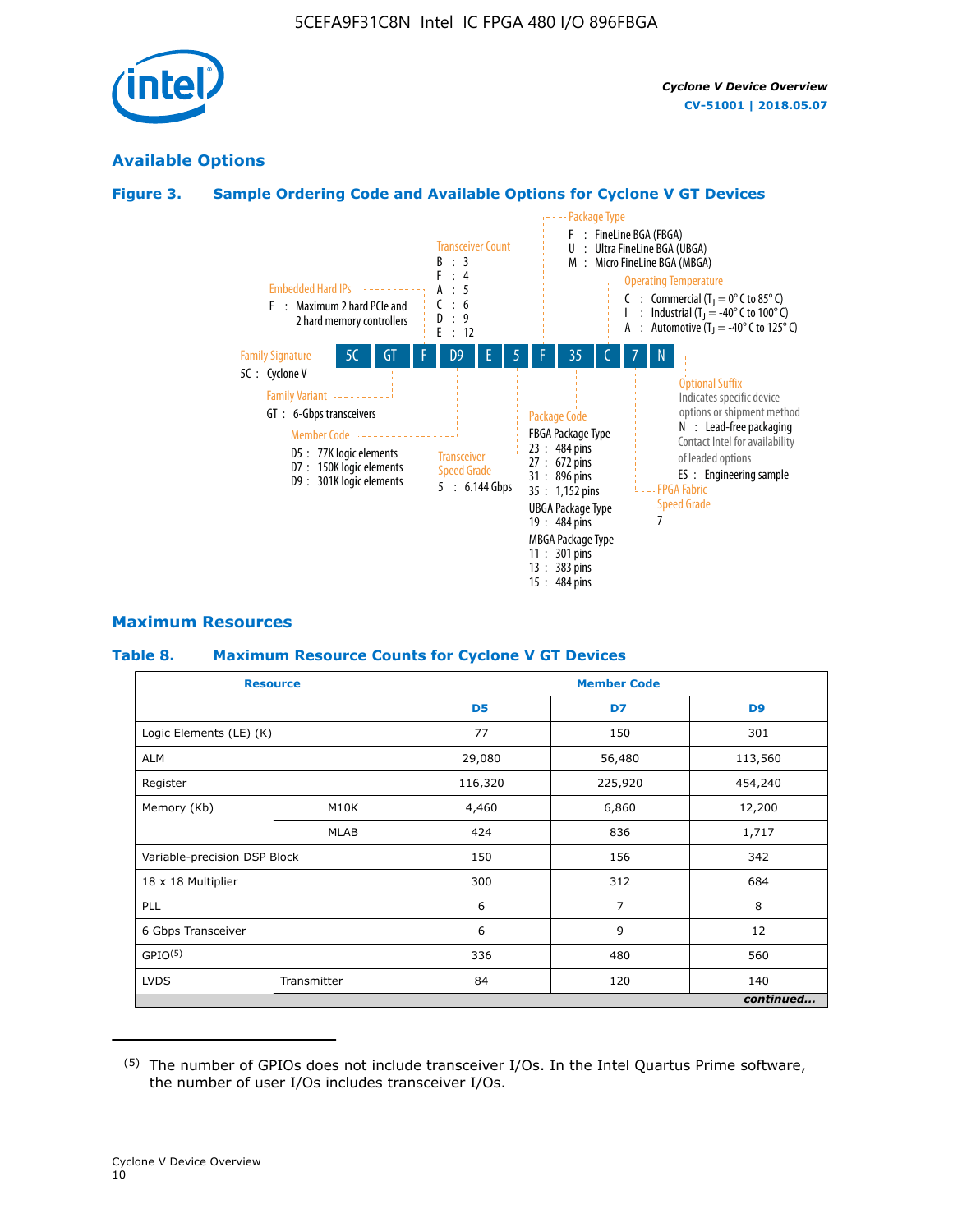

| <b>Resource</b>        |          | <b>Member Code</b> |     |     |  |  |
|------------------------|----------|--------------------|-----|-----|--|--|
|                        |          | D5                 | D7  | D9  |  |  |
|                        | Receiver | 84                 | 120 | 140 |  |  |
| PCIe Hard IP Block     |          |                    |     |     |  |  |
| Hard Memory Controller |          |                    |     |     |  |  |

#### **Related Information**

[True LVDS Buffers in Devices, I/O Features in Cyclone V Devices](https://www.altera.com/documentation/sam1403481100977.html#sam1403480885395) Provides the number of LVDS channels in each device package.

## **Package Plan**

#### **Table 9. Package Plan for Cyclone V GT Devices**

Transceiver counts shown are for transceiver ≤5 Gbps . 6 Gbps transceiver channel count support depends on the package and channel usage. For more information about the 6 Gbps transceiver channel count, refer to the *Cyclone V Device Handbook Volume 2: Transceivers*.

| <b>Member</b><br><b>Code</b> | <b>M301</b><br>(11 mm)   |                | M383<br>$(13 \text{ mm})$ |             | M484<br>$(15 \text{ mm})$ |             | <b>U484</b><br>$(19$ mm) |             |
|------------------------------|--------------------------|----------------|---------------------------|-------------|---------------------------|-------------|--------------------------|-------------|
|                              | <b>GPIO</b>              | <b>XCVR</b>    | <b>GPIO</b>               | <b>XCVR</b> | <b>GPIO</b>               | <b>XCVR</b> | <b>GPIO</b>              | <b>XCVR</b> |
| D <sub>5</sub>               | 129                      | $\overline{4}$ | 175                       | 6           | -                         | -           | 224                      | 6           |
| D7                           | -                        | -              |                           |             | 240                       | 3           | 240                      | 6           |
| D <sub>9</sub>               | $\overline{\phantom{0}}$ | _              |                           |             | -                         |             | 240                      | 5           |

| <b>Member</b><br><b>Code</b> | <b>F484</b><br>$(23 \text{ mm})$ |             | <b>F672</b><br>$(27 \text{ mm})$ |             | <b>F896</b><br>$(31$ mm $)$ |             | F1152<br>$(35$ mm $)$ |             |
|------------------------------|----------------------------------|-------------|----------------------------------|-------------|-----------------------------|-------------|-----------------------|-------------|
|                              | <b>GPIO</b>                      | <b>XCVR</b> | <b>GPIO</b>                      | <b>XCVR</b> | <b>GPIO</b>                 | <b>XCVR</b> | <b>GPIO</b>           | <b>XCVR</b> |
| D <sub>5</sub>               | 240                              | 6           | 336                              | 6           | -                           |             |                       |             |
| D7                           | 240                              | 6           | 336                              | q(6)        | 480                         | q(6)        |                       |             |
| D <sub>9</sub>               | 224                              | 6           | 336                              | 9(6)        | 480                         | 12(7)       | 560                   | 12(7)       |

#### **Related Information**

[6.144-Gbps Support Capability in Cyclone V GT Devices, Cyclone V Device Handbook](https://www.altera.com/documentation/nik1409855456781.html#nik1409855410757) [Volume 2: Transceivers](https://www.altera.com/documentation/nik1409855456781.html#nik1409855410757)

Provides more information about 6 Gbps transceiver channel count.

<sup>(6)</sup> If you require CPRI (at 6.144 Gbps) and PCIe Gen2 transmit jitter compliance, Intel recommends that you use only up to three full-duplex transceiver channels for CPRI, and up to six full-duplex channels for PCIe Gen2. The CMU channels are not considered full-duplex channels.

 $(7)$  If you require CPRI (at 6.144 Gbps) and PCIe Gen2 transmit jitter compliance, Intel recommends that you use only up to three full-duplex transceiver channels for CPRI, and up to eight full-duplex channels for PCIe Gen2. The CMU channels are not considered full-duplex channels.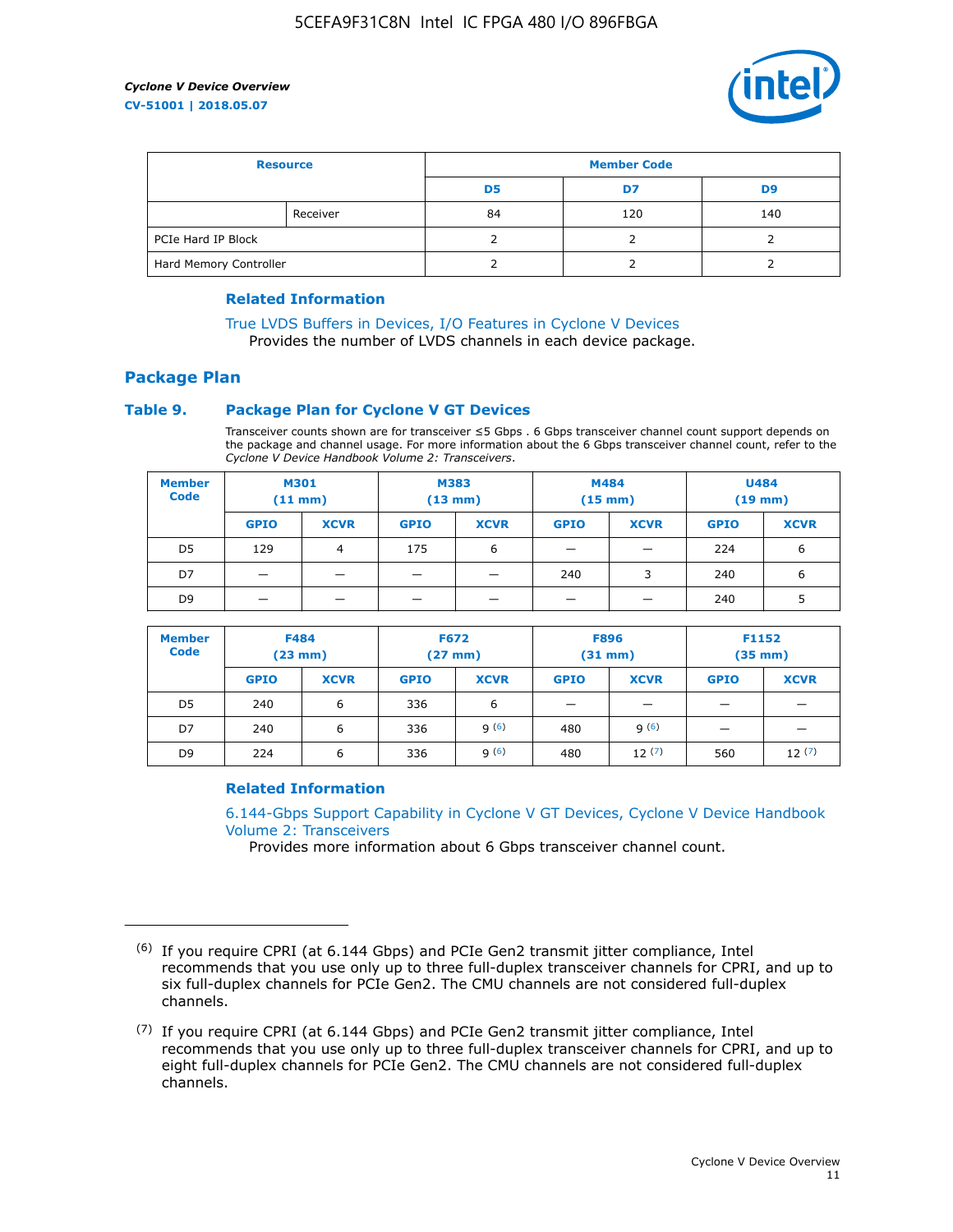

# **Cyclone V SE**

This section provides the available options, maximum resource counts, and package plan for the Cyclone V SE devices.

The information in this section is correct at the time of publication. For the latest information and to get more details, refer to the *Product Selector Guide*.

#### **Related Information**

#### [Product Selector Guide](https://www.altera.com/products/product-selector-guide.html)

Provides the latest information about Intel products.

#### **Available Options**

#### **Figure 4. Sample Ordering Code and Available Options for Cyclone V SE Devices**

The SEU internal scrubbing feature is available for Cyclone V E, GX, SE, and SX devices with the "SC" suffix in the part number. For device availability and ordering, contact your local Intel sales representatives.

Cyclone V SE and SX low-power devices (L power option) offer 30% static power reduction for devices with 25K LE and 40K LE, and 20% static power reduction for devices with 85K LE and 110K LE.

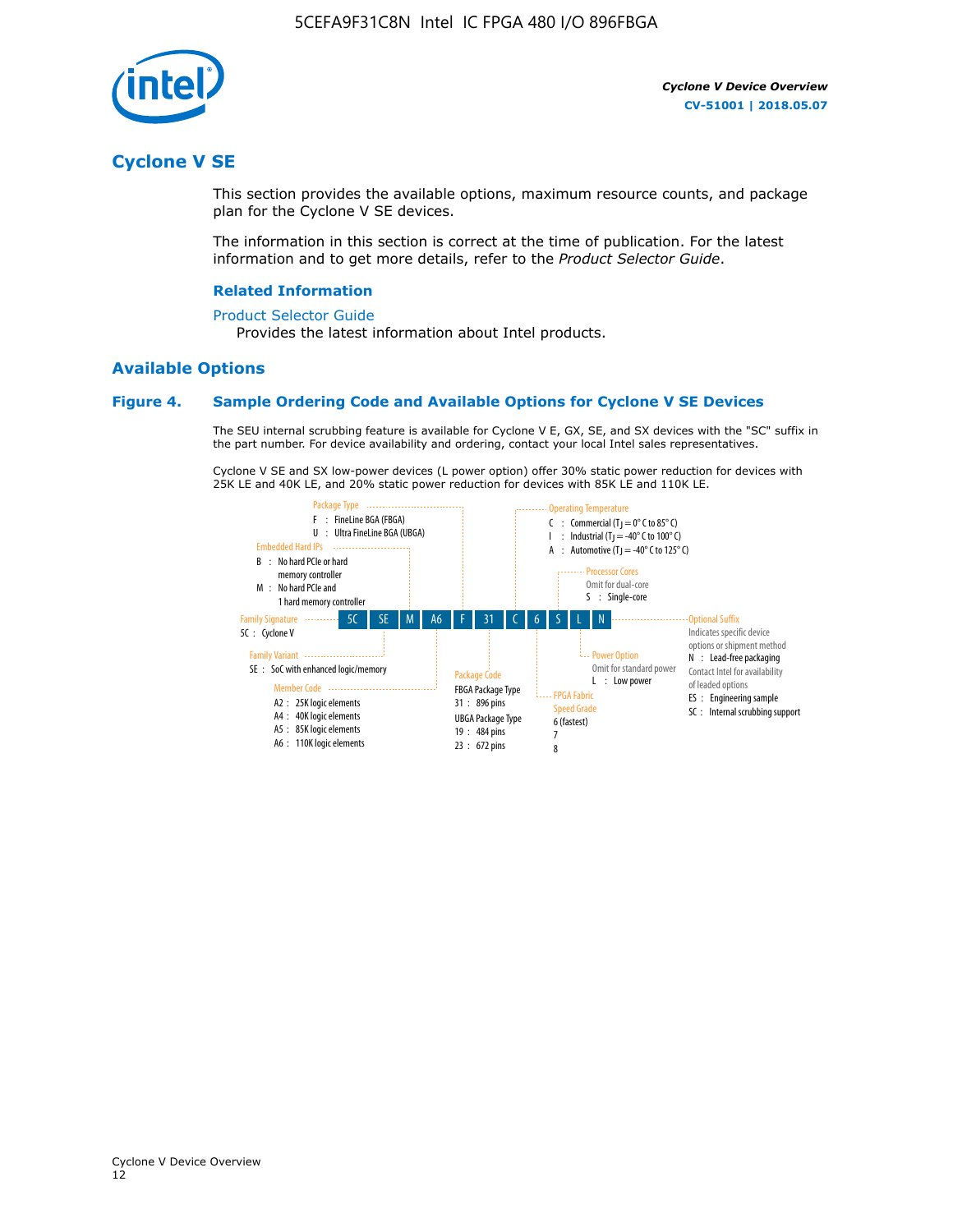

## **Maximum Resources**

#### **Table 10. Maximum Resource Counts for Cyclone V SE Devices**

|                                | <b>Resource</b>   | <b>Member Code</b>       |                          |                      |                      |  |
|--------------------------------|-------------------|--------------------------|--------------------------|----------------------|----------------------|--|
|                                |                   | A2                       | A4                       | <b>A5</b>            | A6                   |  |
| Logic Elements (LE) (K)        |                   | 25                       | 40                       | 85                   | 110                  |  |
| <b>ALM</b>                     |                   | 9,430                    | 15,880                   | 32,070               | 41,910               |  |
| Register                       |                   | 37,736                   | 60,376                   | 128,300              | 166,036              |  |
| Memory (Kb)                    | M <sub>10</sub> K | 1,400                    | 2,700                    | 3,970                | 5,570                |  |
|                                | <b>MLAB</b>       | 138                      | 231                      | 480                  | 621                  |  |
| Variable-precision DSP Block   |                   | 36                       | 84                       | 87                   | 112                  |  |
| 18 x 18 Multiplier             |                   | 72                       | 168                      | 174                  | 224                  |  |
| <b>FPGA PLL</b>                |                   | 5                        | 5                        | 6                    | 6                    |  |
| <b>HPS PLL</b>                 |                   | 3                        | 3                        | 3                    | 3                    |  |
| <b>FPGA GPIO</b>               |                   | 145                      | 145                      | 288                  | 288                  |  |
| HPS I/O                        |                   | 181                      | 181                      | 181                  | 181                  |  |
| <b>LVDS</b>                    | Transmitter       | 32                       | 32                       | 72                   | 72                   |  |
|                                | Receiver          | 37                       | 37                       | 72                   | 72                   |  |
| FPGA Hard Memory Controller    |                   | 1                        | $\mathbf{1}$             | $\mathbf{1}$         | $\mathbf{1}$         |  |
| HPS Hard Memory Controller     |                   | 1                        | $\mathbf{1}$             | $\mathbf{1}$         | 1                    |  |
| Arm Cortex-A9 MPCore Processor |                   | Single- or dual-<br>core | Single- or dual-<br>core | Single- or dual-core | Single- or dual-core |  |

#### **Related Information**

[True LVDS Buffers in Devices, I/O Features in Cyclone V Devices](https://www.altera.com/documentation/sam1403481100977.html#sam1403480885395) Provides the number of LVDS channels in each device package.

#### **Package Plan**

#### **Table 11. Package Plan for Cyclone V SE Devices**

The HPS I/O counts are the number of I/Os in the HPS and does not correlate with the number of HPS-specific I/O pins in the FPGA. Each HPS-specific pin in the FPGA may be mapped to several HPS I/Os.

| <b>Member Code</b> | <b>U484</b><br>$(19$ mm) |           | <b>U672</b><br>(23 mm) |           | <b>F896</b><br>$(31$ mm $)$ |           |
|--------------------|--------------------------|-----------|------------------------|-----------|-----------------------------|-----------|
|                    | <b>FPGA GPIO</b>         | HPS $I/O$ | <b>FPGA GPIO</b>       | HPS $I/O$ | <b>FPGA GPIO</b>            | HPS $I/O$ |
| A <sub>2</sub>     | 66                       | 151       | 145                    | 181       |                             |           |
| A4                 | 66                       | 151       | 145                    | 181       |                             |           |
| A <sub>5</sub>     | 66                       | 151       | 145                    | 181       | 288                         | 181       |
| A6                 | 66                       | 151       | 145                    | 181       | 288                         | 181       |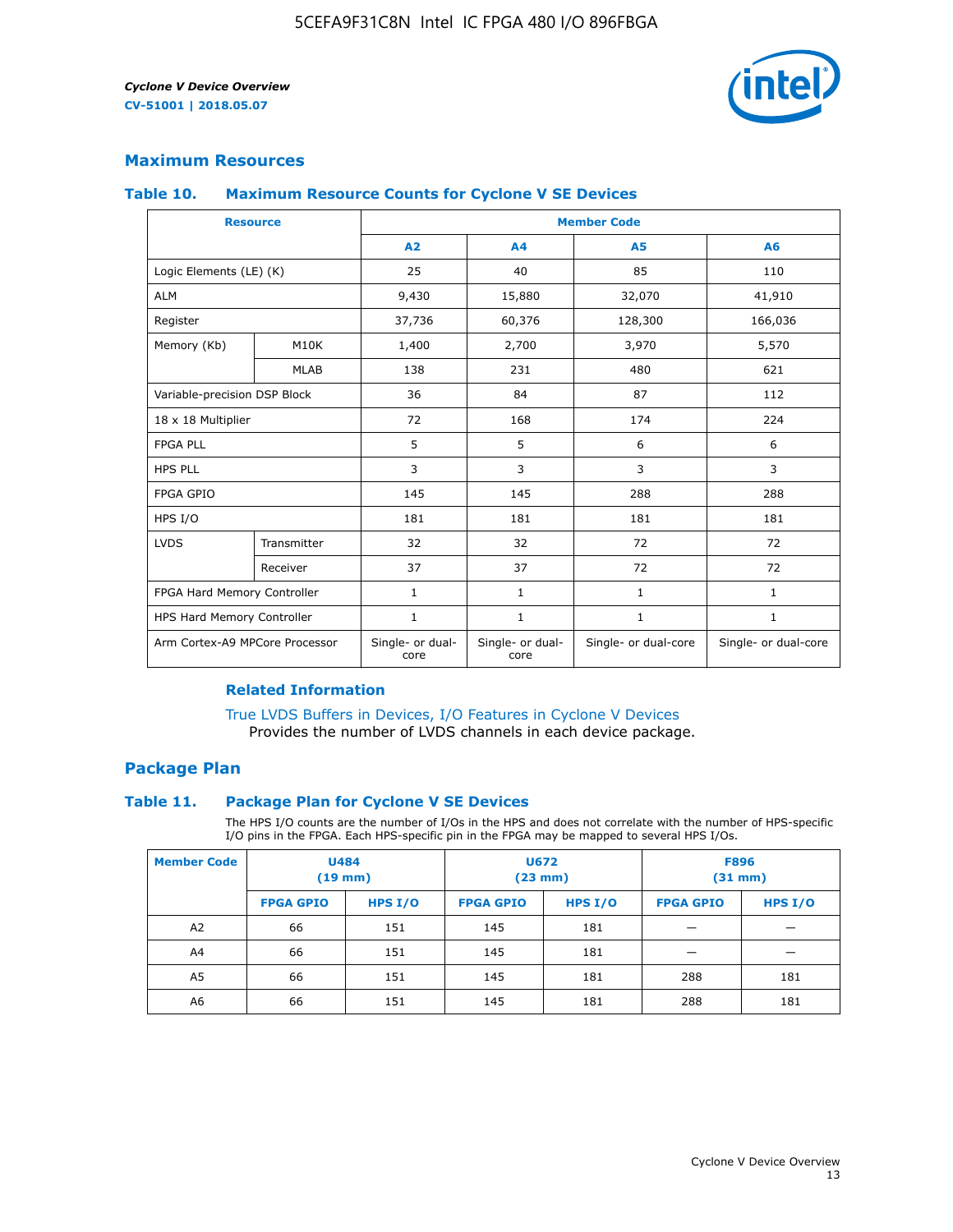

# **Cyclone V SX**

This section provides the available options, maximum resource counts, and package plan for the Cyclone V SX devices.

The information in this section is correct at the time of publication. For the latest information and to get more details, refer to the *Product Selector Guide*.

#### **Related Information**

#### [Product Selector Guide](https://www.altera.com/products/product-selector-guide.html)

Provides the latest information about Intel products.

## **Available Options**

#### **Figure 5. Sample Ordering Code and Available Options for Cyclone V SX Devices**

The SEU internal scrubbing feature is available for Cyclone V E, GX, SE, and SX devices with the "SC" suffix in the part number. For device availability and ordering, contact your local Intel sales representatives.

Cyclone V SE and SX low-power devices (L power option) offer 30% static power reduction for devices with 25K LE and 40K LE, and 20% static power reduction for devices with 85K LE and 110K LE.



#### **Maximum Resources**

#### **Table 12. Maximum Resource Counts for Cyclone V SX Devices**

|                              | <b>Resource</b> | <b>Member Code</b> |                |                |           |  |
|------------------------------|-----------------|--------------------|----------------|----------------|-----------|--|
|                              |                 | C <sub>2</sub>     | C <sub>4</sub> | C <sub>5</sub> | C6        |  |
| Logic Elements (LE) (K)      |                 | 25                 | 40             | 85             | 110       |  |
| <b>ALM</b>                   |                 | 9,430              | 15,880         | 32,070         | 41,910    |  |
| Register                     |                 | 37,736             | 60,376         | 128,300        | 166,036   |  |
| Memory (Kb)                  | M10K            | 1,400              | 2,700          | 3,970          | 5,570     |  |
|                              | <b>MLAB</b>     | 138                | 231            | 480            | 621       |  |
| Variable-precision DSP Block |                 | 36                 | 84             | 87             | 112       |  |
| 18 x 18 Multiplier           |                 | 72                 | 168            | 174            | 224       |  |
| <b>FPGA PLL</b>              |                 | 5                  | 5              | 6              | 6         |  |
|                              |                 |                    |                |                | continued |  |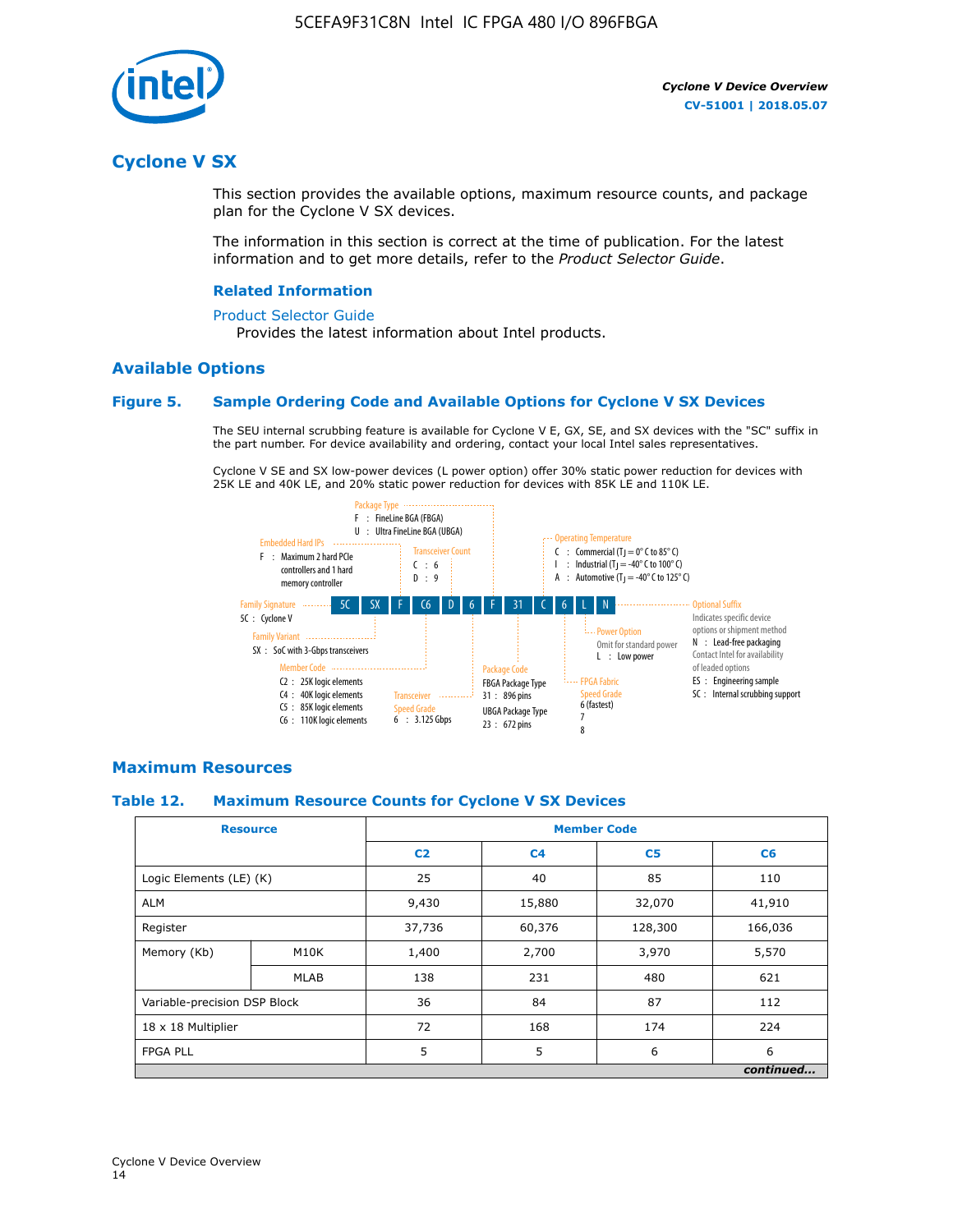

| <b>Resource</b>                |             | <b>Member Code</b> |                |                |                |  |  |
|--------------------------------|-------------|--------------------|----------------|----------------|----------------|--|--|
|                                |             | C <sub>2</sub>     | C <sub>4</sub> | C <sub>5</sub> | C <sub>6</sub> |  |  |
| <b>HPS PLL</b>                 |             | 3                  | 3              | 3              | 3              |  |  |
| 3 Gbps Transceiver             |             | 6                  | 6              | 9              | 9              |  |  |
| FPGA GPIO <sup>(8)</sup>       |             | 145                | 145            | 288            | 288            |  |  |
| HPS I/O                        |             | 181                | 181            | 181            | 181            |  |  |
| <b>LVDS</b>                    | Transmitter | 32                 | 32             | 72             | 72             |  |  |
|                                | Receiver    | 37                 | 37             | 72             | 72             |  |  |
| PCIe Hard IP Block             |             | $\overline{2}$     | $\overline{2}$ | 2(9)           | 2(9)           |  |  |
| FPGA Hard Memory Controller    |             |                    | 1              | 1              | 1              |  |  |
| HPS Hard Memory Controller     |             | 1                  | $\mathbf{1}$   | 1              | 1              |  |  |
| Arm Cortex-A9 MPCore Processor |             | Dual-core          | Dual-core      | Dual-core      | Dual-core      |  |  |

#### **Related Information**

[True LVDS Buffers in Devices, I/O Features in Cyclone V Devices](https://www.altera.com/documentation/sam1403481100977.html#sam1403480885395) Provides the number of LVDS channels in each device package.

#### **Package Plan**

#### **Table 13. Package Plan for Cyclone V SX Devices**

The HPS I/O counts are the number of I/Os in the HPS and does not correlate with the number of HPS-specific I/O pins in the FPGA. Each HPS-specific pin in the FPGA may be mapped to several HPS I/Os.

| <b>Member Code</b> | U672<br>(23 mm)  |           | <b>F896</b><br>$(31$ mm $)$ |                  |         |             |
|--------------------|------------------|-----------|-----------------------------|------------------|---------|-------------|
|                    | <b>FPGA GPIO</b> | HPS $I/O$ | <b>XCVR</b>                 | <b>FPGA GPIO</b> | HPS I/O | <b>XCVR</b> |
| C <sub>2</sub>     | 145              | 181       | 6                           |                  |         |             |
| C4                 | 145              | 181       | 6                           |                  |         |             |
| C <sub>5</sub>     | 145              | 181       | 6                           | 288              | 181     | 9           |
| C6                 | 145              | 181       | 6                           | 288              | 181     | 9           |

# **Cyclone V ST**

This section provides the available options, maximum resource counts, and package plan for the Cyclone V ST devices.

The information in this section is correct at the time of publication. For the latest information and to get more details, refer to the *Product Selector Guide*.

 $(8)$  The number of GPIOs does not include transceiver I/Os. In the Intel Quartus Prime software, the number of user I/Os includes transceiver I/Os.

<sup>(9)</sup> 1 PCIe Hard IP Block in U672 package.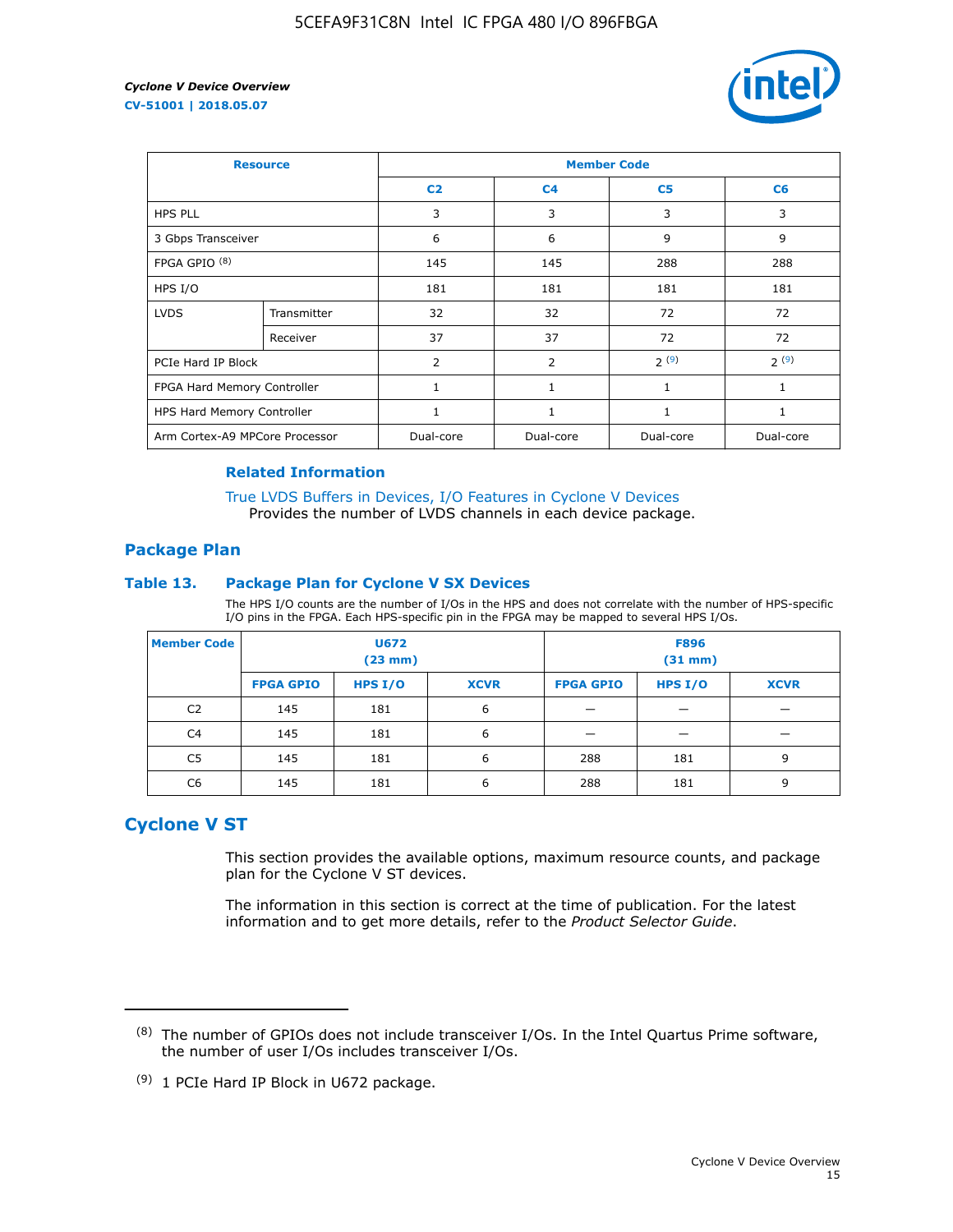

#### **Related Information**

[Product Selector Guide](https://www.altera.com/products/product-selector-guide.html) Provides the latest information about Intel products.

#### **Available Options**

#### **Figure 6. Sample Ordering Code and Available Options for Cyclone V ST Devices**



## **Maximum Resources**

#### **Table 14. Maximum Resource Counts for Cyclone V ST Devices**

| <b>Resource</b>              |             |                | <b>Member Code</b> |
|------------------------------|-------------|----------------|--------------------|
|                              |             | D <sub>5</sub> | D <sub>6</sub>     |
| Logic Elements (LE) (K)      |             | 85             | 110                |
| <b>ALM</b>                   |             | 32,070         | 41,910             |
| Register                     |             | 128,300        | 166,036            |
| Memory (Kb)                  | M10K        | 3,970          | 5,570              |
|                              | <b>MLAB</b> | 480            | 621                |
| Variable-precision DSP Block |             | 87             | 112                |
| 18 x 18 Multiplier           |             | 174            | 224                |
| <b>FPGA PLL</b>              |             | 6              | 6                  |
| <b>HPS PLL</b>               |             | 3              | 3                  |
| 6.144 Gbps Transceiver       |             | 9              | 9                  |
| FPGA GPIO(10)                |             | 288            | 288                |
| HPS I/O                      |             | 181            | 181                |
| <b>LVDS</b><br>Transmitter   |             | 72             | 72                 |
|                              |             |                | continued          |

<sup>(10)</sup> The number of GPIOs does not include transceiver I/Os. In the Intel Quartus Prime software, the number of user I/Os includes transceiver I/Os.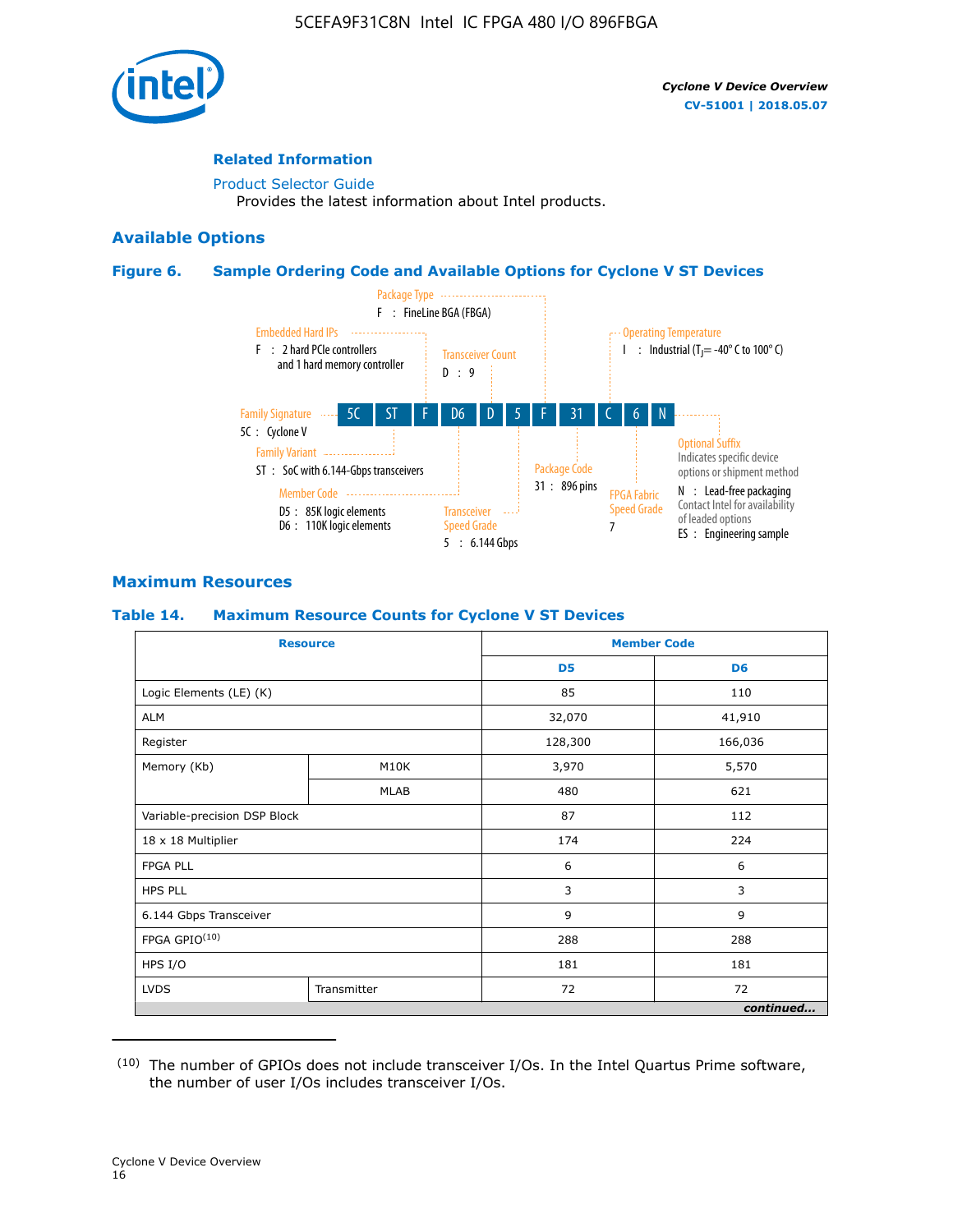

| <b>Resource</b>                |          | <b>Member Code</b> |                |  |
|--------------------------------|----------|--------------------|----------------|--|
|                                |          | D <sub>5</sub>     | D <sub>6</sub> |  |
|                                | Receiver | 72                 | 72             |  |
| PCIe Hard IP Block             |          |                    |                |  |
| FPGA Hard Memory Controller    |          |                    |                |  |
| HPS Hard Memory Controller     |          |                    |                |  |
| Arm Cortex-A9 MPCore Processor |          | Dual-core          | Dual-core      |  |

#### **Related Information**

# [True LVDS Buffers in Devices, I/O Features in Cyclone V Devices](https://www.altera.com/documentation/sam1403481100977.html#sam1403480885395)

Provides the number of LVDS channels in each device package.

#### **Package Plan**

#### **Table 15. Package Plan for Cyclone V ST Devices**

- The HPS I/O counts are the number of I/Os in the HPS and does not correlate with the number of HPSspecific I/O pins in the FPGA. Each HPS-specific pin in the FPGA may be mapped to several HPS I/Os.
- Transceiver counts shown are for transceiver ≤5 Gbps . 6 Gbps transceiver channel count support depends on the package and channel usage. For more information about the 6 Gbps transceiver channel count, refer to the *Cyclone V Device Handbook Volume 2: Transceivers*.

| <b>Member Code</b> | <b>F896</b><br>$(31$ mm $)$ |           |             |  |  |
|--------------------|-----------------------------|-----------|-------------|--|--|
|                    | <b>FPGA GPIO</b>            | HPS $I/O$ | <b>XCVR</b> |  |  |
| D <sub>5</sub>     | 288                         | 181       | 9(11)       |  |  |
| D <sub>6</sub>     | 288                         | 181       | q(11)       |  |  |

#### **Related Information**

[6.144-Gbps Support Capability in Cyclone V GT Devices, Cyclone V Device Handbook](https://www.altera.com/documentation/nik1409855456781.html#nik1409855410757) [Volume 2: Transceivers](https://www.altera.com/documentation/nik1409855456781.html#nik1409855410757)

Provides more information about 6 Gbps transceiver channel count.

<sup>(11)</sup> If you require CPRI (at 4.9152 Gbps) and PCIe Gen2 transmit jitter compliance, Intel recommends that you use only up to seven full-duplex transceiver channels for CPRI, and up to six full-duplex channels for PCIe Gen2. The CMU channels are not considered full-duplex channels.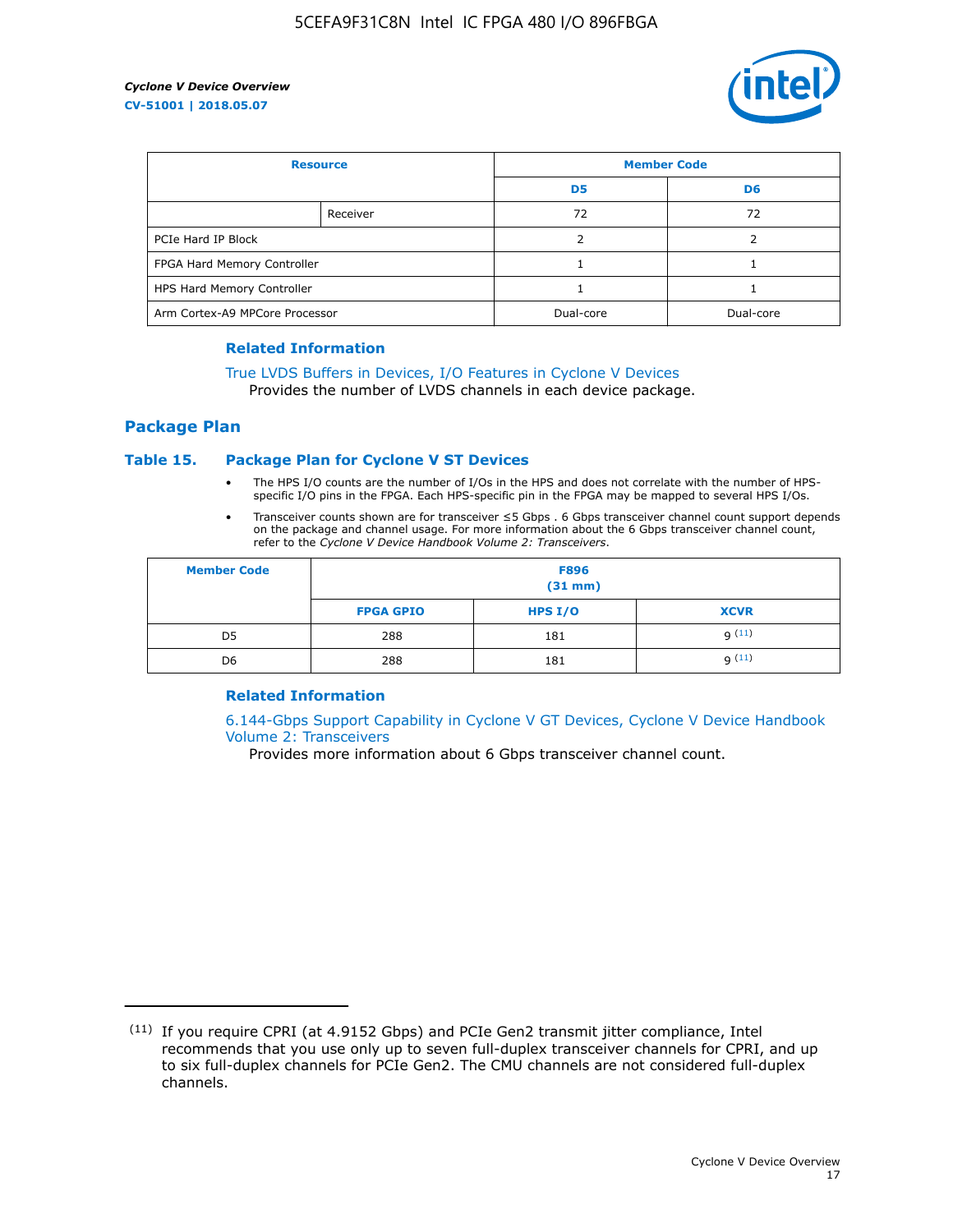

# **I/O Vertical Migration for Cyclone V Devices**

#### **Figure 7. Vertical Migration Capability Across Cyclone V Device Packages and Densities**

The arrows indicate the vertical migration paths. The devices included in each vertical migration path are shaded. You can also migrate your design across device densities in the same package option if the devices have the same dedicated pins, configuration pins, and power pins.



You can achieve the vertical migration shaded in red if you use only up to 175 GPIOs for the M383 package, and 138 GPIOs for the U672 package. These migration paths are not shown in the Intel Quartus Prime software Pin Migration View.

*Note:* To verify the pin migration compatibility, use the Pin Migration View window in the Intel Quartus Prime software Pin Planner.

# **Adaptive Logic Module**

Cyclone V devices use a 28 nm ALM as the basic building block of the logic fabric.

The ALM, as shown in following figure, uses an 8-input fracturable look-up table (LUT) with four dedicated registers to help improve timing closure in register-rich designs and achieve an even higher design packing capability than previous generations.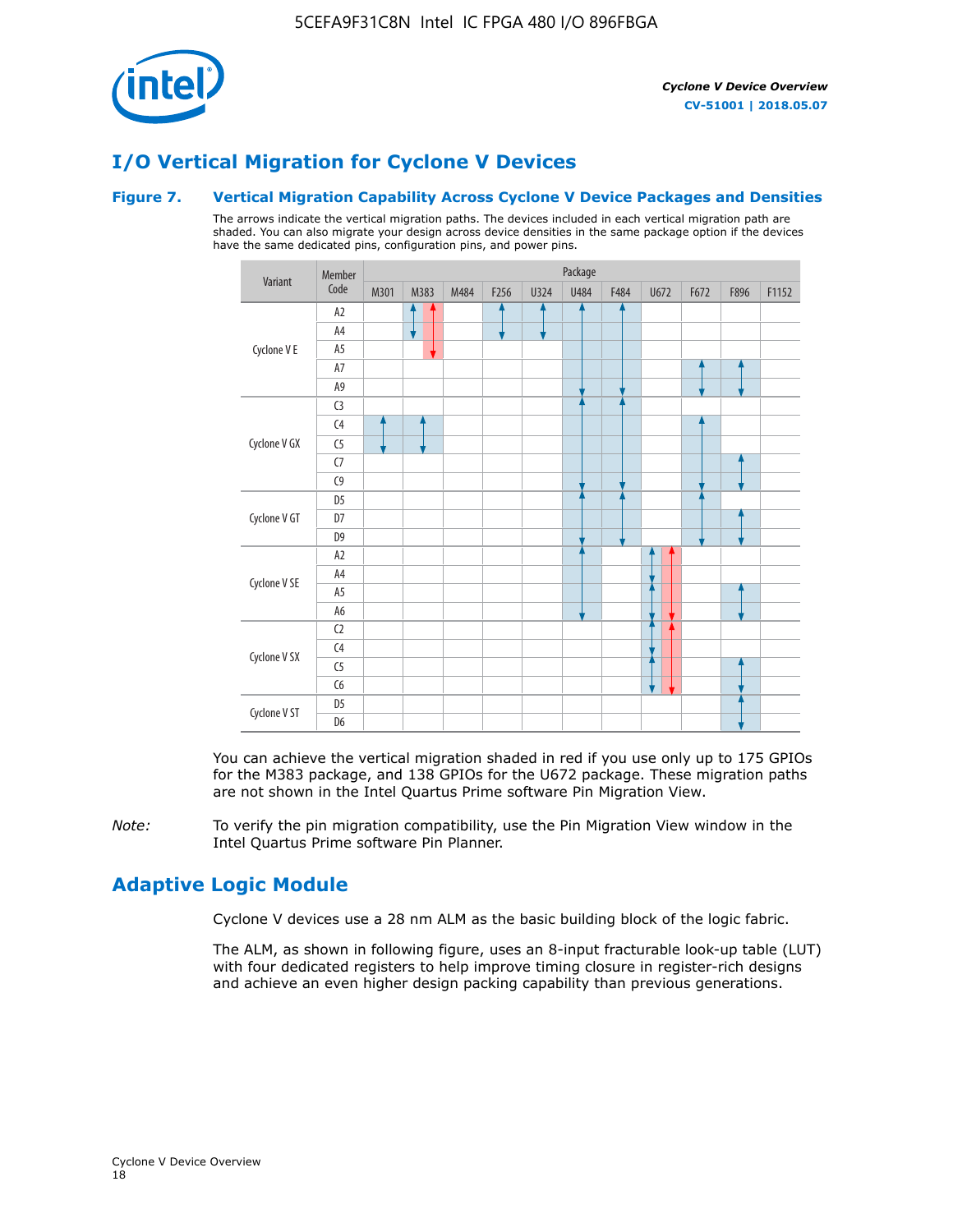

#### **Figure 8. ALM for Cyclone V Devices**



You can configure up to 25% of the ALMs in the Cyclone V devices as distributed memory using MLABs.

#### **Related Information**

Embedded Memory Capacity in Cyclone V Devices on page 21 Lists the embedded memory capacity for each device.

# **Variable-Precision DSP Block**

Cyclone V devices feature a variable-precision DSP block that supports these features:

- Configurable to support signal processing precisions ranging from  $9 \times 9$ ,  $18 \times 18$ and 27 x 27 bits natively
- A 64-bit accumulator
- A hard preadder that is available in both 18- and 27-bit modes
- Cascaded output adders for efficient systolic finite impulse response (FIR) filters
- Internal coefficient register banks, 8 deep, for each multiplier in 18- or 27-bit mode
- Fully independent multiplier operation
- A second accumulator feedback register to accommodate complex multiplyaccumulate functions
- Fully independent Efficient support for single-precision floating point arithmetic
- The inferability of all modes by the Intel Quartus Prime design software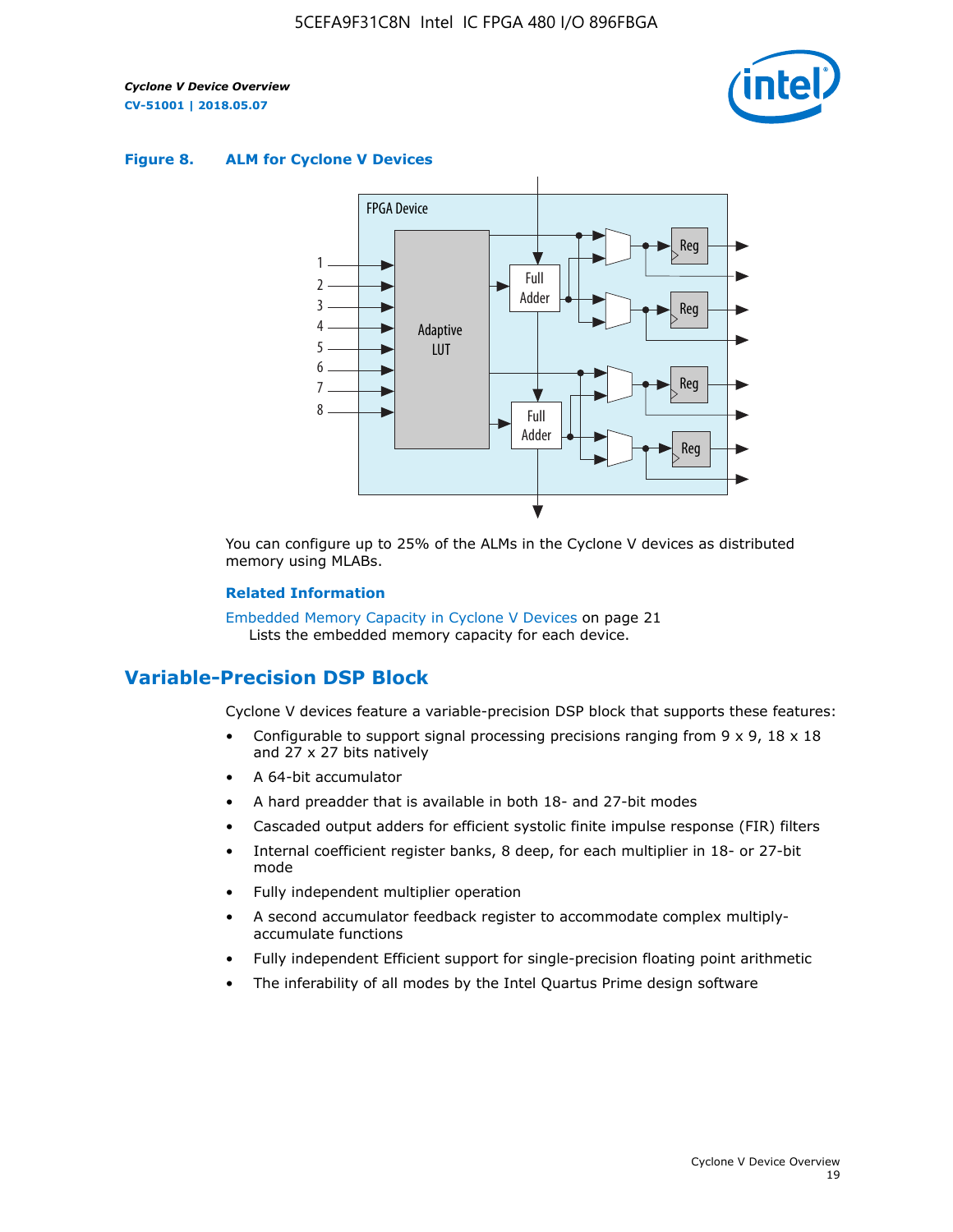![](_page_20_Picture_1.jpeg)

## **Table 16. Variable-Precision DSP Block Configurations for Cyclone V Devices**

| <b>Usage Example</b>                                       | <b>Multiplier Size (Bit)</b> | <b>DSP Block Resource</b> |
|------------------------------------------------------------|------------------------------|---------------------------|
| Low precision fixed point for video<br>applications        | Three $9 \times 9$           |                           |
| Medium precision fixed point in FIR<br>filters             | Two 18 x 18                  |                           |
| FIR filters and general DSP usage                          | Two 18 x 18 with accumulate  |                           |
| High precision fixed- or floating-point<br>implementations | One 27 x 27 with accumulate  |                           |

You can configure each DSP block during compilation as independent three  $9 \times 9$ , two 18 x 18, or one 27 x 27 multipliers. With a dedicated 64 bit cascade bus, you can cascade multiple variable-precision DSP blocks to implement even higher precision DSP functions efficiently.

#### **Table 17. Number of Multipliers in Cyclone V Devices**

The table lists the variable-precision DSP resources by bit precision for each Cyclone V device.

| <b>Variant</b>         | <b>Member</b><br><b>Code</b> | <b>Variable-</b><br>precision |                                   | <b>Independent Input and Output</b><br><b>Multiplications Operator</b> | $18 \times 18$<br><b>Multiplier</b> | $18 \times 18$<br><b>Multiplier</b> |                                                              |
|------------------------|------------------------------|-------------------------------|-----------------------------------|------------------------------------------------------------------------|-------------------------------------|-------------------------------------|--------------------------------------------------------------|
|                        |                              | <b>DSP Block</b>              | $9 \times 9$<br><b>Multiplier</b> | $18 \times 18$<br><b>Multiplier</b>                                    | $27 \times 27$<br><b>Multiplier</b> | <b>Adder Mode</b>                   | <b>Adder</b><br><b>Summed</b><br>with 36 bit<br><b>Input</b> |
| Cyclone V E            | A2                           | 25                            | 75                                | 50                                                                     | 25                                  | 25                                  | 25                                                           |
|                        | A4                           | 66                            | 198                               | 132                                                                    | 66                                  | 66                                  | 66                                                           |
|                        | A5                           | 150                           | 450                               | 300                                                                    | 150                                 | 150                                 | 150                                                          |
|                        | A7                           | 156                           | 468                               | 312                                                                    | 156                                 | 156                                 | 156                                                          |
|                        | A9                           | 342                           | 1,026                             | 684                                                                    | 342                                 | 342                                 | 342                                                          |
| Cyclone V<br><b>GX</b> | C <sub>3</sub>               | 57                            | 171                               | 114                                                                    | 57                                  | 57                                  | 57                                                           |
|                        | C <sub>4</sub>               | 70                            | 210                               | 140                                                                    | 70                                  | 70                                  | 70                                                           |
|                        | C <sub>5</sub>               | 150                           | 450                               | 300                                                                    | 150                                 | 150                                 | 150                                                          |
|                        | C <sub>7</sub>               | 156                           | 468                               | 312                                                                    | 156                                 | 156                                 | 156                                                          |
|                        | C <sub>9</sub>               | 342                           | 1,026                             | 684                                                                    | 342                                 | 342                                 | 342                                                          |
| Cyclone V GT           | D <sub>5</sub>               | 150                           | 450                               | 300                                                                    | 150                                 | 150                                 | 150                                                          |
|                        | D7                           | 156                           | 468                               | 312                                                                    | 156                                 | 156                                 | 156                                                          |
|                        | D <sub>9</sub>               | 342                           | 1,026                             | 684                                                                    | 342                                 | 342                                 | 342                                                          |
| Cyclone V SE           | A <sub>2</sub>               | 36                            | 108                               | 72                                                                     | 36                                  | 36                                  | 36                                                           |
|                        | A4                           | 84                            | 252                               | 168                                                                    | 84                                  | 84                                  | 84                                                           |
|                        | A5                           | 87                            | 261                               | 174                                                                    | 87                                  | 87                                  | 87                                                           |
|                        | A <sub>6</sub>               | 112                           | 336                               | 224                                                                    | 112                                 | 112                                 | 112                                                          |
| Cyclone V SX           | C <sub>2</sub>               | 36                            | 108                               | 72                                                                     | 36                                  | 36                                  | 36                                                           |
|                        | C <sub>4</sub>               | 84                            | 252                               | 168                                                                    | 84                                  | 84                                  | 84                                                           |
|                        | C <sub>5</sub>               | 87                            | 261                               | 174                                                                    | 87                                  | 87                                  | 87                                                           |
|                        |                              |                               |                                   |                                                                        |                                     |                                     | continued                                                    |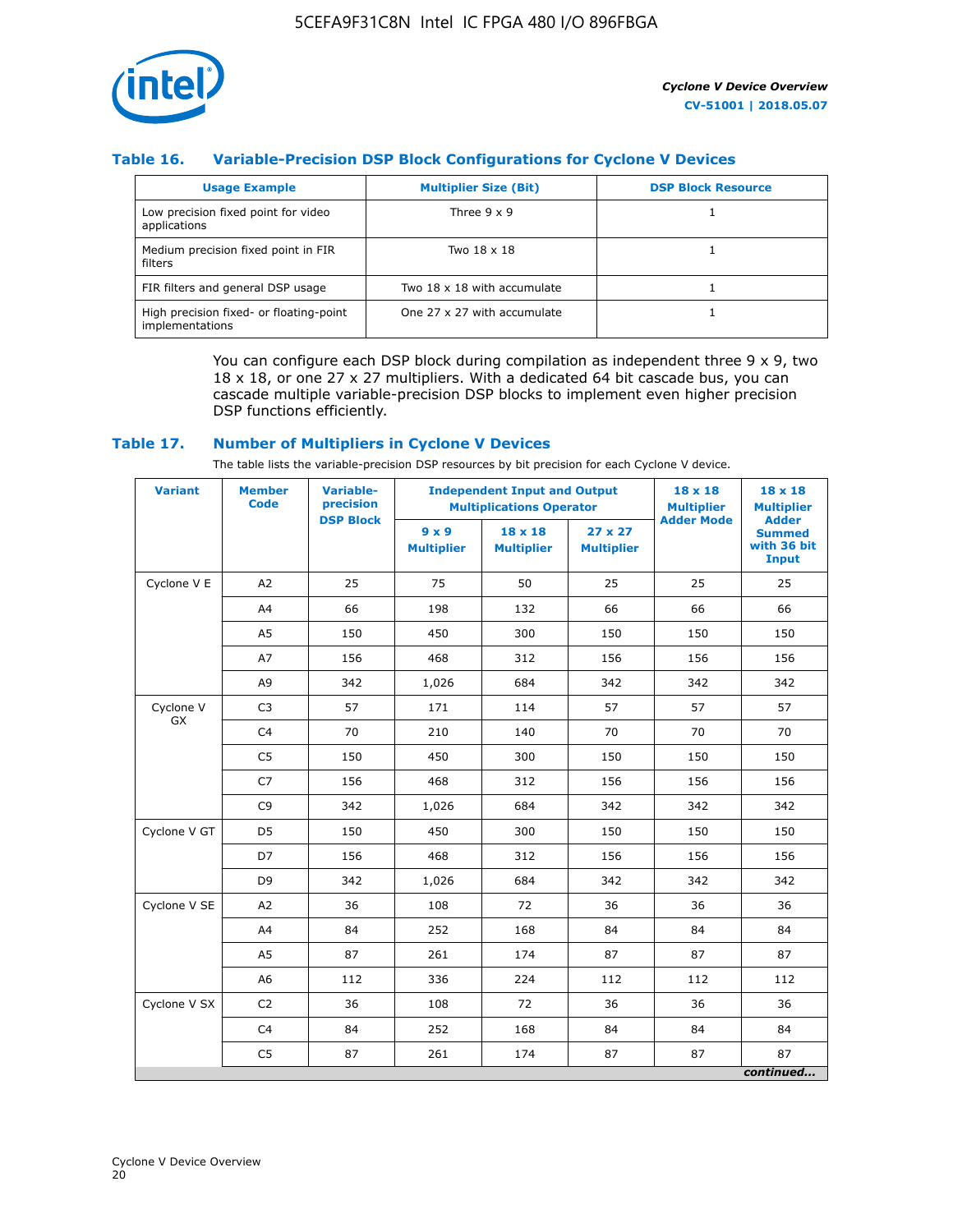![](_page_21_Picture_2.jpeg)

| <b>Variant</b> | <b>Variable-</b><br><b>Member</b><br>precision<br><b>Code</b> |                  |                                   | <b>Independent Input and Output</b><br><b>Multiplications Operator</b> | $18 \times 18$<br><b>Multiplier</b> | $18 \times 18$<br><b>Multiplier</b><br><b>Adder</b> |                                       |
|----------------|---------------------------------------------------------------|------------------|-----------------------------------|------------------------------------------------------------------------|-------------------------------------|-----------------------------------------------------|---------------------------------------|
|                |                                                               | <b>DSP Block</b> | $9 \times 9$<br><b>Multiplier</b> | $18 \times 18$<br><b>Multiplier</b>                                    | $27 \times 27$<br><b>Multiplier</b> | <b>Adder Mode</b>                                   | <b>Summed</b><br>with 36 bit<br>Input |
|                | C6                                                            | 112              | 336                               | 224                                                                    | 112                                 | 112                                                 | 112                                   |
| Cyclone V ST   | D <sub>5</sub>                                                | 87               | 261                               | 174                                                                    | 87                                  | 87                                                  | 87                                    |
|                | D <sub>6</sub>                                                | 112              | 336                               | 224                                                                    | 112                                 | 112                                                 | 112                                   |

# **Embedded Memory Blocks**

The embedded memory blocks in the devices are flexible and designed to provide an optimal amount of small- and large-sized memory arrays to fit your design requirements.

# **Types of Embedded Memory**

The Cyclone V devices contain two types of memory blocks:

- 10 Kb M10K blocks—blocks of dedicated memory resources. The M10K blocks are ideal for larger memory arrays while still providing a large number of independent ports.
- 640 bit memory logic array blocks (MLABs)—enhanced memory blocks that are configured from dual-purpose logic array blocks (LABs). The MLABs are ideal for wide and shallow memory arrays. The MLABs are optimized for implementation of shift registers for digital signal processing (DSP) applications, wide shallow FIFO buffers, and filter delay lines. Each MLAB is made up of ten adaptive logic modules (ALMs). In the Cyclone V devices, you can configure these ALMs as ten 32 x 2 blocks, giving you one 32 x 20 simple dual-port SRAM block per MLAB.

# **Embedded Memory Capacity in Cyclone V Devices**

#### **Table 18. Embedded Memory Capacity and Distribution in Cyclone V Devices**

|                | <b>Member</b>  | <b>M10K</b>  |                     | <b>MLAB</b>  | <b>Total RAM Bit</b> |           |
|----------------|----------------|--------------|---------------------|--------------|----------------------|-----------|
| <b>Variant</b> | <b>Code</b>    | <b>Block</b> | <b>RAM Bit (Kb)</b> | <b>Block</b> | <b>RAM Bit (Kb)</b>  | (Kb)      |
| Cyclone V E    | A2             | 176          | 1,760               | 314          | 196                  | 1,956     |
|                | A4             | 308          | 3,080               | 485          | 303                  | 3,383     |
|                | A5             | 446          | 4,460               | 679          | 424                  | 4,884     |
|                | A7             | 686          | 6,860               | 1338         | 836                  | 7,696     |
|                | A9             | 1,220        | 12,200              | 2748         | 1,717                | 13,917    |
| Cyclone V GX   | C <sub>3</sub> | 135          | 1,350               | 291          | 182                  | 1,532     |
|                | C4             | 250          | 2,500               | 678          | 424                  | 2,924     |
|                | C <sub>5</sub> | 446          | 4,460               | 678          | 424                  | 4,884     |
|                | C7             | 686          | 6,860               | 1338         | 836                  | 7,696     |
|                | C <sub>9</sub> | 1,220        | 12,200              | 2748         | 1,717                | 13,917    |
|                |                |              |                     |              |                      | continued |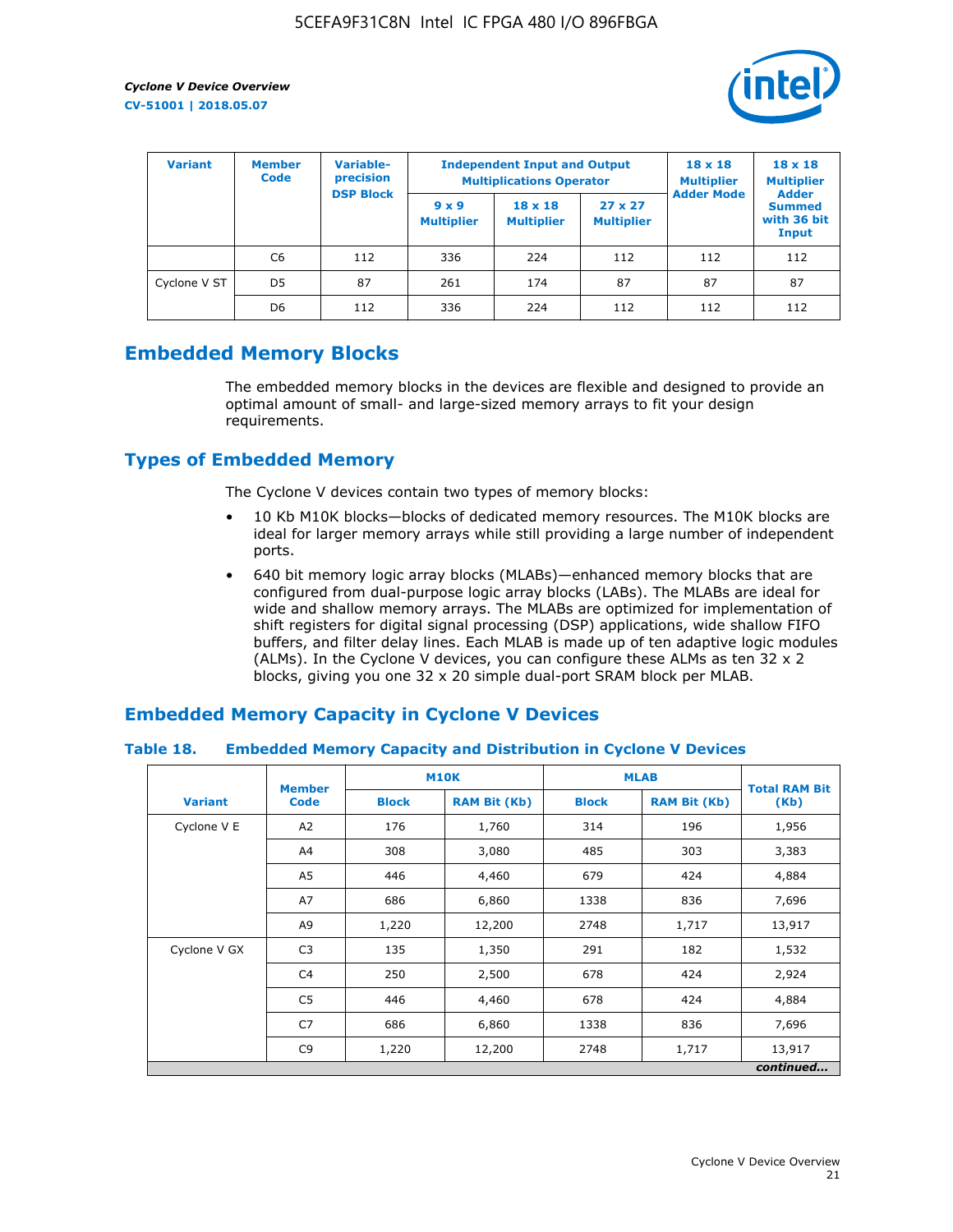![](_page_22_Picture_1.jpeg)

|                | <b>Member</b>  | <b>M10K</b>  |                     | <b>MLAB</b>  | <b>Total RAM Bit</b> |        |
|----------------|----------------|--------------|---------------------|--------------|----------------------|--------|
| <b>Variant</b> | <b>Code</b>    | <b>Block</b> | <b>RAM Bit (Kb)</b> | <b>Block</b> | <b>RAM Bit (Kb)</b>  | (Kb)   |
| Cyclone V GT   | D <sub>5</sub> | 446          | 4,460               | 679          | 424                  | 4,884  |
|                | D7             | 686          | 6,860               | 1338         | 836                  | 7,696  |
|                | D <sub>9</sub> | 1,220        | 12,200              | 2748         | 1,717                | 13,917 |
| Cyclone V SE   | A <sub>2</sub> | 140          | 1,400               | 221          | 138                  | 1,538  |
|                | A4             | 270          | 2,700               | 370          | 231                  | 2,460  |
|                | A5             | 397          | 3,970               | 768          | 480                  | 4,450  |
|                | A <sub>6</sub> | 553          | 5,530               | 994          | 621                  | 6,151  |
| Cyclone V SX   | C <sub>2</sub> | 140          | 1,400               | 221          | 138                  | 1,538  |
|                | C <sub>4</sub> | 270          | 2,700               | 370          | 231                  | 2,460  |
|                | C <sub>5</sub> | 397          | 3,970               | 768          | 480                  | 4,450  |
|                | C <sub>6</sub> | 553          | 5,530               | 994          | 621                  | 6,151  |
| Cyclone V ST   | D <sub>5</sub> | 397          | 3,970               | 768          | 480                  | 4,450  |
|                | D <sub>6</sub> | 553          | 5,530               | 994          | 621                  | 6,151  |

# **Embedded Memory Configurations**

#### **Table 19. Supported Embedded Memory Block Configurations for Cyclone V Devices**

This table lists the maximum configurations supported for the embedded memory blocks. The information is applicable only to the single-port RAM and ROM modes.

| <b>Memory Block</b> | Depth (bits) | <b>Programmable Width</b> |
|---------------------|--------------|---------------------------|
| MLAB                | 32           | x16, x18, or x20          |
| M10K                | 256          | x40 or x32                |
|                     | 512          | x20 or x16                |
|                     | 1K           | $x10$ or $x8$             |
|                     | 2K           | $x5$ or $x4$              |
|                     | 4K           | x2                        |
|                     | 8K           | x1                        |

# **Clock Networks and PLL Clock Sources**

550 MHz Cyclone V devices have 16 global clock networks capable of up to operation. The clock network architecture is based on Intel's global, quadrant, and peripheral clock structure. This clock structure is supported by dedicated clock input pins and fractional PLLs.

*Note:* To reduce power consumption, the Intel Quartus Prime software identifies all unused sections of the clock network and powers them down.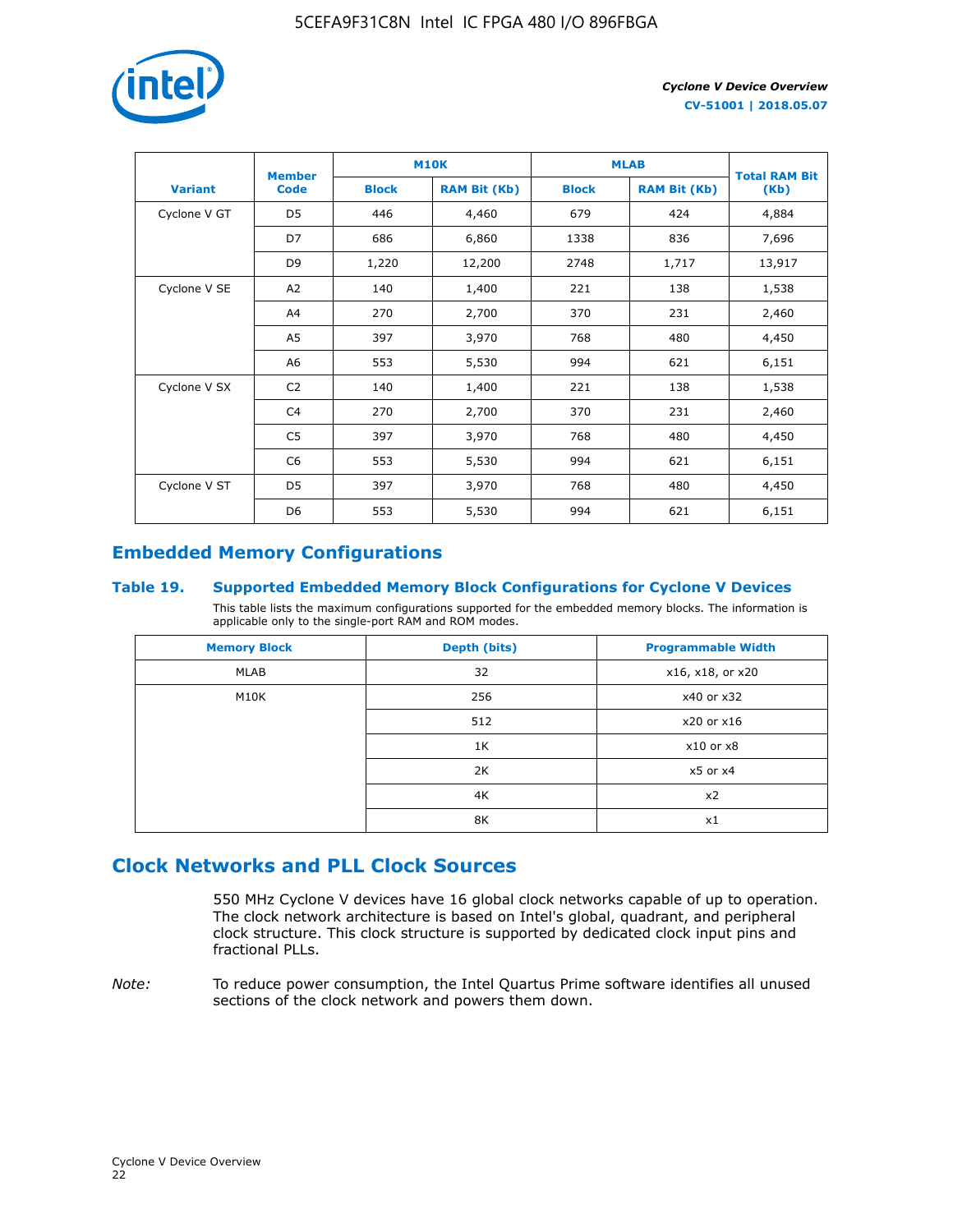5CEFA9F31C8N Intel IC FPGA 480 I/O 896FBGA

![](_page_23_Picture_2.jpeg)

#### **PLL Features**

The PLLs in the Cyclone V devices support the following features:

- Frequency synthesis
- On-chip clock deskew
- Jitter attenuation
- Programmable output clock duty cycles
- PLL cascading
- Reference clock switchover
- Programmable bandwidth
- User-mode reconfiguration of PLLs
- Low power mode for each fractional PLL
- Dynamic phase shift
- Direct, source synchronous, zero delay buffer, external feedback, and LVDS compensation modes

#### **Fractional PLL**

In addition to integer PLLs, the Cyclone V devices use a fractional PLL architecture. The devices have up to eight PLLs, each with nine output counters. You can use the output counters to reduce PLL usage in two ways:

- Reduce the number of oscillators that are required on your board by using fractional PLLs
- Reduce the number of clock pins that are used in the device by synthesizing multiple clock frequencies from a single reference clock source

If you use the fractional PLL mode, you can use the PLLs for precision fractional-N frequency synthesis—removing the need for off-chip reference clock sources in your design.

The transceiver fractional PLLs that are not used by the transceiver I/Os can be used as general purpose fractional PLLs by the FPGA fabric.

# **FPGA General Purpose I/O**

Cyclone V devices offer highly configurable GPIOs. The following list describes the features of the GPIOs:

- Programmable bus hold and weak pull-up
- LVDS output buffer with programmable differential output voltage ( $V_{OD}$ ) and programmable pre-emphasis
- On-chip parallel termination ( $R<sub>T</sub>$  OCT) for all I/O banks with OCT calibration to limit the termination impedance variation
- On-chip dynamic termination that has the ability to swap between series and parallel termination, depending on whether there is read or write on a common bus for signal integrity
- Easy timing closure support using the hard read FIFO in the input register path, and delay-locked loop (DLL) delay chain with fine and coarse architecture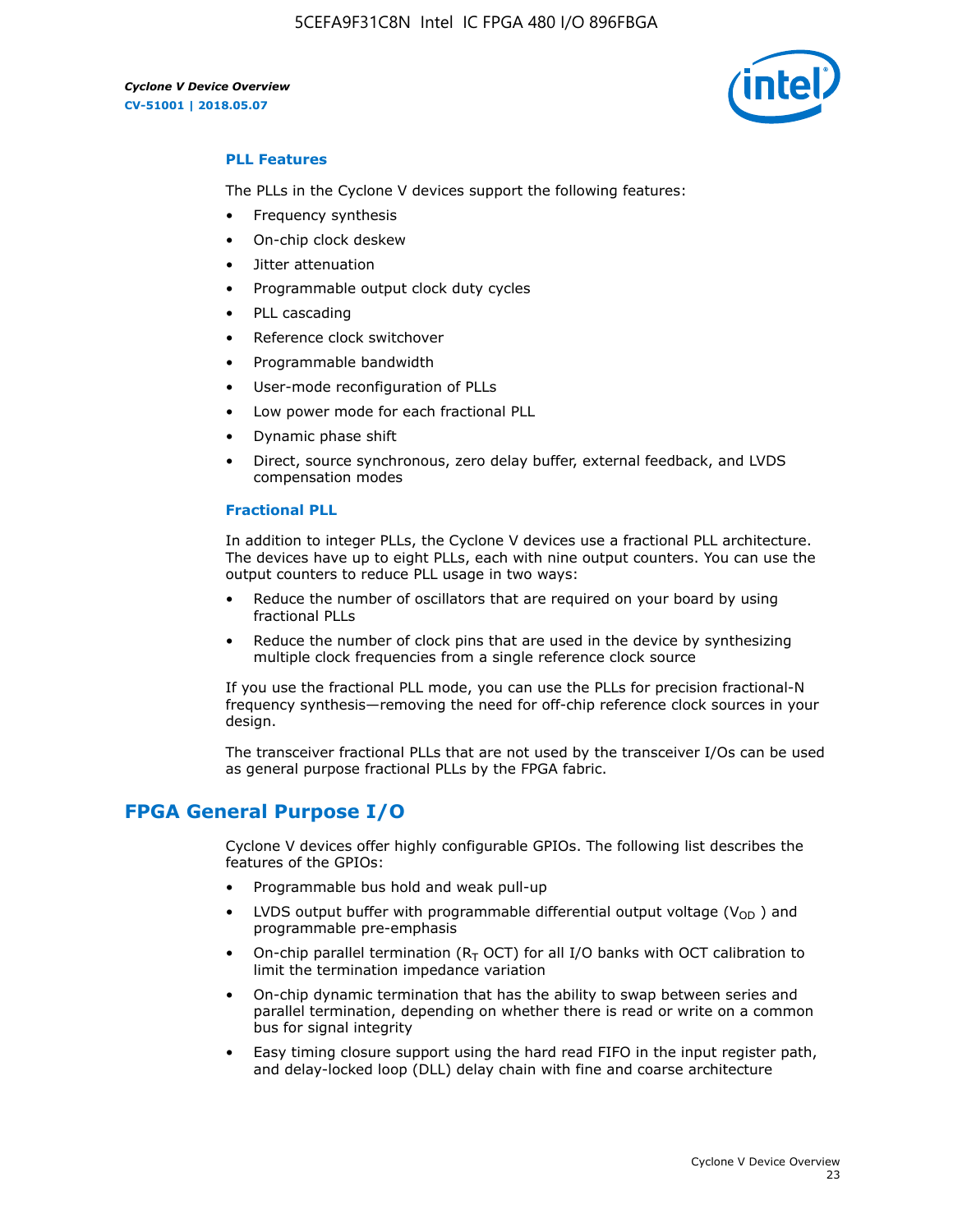![](_page_24_Picture_1.jpeg)

# **PCIe Gen1 and Gen2 Hard IP**

Cyclone V GX, GT, SX, and ST devices contain PCIe hard IP that is designed for performance and ease-of-use. The PCIe hard IP consists of the MAC, data link, and transaction layers.

The PCIe hard IP supports PCIe Gen2 and Gen1 end point and root port for up to x4 lane configuration. The PCIe Gen2 x4 support is PCIe-compatible.

The PCIe endpoint support includes multifunction support for up to eight functions, as shown in the following figure. The integrated multifunction support reduces the FPGA logic requirements by up to 20,000 LEs for PCIe designs that require multiple peripherals.

#### **Figure 9. PCIe Multifunction for Cyclone V Devices**

![](_page_24_Figure_8.jpeg)

The Cyclone V PCIe hard IP operates independently from the core logic. This independent operation allows the PCIe link to wake up and complete link training in less than 100 ms while the Cyclone V device completes loading the programming file for the rest of the device.

In addition, the PCIe hard IP in the Cyclone V device provides improved end-to-end datapath protection using ECC.

# **External Memory Interface**

This section provides an overview of the external memory interface in Cyclone V devices.

## **Hard and Soft Memory Controllers**

Cyclone V devices support up to two hard memory controllers for DDR3, DDR2, and LPDDR2 SDRAM devices. Each controller supports 8 to 32 bit components of up to 4 gigabits (Gb) in density with two chip selects and optional ECC. For the Cyclone V SoC devices, an additional hard memory controller in the HPS supports DDR3, DDR2, and LPDDR2 SDRAM devices.

All Cyclone V devices support soft memory controllers for DDR3, DDR2, and LPDDR2 SDRAM devices for maximum flexibility.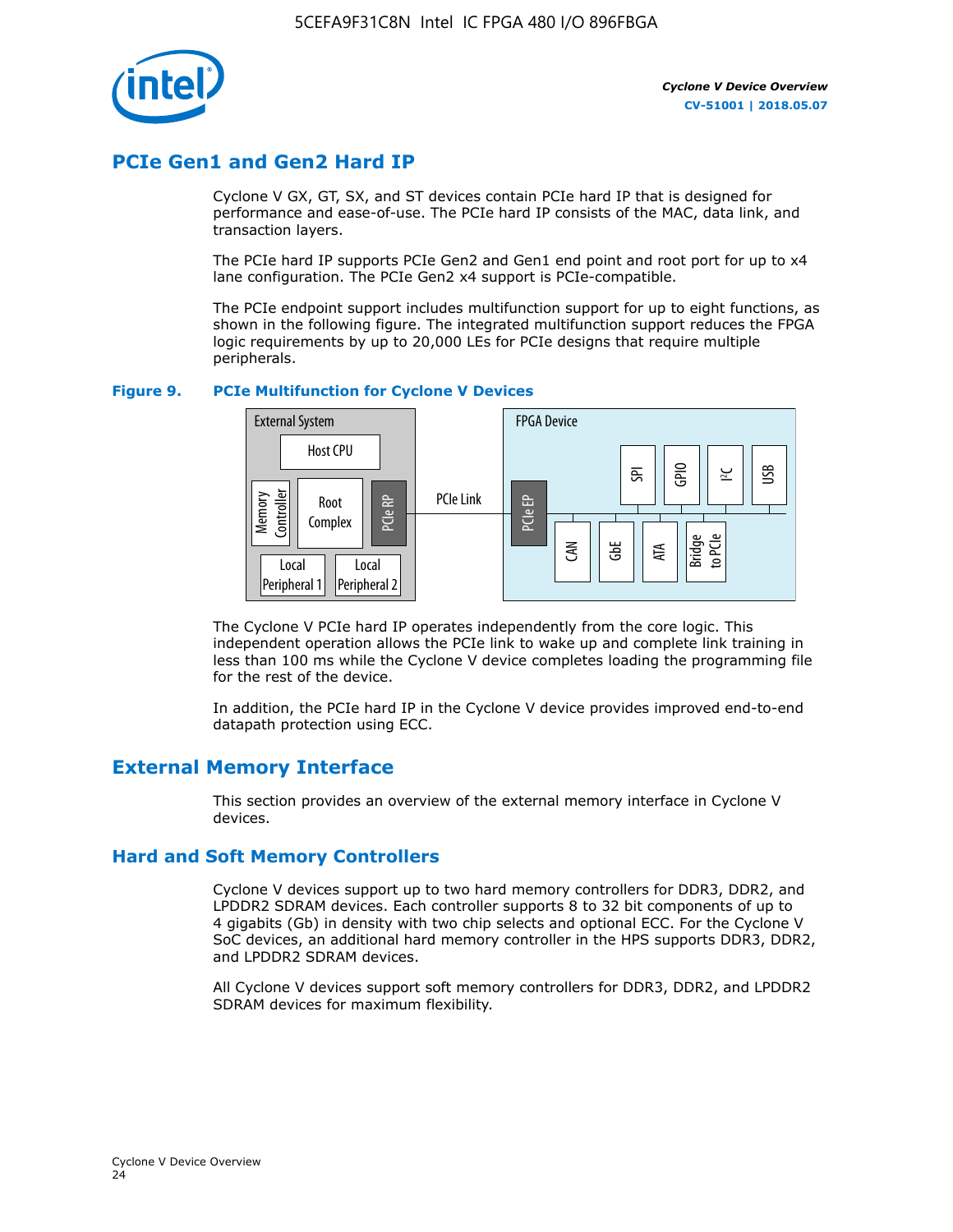![](_page_25_Picture_2.jpeg)

## **External Memory Performance**

#### **Table 20. External Memory Interface Performance in Cyclone V Devices**

The maximum and minimum operating frequencies depend on the memory interface standards and the supported delay-locked loop (DLL) frequency listed in the device datasheet.

| <b>Interface</b>  | <b>Voltage</b> | <b>Maximum Frequency (MHz)</b> | <b>Minimum Frequency</b> |       |  |
|-------------------|----------------|--------------------------------|--------------------------|-------|--|
|                   | $(\mathsf{V})$ | <b>Hard Controller</b>         | <b>Soft Controller</b>   | (MHz) |  |
| <b>DDR3 SDRAM</b> | 1.5            | 400                            | 303                      | 303   |  |
|                   | 1.35           | 400                            | 303                      | 303   |  |
| <b>DDR2 SDRAM</b> | 1.8            | 400                            | 300                      | 167   |  |
| LPDDR2 SDRAM      | 1.2            | 333                            | 300                      | 167   |  |

#### **Related Information**

[External Memory Interface Spec Estimator](https://www.altera.com/solutions/technology/external-memory/spec-estimator.html)

For the latest information and to estimate the external memory system performance specification, use Intel's External Memory Interface Spec Estimator tool.

## **HPS External Memory Performance**

#### **Table 21. HPS External Memory Interface Performance**

The hard processor system (HPS) is available in Cyclone V SoC devices only.

| <b>Interface</b>  | Voltage (V) | <b>HPS Hard Controller (MHz)</b> |
|-------------------|-------------|----------------------------------|
| <b>DDR3 SDRAM</b> | 1.5         | 400                              |
|                   | 1.35        | 400                              |
| <b>DDR2 SDRAM</b> | 1.8         | 400                              |
| LPDDR2 SDRAM      | 1.2         | 333                              |

#### **Related Information**

#### [External Memory Interface Spec Estimator](https://www.altera.com/solutions/technology/external-memory/spec-estimator.html)

For the latest information and to estimate the external memory system performance specification, use Intel's External Memory Interface Spec Estimator tool.

# **Low-Power Serial Transceivers**

Cyclone V devices deliver the industry's lowest power 6.144 Gbps transceivers at an estimated 88 mW maximum power consumption per channel. Cyclone V transceivers are designed to be compliant with a wide range of protocols and data rates.

## **Transceiver Channels**

The transceivers are positioned on the left outer edge of the device. The transceiver channels consist of the physical medium attachment (PMA), physical coding sublayer (PCS), and clock networks.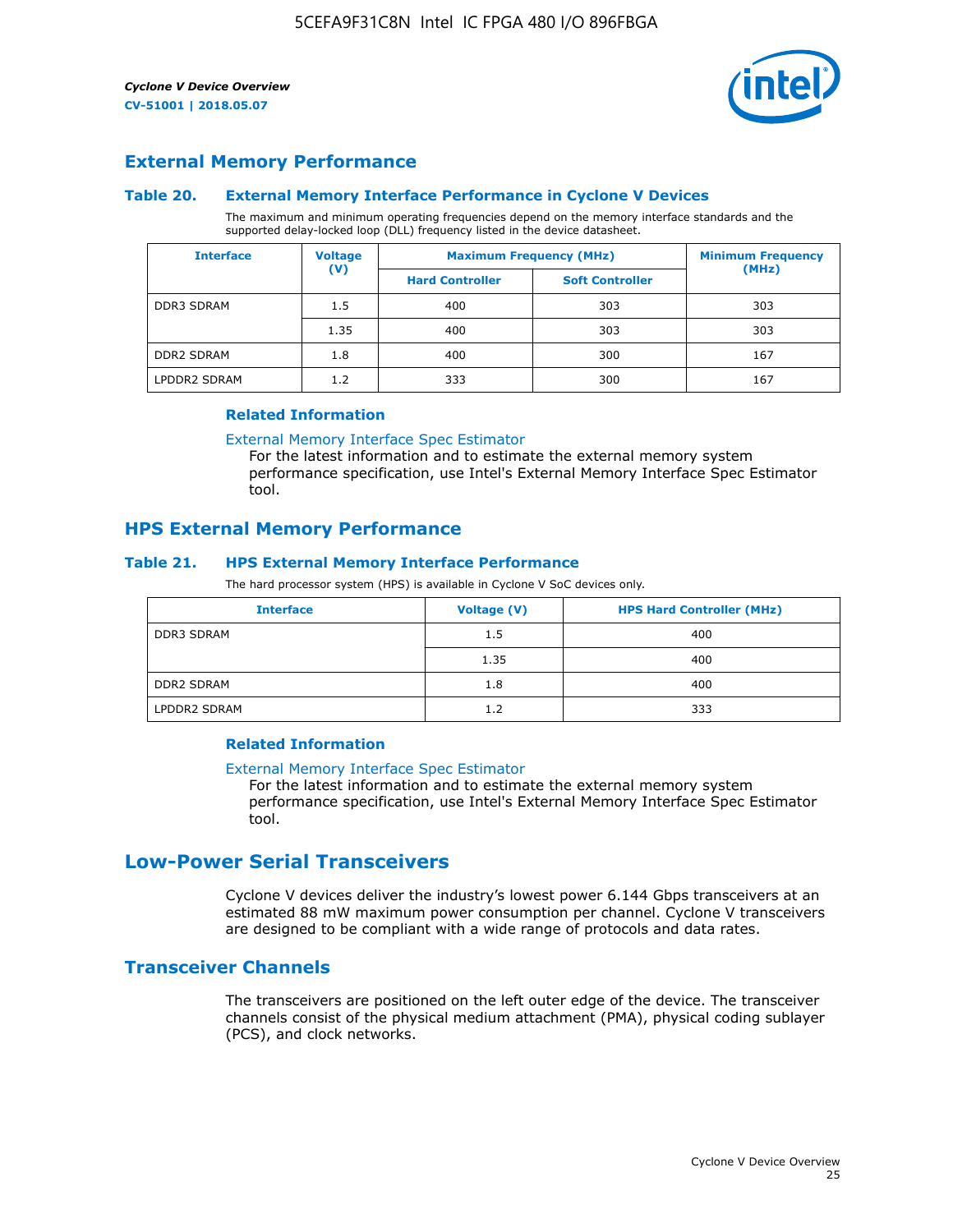![](_page_26_Picture_1.jpeg)

#### **Figure 10. Device Chip Overview for Cyclone V GX and GT Devices**

The figure shows a Cyclone V FPGA with transceivers. Different Cyclone V devices may have a different floorplans than the one shown here.

![](_page_26_Figure_5.jpeg)

## **PMA Features**

To prevent core and I/O noise from coupling into the transceivers, the PMA block is isolated from the rest of the chip—ensuring optimal signal integrity. For the transceivers, you can use the channel PLL of an unused receiver PMA as an additional transmit PLL.

#### **Table 22. PMA Features of the Transceivers in Cyclone V Devices**

| <b>Features</b>                                    | <b>Capability</b>                                                                                       |
|----------------------------------------------------|---------------------------------------------------------------------------------------------------------|
| Backplane support                                  | Driving capability up to 6.144 Gbps                                                                     |
| PLL-based clock recovery                           | Superior jitter tolerance                                                                               |
| Programmable deserialization and word<br>alignment | Flexible deserialization width and configurable word alignment pattern                                  |
| Equalization and pre-emphasis                      | Up to 14.37 dB of pre-emphasis and up to 4.7 dB of equalization<br>No decision feedback equalizer (DFE) |
| Ring oscillator transmit PLLs                      | 614 Mbps to 6.144 Gbps                                                                                  |
| Input reference clock range                        | 20 MHz to 400 MHz                                                                                       |
| Transceiver dynamic reconfiguration                | Allows the reconfiguration of a single channel without affecting the operation of<br>other channels     |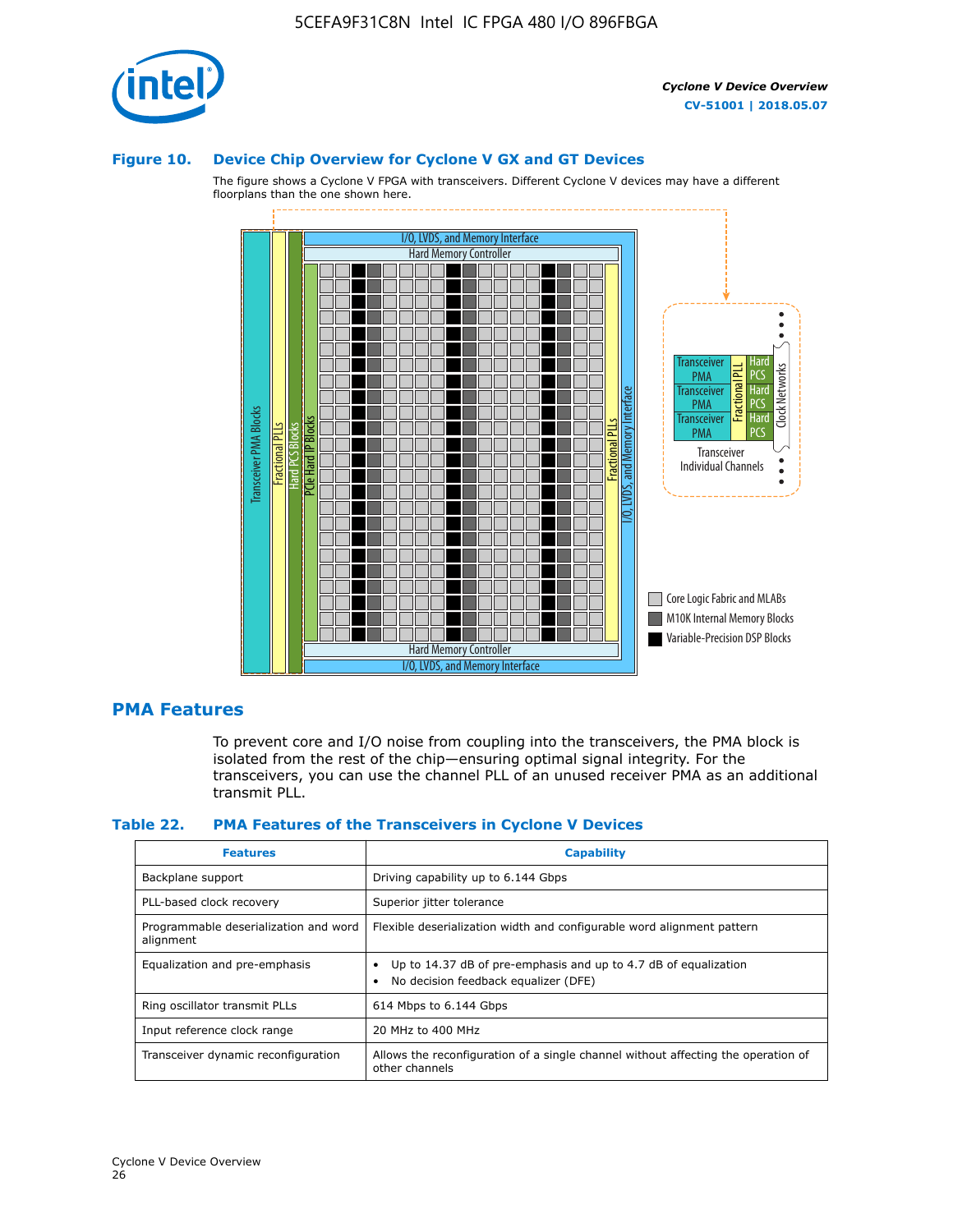![](_page_27_Picture_2.jpeg)

# **PCS Features**

The Cyclone V core logic connects to the PCS through an 8, 10, 16, 20, 32, or 40 bit interface, depending on the transceiver data rate and protocol. Cyclone V devices contain PCS hard IP to support PCIe Gen1 and Gen2, Gbps Ethernet (GbE), Serial RapidIO® (SRIO), and Common Public Radio Interface (CPRI).

Most of the standard and proprietary protocols from 614 Mbps to 6.144 Gbps are supported.

| Table 23. |  | <b>Transceiver PCS Features for Cyclone V Devices</b> |
|-----------|--|-------------------------------------------------------|
|           |  |                                                       |

| <b>PCS Support</b>                 | <b>Data Rates</b><br>(Gbps)        | <b>Transmitter Data Path Feature</b>                                                                         | <b>Receiver Data Path Feature</b>                                                                                                                                                                                                  |  |  |
|------------------------------------|------------------------------------|--------------------------------------------------------------------------------------------------------------|------------------------------------------------------------------------------------------------------------------------------------------------------------------------------------------------------------------------------------|--|--|
| 3-Gbps and 6-Gbps Basic            | 0.614 to 6.144                     | • Phase compensation FIFO<br>Byte serializer<br>8B/10B encoder<br>Transmitter bit-slip                       | Word aligner<br>$\bullet$<br>Deskew FIFO<br>$\bullet$<br>Rate-match FIFO<br>$\bullet$<br>8B/10B decoder<br>$\bullet$<br>Byte deserializer<br>$\bullet$<br>Byte ordering<br>$\bullet$<br>Receiver phase compensation<br><b>FIFO</b> |  |  |
| PCIe Gen1<br>(x1, x2, x4)          | $2.5$ and $5.0$                    | Dedicated PCIe PHY IP core<br>PIPE 2.0 interface to the core<br>$\bullet$<br>logic                           | Dedicated PCIe PHY IP core<br>$\bullet$<br>PIPE 2.0 interface to the core<br>$\bullet$<br>logic                                                                                                                                    |  |  |
| PCIe Gen2<br>$(x1, x2, x4)^{(12)}$ |                                    |                                                                                                              |                                                                                                                                                                                                                                    |  |  |
| GbE                                | 1.25                               | • Custom PHY IP core with preset<br>feature<br>GbE transmitter synchronization<br>$\bullet$<br>state machine | • Custom PHY IP core with preset<br>feature<br>GbE receiver synchronization<br>state machine                                                                                                                                       |  |  |
| $XAUI$ $(13)$                      | 3.125                              | Dedicated XAUI PHY IP core<br>$\bullet$                                                                      | Dedicated XAUI PHY IP core<br>$\bullet$                                                                                                                                                                                            |  |  |
| <b>HiGig</b>                       | 3.75                               | XAUI synchronization state<br>$\bullet$<br>machine for bonding four<br>channels                              | XAUI synchronization state<br>$\bullet$<br>machine for realigning four<br>channels                                                                                                                                                 |  |  |
| SRIO 1.3 and 2.1                   | 1.25 to 3.125                      | • Custom PHY IP core with preset<br>feature<br>• SRIO version 2.1-compliant x2<br>and x4 channel bonding     | • Custom PHY IP core with preset<br>feature<br>• SRIO version 2.1-compliant x2<br>and x4 deskew state machine                                                                                                                      |  |  |
| SDI, SD/HD, and 3G-SDI             | $0.27^{(14)}$ , 1.485,<br>and 2.97 | Custom PHY IP core with preset<br>feature                                                                    | Custom PHY IP core with preset<br>feature                                                                                                                                                                                          |  |  |
| JESD204A                           | $0.3125^{(15)}$ to<br>3.125        |                                                                                                              |                                                                                                                                                                                                                                    |  |  |
| continued                          |                                    |                                                                                                              |                                                                                                                                                                                                                                    |  |  |

<sup>(12)</sup> PCIe Gen2 is supported for Cyclone V GT and ST devices. The PCIe Gen2 x4 support is PCIe-compatible.

<sup>(13)</sup> XAUI is supported through the soft PCS.

<sup>(14)</sup> The 0.27-Gbps data rate is supported using oversampling user logic that you must implement in the FPGA fabric.

<sup>(15)</sup> The 0.3125-Gbps data rate is supported using oversampling user logic that you must implement in the FPGA fabric.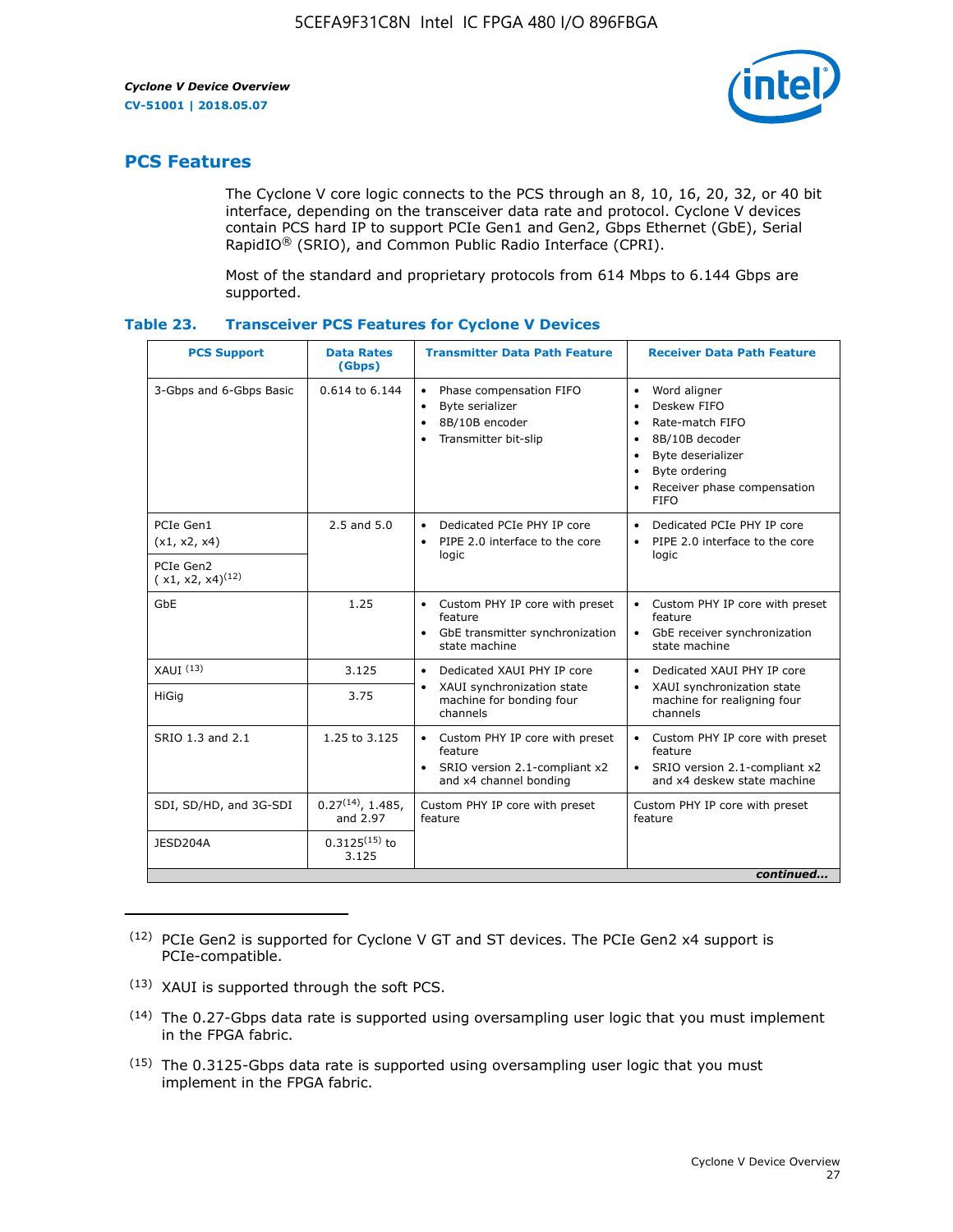![](_page_28_Picture_1.jpeg)

| <b>PCS Support</b>       | <b>Data Rates</b><br>(Gbps) | <b>Transmitter Data Path Feature</b>                         | <b>Receiver Data Path Feature</b>                                                                  |
|--------------------------|-----------------------------|--------------------------------------------------------------|----------------------------------------------------------------------------------------------------|
| Serial ATA Gen1 and Gen2 | $1.5$ and $3.0$             | Custom PHY IP core with preset<br>feature<br>Electrical idle | Custom PHY IP core with preset<br>feature<br>Signal detect<br>Wider spread of asynchronous<br>SSC. |
| CPRI $4.1^{(16)}$        | 0.6144 to 6.144             | Dedicated deterministic latency<br>$\bullet$<br>PHY IP core  | Dedicated deterministic latency<br>PHY IP core                                                     |
| OBSAI RP3                | 0.768 to 3.072              | Transmitter (TX) manual bit-slip<br>mode                     | Receiver (RX) deterministic<br>latency state machine                                               |
| V-by-One HS              | Up to 3.75                  | Custom PHY IP core                                           | Custom PHY IP core                                                                                 |
| DisplayPort $1.2^{(17)}$ | 1.62 and $2.7$              |                                                              | Wider spread of asynchronous<br><b>SSC</b>                                                         |

# **SoC with HPS**

Each SoC combines an FPGA fabric and an HPS in a single device. This combination delivers the flexibility of programmable logic with the power and cost savings of hard IP in these ways:

- Reduces board space, system power, and bill of materials cost by eliminating a discrete embedded processor
- Allows you to differentiate the end product in both hardware and software, and to support virtually any interface standard
- Extends the product life and revenue through in-field hardware and software updates

# **HPS Features**

The HPS consists of a dual-core Arm Cortex-A9 MPCore processor, a rich set of peripherals, and a shared multiport SDRAM memory controller, as shown in the following figure.

<sup>(16)</sup> High-voltage output mode (1000-BASE-CX) is not supported.

<sup>(17)</sup> Pending characterization.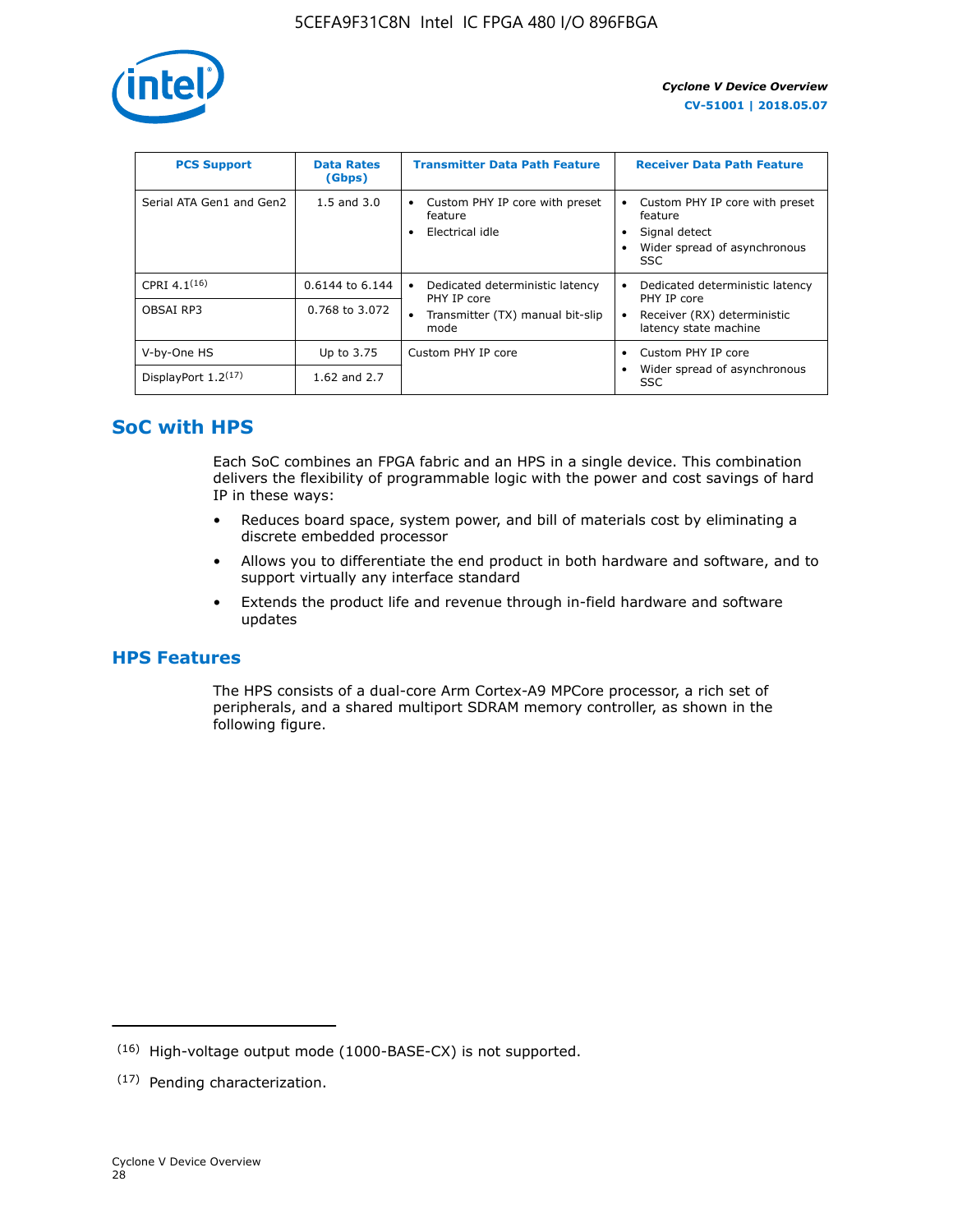![](_page_29_Picture_2.jpeg)

![](_page_29_Figure_3.jpeg)

#### **Figure 11. HPS with Dual-Core Arm Cortex-A9 MPCore Processor**

#### **System Peripherals and Debug Access Port**

Each Ethernet MAC, USB OTG, NAND flash controller, and SD/MMC controller module has an integrated DMA controller. For modules without an integrated DMA controller, an additional DMA controller module provides up to eight channels of high-bandwidth data transfers. Peripherals that communicate off-chip are multiplexed with other peripherals at the HPS pin level. This allows you to choose which peripherals to interface with other devices on your PCB.

The debug access port provides interfaces to industry standard JTAG debug probes and supports Arm CoreSight debug and core traces to facilitate software development.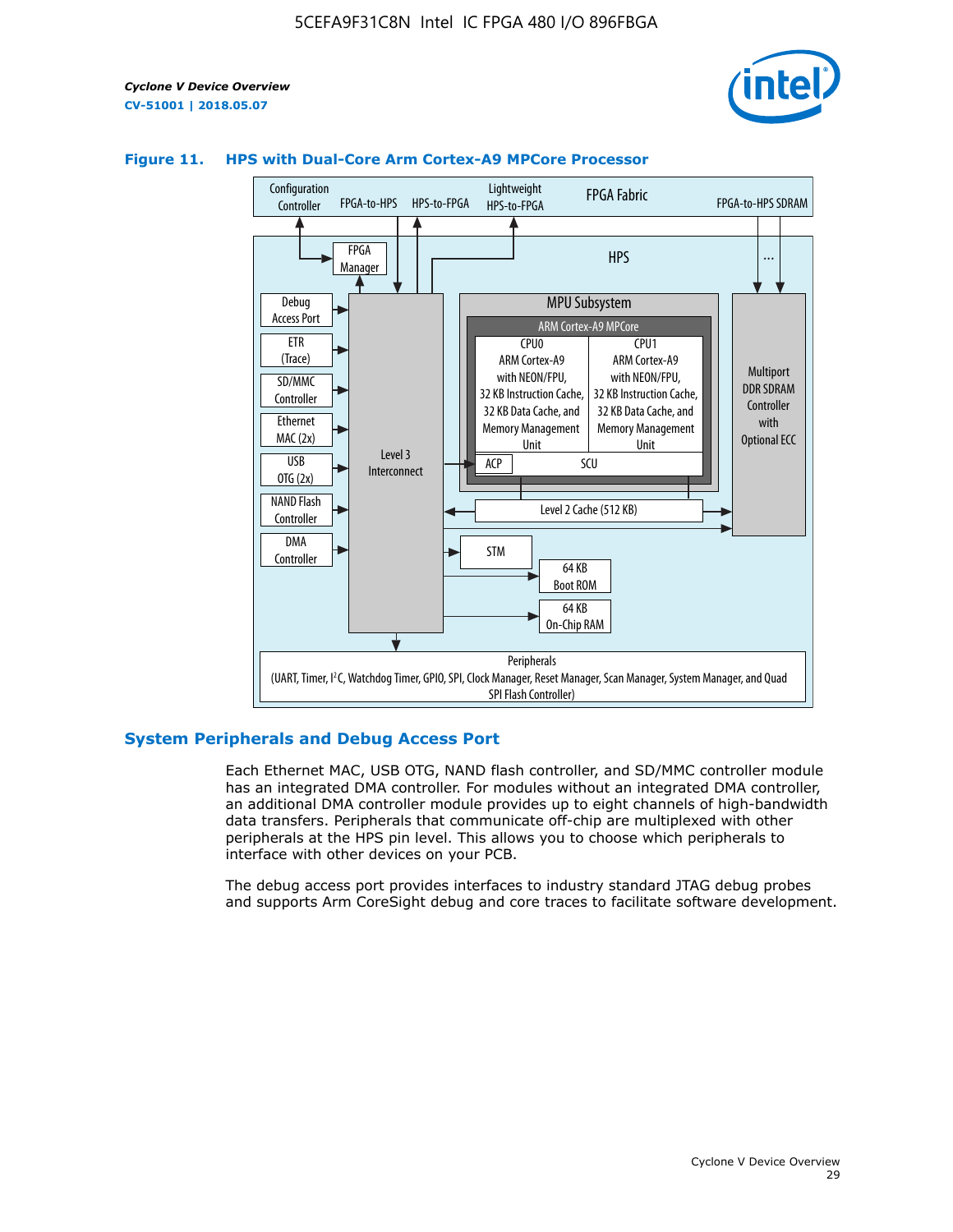![](_page_30_Picture_1.jpeg)

#### **HPS–FPGA AXI Bridges**

The HPS–FPGA bridges, which support the Advanced Microcontroller Bus Architecture (AMBA<sup>®</sup>) Advanced eXtensible Interface (AXI<sup>™</sup>) specifications, consist of the following bridges:

- FPGA-to-HPS AXI bridge—a high-performance bus supporting 32, 64, and 128 bit data widths that allows the FPGA fabric to issue transactions to slaves in the HPS.
- HPS-to-FPGA AXI bridge—a high-performance bus supporting 32, 64, and 128 bit data widths that allows the HPS to issue transactions to slaves in the FPGA fabric.
- Lightweight HPS-to-FPGA AXI bridge—a lower latency 32 bit width bus that allows the HPS to issue transactions to slaves in the FPGA fabric. This bridge is primarily used for control and status register (CSR) accesses to peripherals in the FPGA fabric.

The HPS–FPGA AXI bridges allow masters in the FPGA fabric to communicate with slaves in the HPS logic, and vice versa. For example, the HPS-to-FPGA AXI bridge allows you to share memories instantiated in the FPGA fabric with one or both microprocessors in the HPS, while the FPGA-to-HPS AXI bridge allows logic in the FPGA fabric to access the memory and peripherals in the HPS.

Each HPS–FPGA bridge also provides asynchronous clock crossing for data transferred between the FPGA fabric and the HPS.

#### **HPS SDRAM Controller Subsystem**

The HPS SDRAM controller subsystem contains a multiport SDRAM controller and DDR PHY that are shared between the FPGA fabric (through the FPGA-to-HPS SDRAM interface), the level 2 (L2) cache, and the level 3 (L3) system interconnect. The FPGA-to-HPS SDRAM interface supports AMBA AXI and Avalon® Memory-Mapped (Avalon-MM) interface standards, and provides up to six individual ports for access by masters implemented in the FPGA fabric.

To maximize memory performance, the SDRAM controller subsystem supports command and data reordering, deficit round-robin arbitration with aging, and high-priority bypass features. The SDRAM controller subsystem supports DDR2, DDR3, or LPDDR2 devices up to 4 Gb in density operating at up to 400 MHz (800 Mbps data rate).

#### **FPGA Configuration and Processor Booting**

The FPGA fabric and HPS in the SoC are powered independently. You can reduce the clock frequencies or gate the clocks to reduce dynamic power, or shut down the entire FPGA fabric to reduce total system power.

You can configure the FPGA fabric and boot the HPS independently, in any order, providing you with more design flexibility:

- You can boot the HPS independently. After the HPS is running, the HPS can fully or partially reconfigure the FPGA fabric at any time under software control. The HPS can also configure other FPGAs on the board through the FPGA configuration controller.
- You can power up both the HPS and the FPGA fabric together, configure the FPGA fabric first, and then boot the HPS from memory accessible to the FPGA fabric.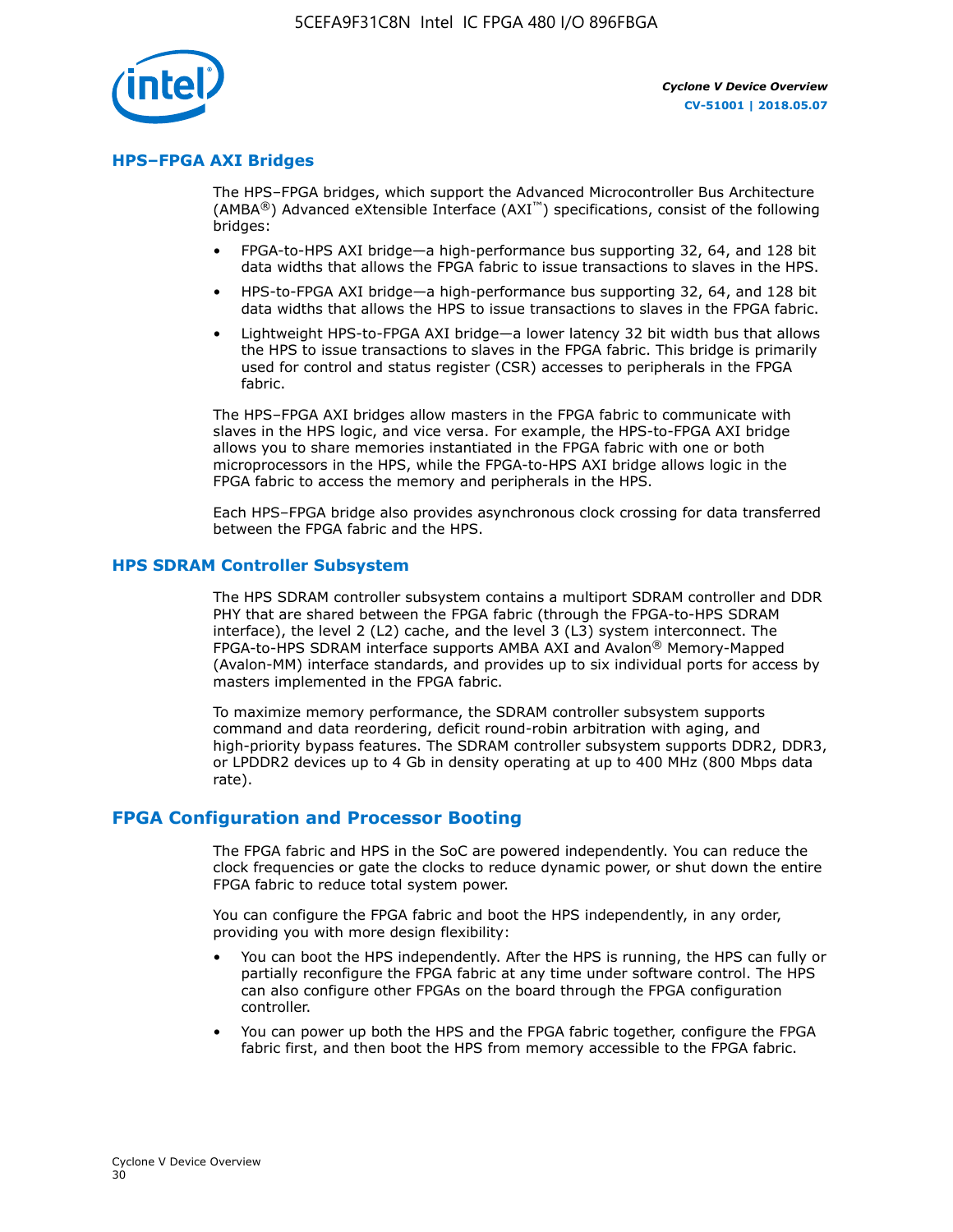![](_page_31_Picture_2.jpeg)

*Note:* Although the FPGA fabric and HPS are on separate power domains, the HPS must remain powered up during operation while the FPGA fabric can be powered up or down as required.

#### **Related Information**

[Cyclone V Device Family Pin Connection Guidelines](https://www.altera.com/content/dam/altera-www/global/en_US/pdfs/literature/dp/cyclone-v/pcg-01014.pdf)

Provides detailed information about power supply pin connection guidelines and power regulator sharing.

#### **Hardware and Software Development**

For hardware development, you can configure the HPS and connect your soft logic in the FPGA fabric to the HPS interfaces using the Platform Designer (Standard) system integration tool in the Intel Quartus Prime software.

For software development, the Arm-based SoC devices inherit the rich software development ecosystem available for the Arm Cortex-A9 MPCore processor. The software development process for Intel SoCs follows the same steps as those for other SoC devices from other manufacturers. Support for Linux, VxWorks®, and other operating systems is available for the SoCs. For more information on the operating systems support availability, contact the Intel sales team.

You can begin device-specific firmware and software development on the Intel SoC Virtual Target. The Virtual Target is a fast PC-based functional simulation of a target development system—a model of a complete development board that runs on a PC. The Virtual Target enables the development of device-specific production software that can run unmodified on actual hardware.

#### **Related Information**

[International Altera Sales Support Offices](https://www.altera.com/about/contact/contact/international-altera-sales-offices.html)

# **Dynamic and Partial Reconfiguration**

The Cyclone V devices support dynamic reconfiguration and partial reconfiguration.

## **Dynamic Reconfiguration**

The dynamic reconfiguration feature allows you to dynamically change the transceiver data rates, PMA settings, or protocols of a channel, without affecting data transfer on adjacent channels. This feature is ideal for applications that require on-the-fly multiprotocol or multirate support. You can reconfigure the PMA and PCS blocks with dynamic reconfiguration.

# **Partial Reconfiguration**

*Note:* The partial reconfiguration feature is available for Cyclone V E, GX, SE, and SX devices with the "SC" suffix in the part number. For device availability and ordering, contact your local Intel sales representatives.

> Partial reconfiguration allows you to reconfigure part of the device while other sections of the device remain operational. This capability is important in systems with critical uptime requirements because it allows you to make updates or adjust functionality without disrupting services.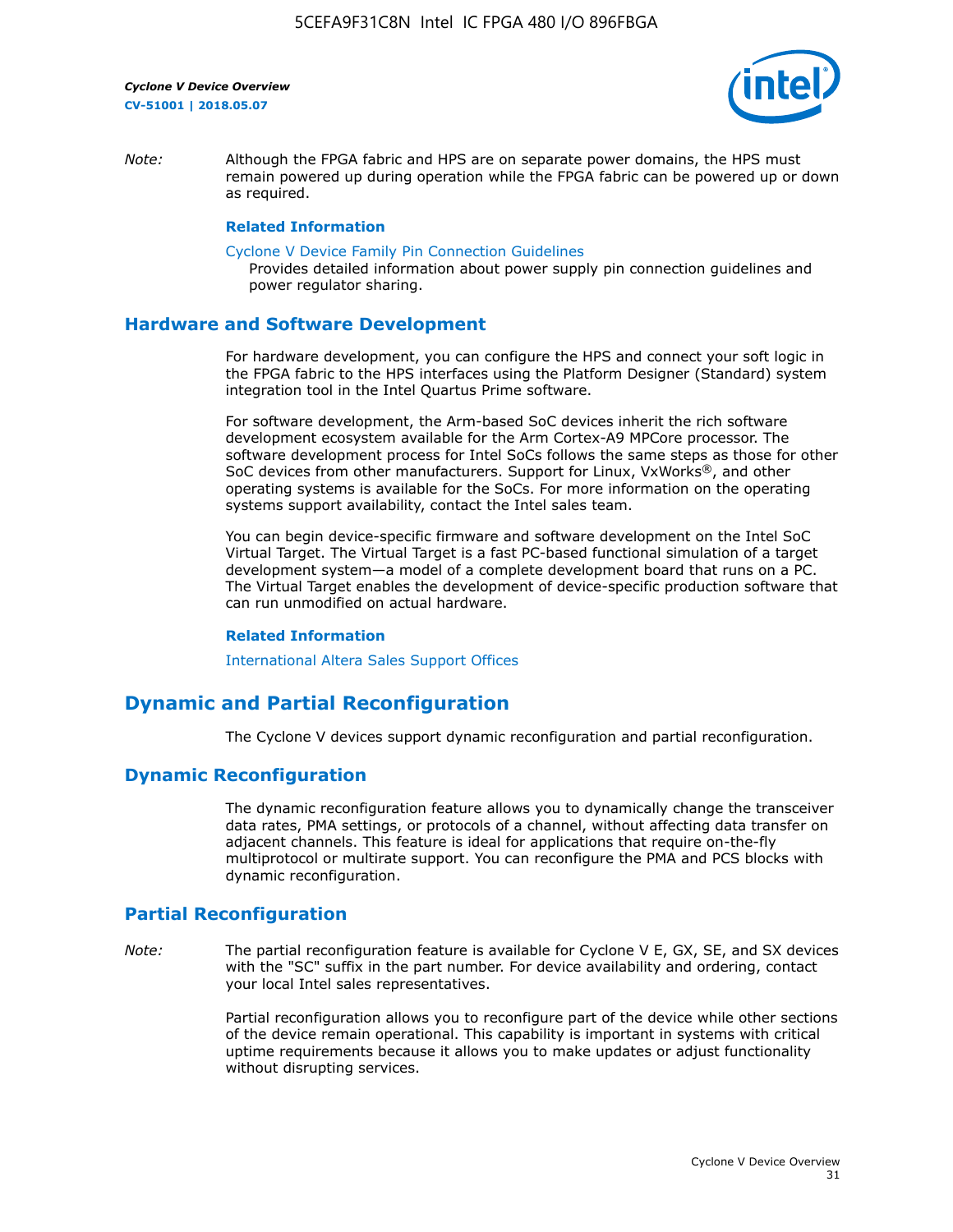![](_page_32_Picture_1.jpeg)

Apart from lowering cost and power consumption, partial reconfiguration increases the effective logic density of the device because placing device functions that do not operate simultaneously is not necessary. Instead, you can store these functions in external memory and load them whenever the functions are required. This capability reduces the size of the device because it allows multiple applications on a single device—saving the board space and reducing the power consumption.

Intel simplifies the time-intensive task of partial reconfiguration by building this capability on top of the proven incremental compile and design flow in the Intel Quartus Prime design software. With the Intel solution, you do not need to know all the intricate device architecture details to perform a partial reconfiguration.

Partial reconfiguration is supported through the FPP x16 configuration interface. You can seamlessly use partial reconfiguration in tandem with dynamic reconfiguration to enable simultaneous partial reconfiguration of both the device core and transceivers.

# **Enhanced Configuration and Configuration via Protocol**

Cyclone V devices support 1.8 V, 2.5 V, 3.0 V, and 3.3 V programming voltages and several configuration schemes.

| <b>Mode</b>                                                    | <b>Data</b><br>Width         | Max Clock  <br>Rate<br>(MHz) | <b>Max Data</b><br>Rate<br>(Mbps) | <b>Decompressi</b><br>on | <b>Design</b><br><b>Security</b> | <b>Partial</b><br>Reconfigurat<br>ion <sup>(18)</sup> | <b>Remote</b><br><b>System</b><br><b>Update</b> |
|----------------------------------------------------------------|------------------------------|------------------------------|-----------------------------------|--------------------------|----------------------------------|-------------------------------------------------------|-------------------------------------------------|
| AS through the EPCS<br>and EPCQ serial<br>configuration device | 1 bit, 4<br>bits             | 100                          |                                   | Yes                      | <b>Yes</b>                       |                                                       | Yes                                             |
| PS through CPLD or<br>external<br>microcontroller              | 1 bit                        | 125                          | 125                               | Yes                      | Yes                              |                                                       |                                                 |
| <b>FPP</b>                                                     | 8 bits                       | 125                          |                                   | Yes                      | <b>Yes</b>                       |                                                       | Parallel flash                                  |
|                                                                | 16 bits                      | 125                          |                                   | Yes                      | <b>Yes</b>                       | Yes                                                   | loader                                          |
| CvP (PCIe)                                                     | x1, x2,<br>and $x4$<br>lanes |                              |                                   | Yes                      | <b>Yes</b>                       | Yes                                                   |                                                 |
| <b>JTAG</b>                                                    | 1 bit                        | 33                           | 33                                |                          |                                  |                                                       |                                                 |

**Table 24. Configuration Schemes and Features Supported by Cyclone V Devices**

Instead of using an external flash or ROM, you can configure the Cyclone V devices through PCIe using CvP. The CvP mode offers the fastest configuration rate and flexibility with the easy-to-use PCIe hard IP block interface. The Cyclone V CvP implementation conforms to the PCIe 100 ms power-up-to-active time requirement.

## **Related Information**

[Configuration via Protocol \(CvP\) Implementation in Intel FPGAs User Guide](https://www.altera.com/documentation/nik1412546950394.html#nik1412546833714) Provides more information about CvP.

 $(18)$  The partial reconfiguration feature is available for Cyclone V E, GX, SE, and SX devices with the "SC" suffix in the part number. For device availability and ordering, contact your local Intel sales representatives.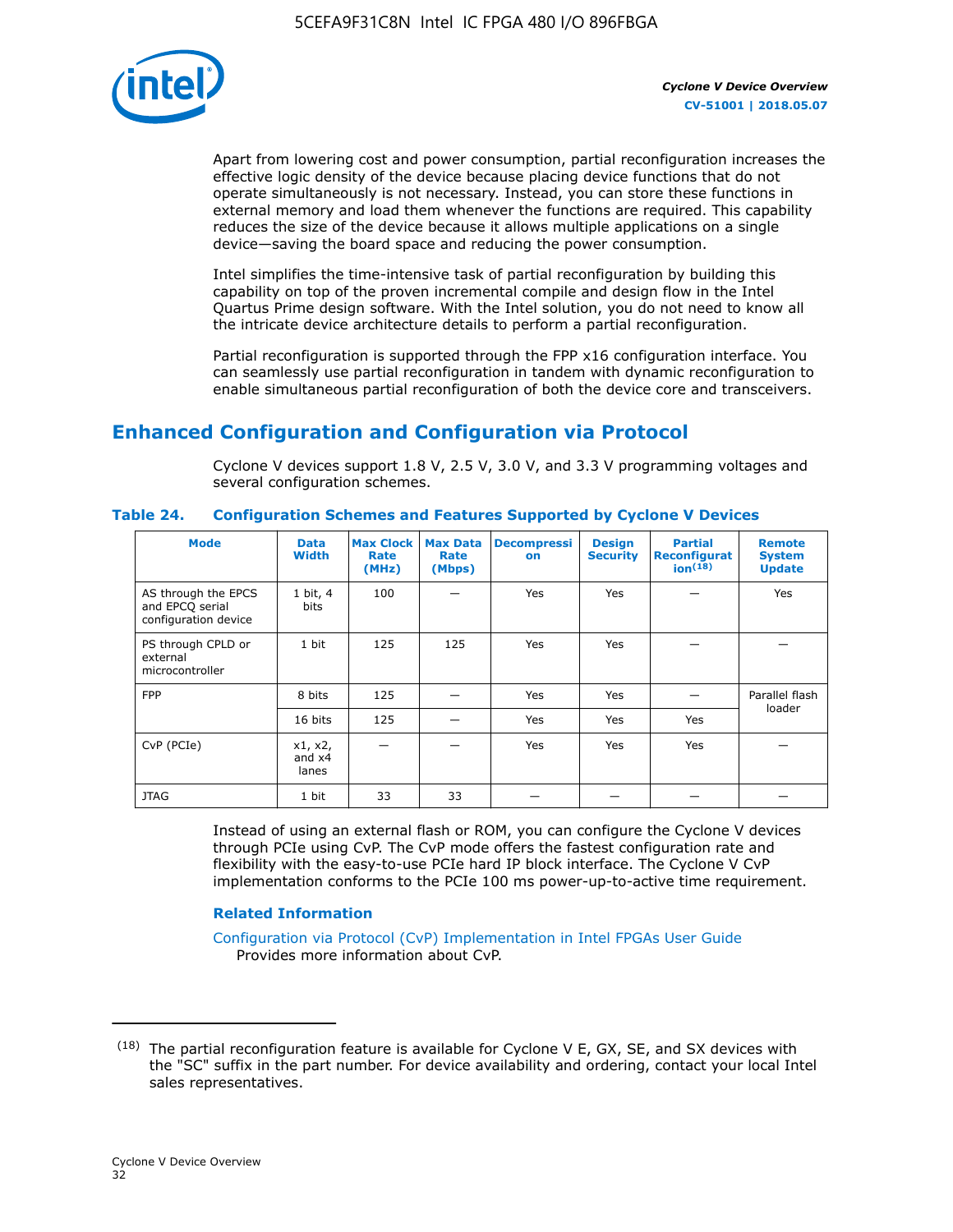![](_page_33_Picture_2.jpeg)

# **Power Management**

Leveraging the FPGA architectural features, process technology advancements, and transceivers that are designed for power efficiency, the Cyclone V devices consume less power than previous generation Cyclone FPGAs:

- Total device core power consumption—less by up to 40%.
- Transceiver channel power consumption—less by up to 50%.

Additionally, Cyclone V devices contain several hard IP blocks that reduce logic resources and deliver substantial power savings of up to 25% less power than equivalent soft implementations.

# **Document Revision History for Cyclone V Device Overview**

| <b>Document</b><br><b>Version</b> | <b>Changes</b>                                                                                                                                                          |
|-----------------------------------|-------------------------------------------------------------------------------------------------------------------------------------------------------------------------|
| 2018.05.07                        | Added the low power option ("L" suffix) for Cyclone V SE and Cyclone V SX devices in the Sample<br>Ordering Code and Available Options diagrams.<br>Rebranded as Intel. |

| <b>Date</b>   | <b>Version</b> | <b>Changes</b>                                                                                                                                                                                                                                                                                                                                                                                                                                                                                                                                                                                                                                                                                                                                                                                                                                                                                                  |
|---------------|----------------|-----------------------------------------------------------------------------------------------------------------------------------------------------------------------------------------------------------------------------------------------------------------------------------------------------------------------------------------------------------------------------------------------------------------------------------------------------------------------------------------------------------------------------------------------------------------------------------------------------------------------------------------------------------------------------------------------------------------------------------------------------------------------------------------------------------------------------------------------------------------------------------------------------------------|
| December 2017 | 2017.12.18     | Updated ALM resources for Cyclone V E, Cyclone V SE, Cyclone V SX, and<br>Cyclone V ST devices.                                                                                                                                                                                                                                                                                                                                                                                                                                                                                                                                                                                                                                                                                                                                                                                                                 |
| June 2016     | 2016.06.10     | Updated Cyclone V GT speed grade to -7 in Sample Ordering Code and<br>Available Options for Cyclone V GT Devices diagram.                                                                                                                                                                                                                                                                                                                                                                                                                                                                                                                                                                                                                                                                                                                                                                                       |
| December 2015 | 2015.12.21     | Added descriptions to package plan tables for Cyclone V GT and ST<br>devices.<br>Changed instances of Quartus II to Quartus Prime.                                                                                                                                                                                                                                                                                                                                                                                                                                                                                                                                                                                                                                                                                                                                                                              |
| June 2015     | 2015.06.12     | Replaced a note to partial reconfiguration feature. Note: The partial<br>reconfiguration feature is available for Cyclone V E, GX, SE, and SX<br>devices with the "SC" suffix in the part number. For device availability and<br>ordering, contact your local Altera sales representatives.<br>Updated logic elements (LE) (K) for the following devices:<br>$\bullet$<br>- Cyclone V E A7: Updated from 149.5 to 150<br>- Cyclone V GX C3: Updated from 35.5 to 36<br>- Cyclone V GX C7: Updated from 149.7 to 150<br>- Cyclone V GT D7: Updated from 149.5 to 150<br>Updated MLAB (Kb) in Maximum Resource Counts for Cyclone V GX<br>Devices table as follows:<br>- Cyclone V GX C3: Updated from 291 to 182<br>- Cyclone V GX C4: Updated from 678 to 424<br>- Cyclone V GX C5: Updated from 678 to 424<br>- Cyclone V GX C7: Updated from 1,338 to 836<br>$-$ Cyclone V GX C9: Updated from 2,748 to 1,717 |
|               |                | continued                                                                                                                                                                                                                                                                                                                                                                                                                                                                                                                                                                                                                                                                                                                                                                                                                                                                                                       |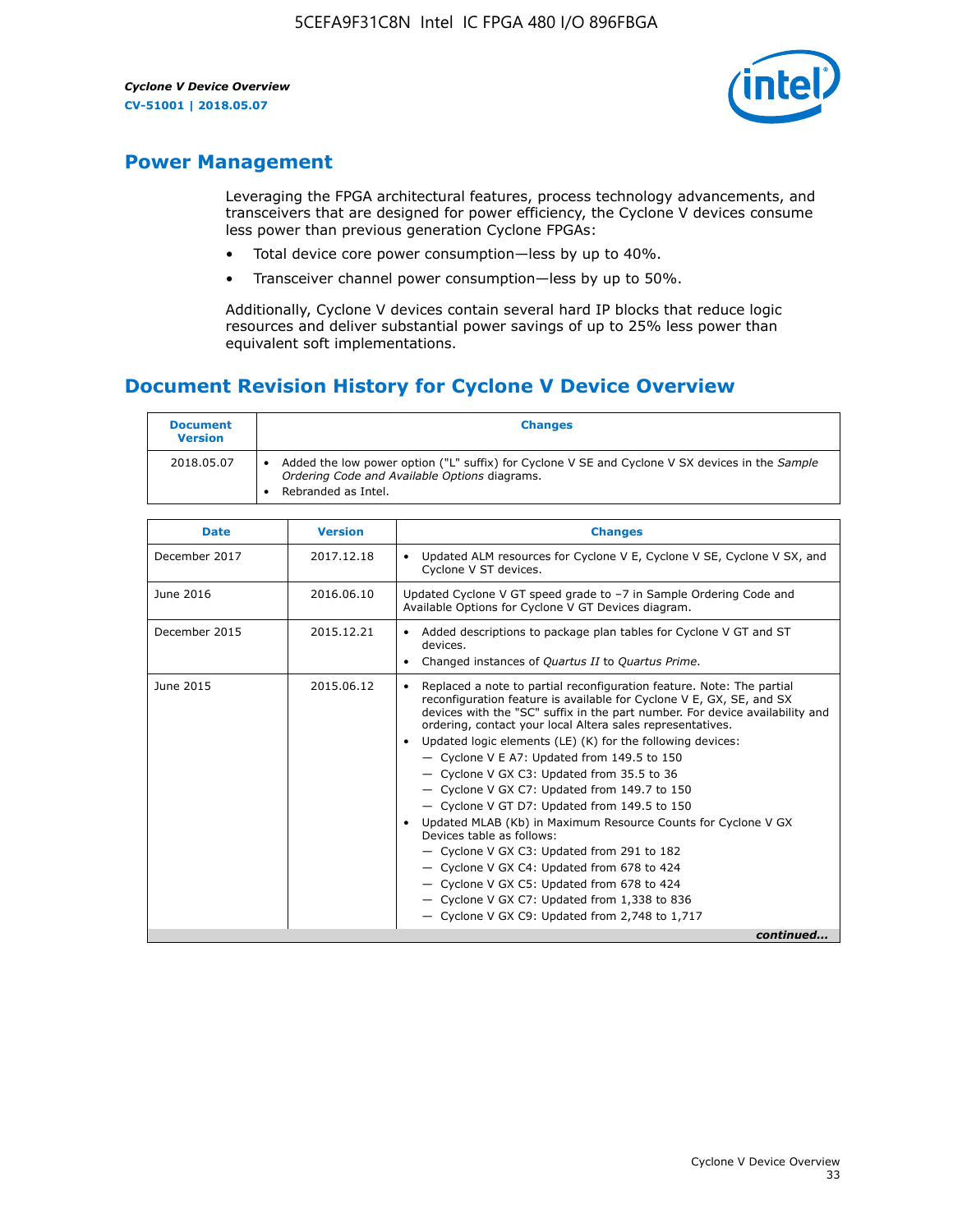![](_page_34_Picture_1.jpeg)

| <b>Date</b>  | <b>Version</b> | <b>Changes</b>                                                                                                                                                                                                                                                                                                                                                                                                                                                                                                                                                                                                                                                                                                                                                                                                                                                                                                                                                                                                                                                                                                                                                                                                                                                                                                                                                                                                                                                                                                                                                                                                                                                                                                |
|--------------|----------------|---------------------------------------------------------------------------------------------------------------------------------------------------------------------------------------------------------------------------------------------------------------------------------------------------------------------------------------------------------------------------------------------------------------------------------------------------------------------------------------------------------------------------------------------------------------------------------------------------------------------------------------------------------------------------------------------------------------------------------------------------------------------------------------------------------------------------------------------------------------------------------------------------------------------------------------------------------------------------------------------------------------------------------------------------------------------------------------------------------------------------------------------------------------------------------------------------------------------------------------------------------------------------------------------------------------------------------------------------------------------------------------------------------------------------------------------------------------------------------------------------------------------------------------------------------------------------------------------------------------------------------------------------------------------------------------------------------------|
|              |                | Updated MLAB RAM Bit (Kb) in Embedded Memory Capacity and<br>Distribution in Cyclone V Devices table as follows:<br>- Cyclone V GX C3: Updated from 181 to 182<br>- Cyclone V GX C4: Updated from 295 to 424<br>Updated Total RAM Bit (Kb) in Embedded Memory Capacity and<br>Distribution in Cyclone V Devices table as follows:<br>- Cyclone V GX C3: Updated from $1,531$ to $1,532$<br>- Cyclone V GX C4: Updated from 2,795 to 2,924<br>Updated MLAB Block count in Embedded Memory Capacity and<br>Distribution in Cyclone V Devices table as follows:<br>- Cyclone V GX C4: Updated from 472 to 678<br>- Cyclone V GX C5: Updated from 679 to 678                                                                                                                                                                                                                                                                                                                                                                                                                                                                                                                                                                                                                                                                                                                                                                                                                                                                                                                                                                                                                                                      |
| March 2015   | 2015.03.31     | Added internal scrubbing feature under configuration in Summary of<br>$\bullet$<br>Features for Cyclone V Devices table.<br>Added optional suffix "SC: Internal scrubbing support" to the following<br>diagrams:<br>- Sample Ordering Code and Available Options for Cyclone V E Devices<br>- Sample Ordering Code and Available Options for Cyclone V GX Devices<br>- Sample Ordering Code and Available Options for Cyclone V SE Devices<br>- Sample Ordering Code and Available Options for Cyclone V SX Devices                                                                                                                                                                                                                                                                                                                                                                                                                                                                                                                                                                                                                                                                                                                                                                                                                                                                                                                                                                                                                                                                                                                                                                                           |
| January 2015 | 2015.01.23     | Updated Sample Ordering Code and Available Options for Cyclone V ST<br>Devices figure because Cyclone V ST devices are only available in I<br>temperature grade and -7 speed grade.<br>- Operating Temperature: Removed C and A temperature grades<br>- FPGA Fabric Speed Grade: Removed -6 and -8 speed grades<br>Updated the transceiver specification for Cyclone V ST from 5 Gbps to<br>6.144 Gbps:<br>- Device Variants for the Cyclone V Device Family table<br>- Sample Ordering Code and Available Options for Cyclone V ST Devices<br>figure<br>- Maximum Resource Counts for Cyclone V ST Devices<br>Updated Maximum Resource Counts for Cyclone V GX Devices table for<br>Cyclone V GX G3 devices.<br>$-$ Logic elements (LE) (K): Updated from 35.7 to 35.5<br>- Variable-precision DSP block: Updated from 51 to 57<br>$-18 \times 18$ multiplier: Updated from 102 to 114<br>Updated Number of Multipliers in Cyclone V Devices table for Cyclone V<br>GX G3 devices.<br>- Variableprecision DSP Block: Updated from 51 to 57<br>$-9x9$ Multiplier: Updated from 153 to 171<br>$-18 \times 18$ Multiplier: Updated from 102 to 114<br>- 27 x 27 Multiplier: Updated from 51 to 57<br>- 18 x 18 Multiplier Adder Mode: Updated from 51 to 57<br>$-18 \times 18$ Multiplier Adder Summed with 36 bit Input: Updated from 51<br>to 57<br>Updated Embedded Memory Capacity and Distribution in Cyclone V<br>Devices table for Cyclone V GX G3 devices.<br>- M10K block: Updated from 119 to 135<br>- M10K RAM bit (Kb): Updated from 1,190 to 1,350<br>- MLAB block: Updated from 255 to 291<br>- MLAB RAM bit (Kb): Updated from 159 to 181<br>$-$ Total RAM bit (Kb): Updated from 1,349 to 1,531 |
| October 2014 | 2014.10.06     | Added a footnote to the "Transceiver PCS Features for Cyclone V Devices"<br>table to show that PCIe Gen2 is supported for Cyclone V GT and ST devices.                                                                                                                                                                                                                                                                                                                                                                                                                                                                                                                                                                                                                                                                                                                                                                                                                                                                                                                                                                                                                                                                                                                                                                                                                                                                                                                                                                                                                                                                                                                                                        |
|              |                | continued                                                                                                                                                                                                                                                                                                                                                                                                                                                                                                                                                                                                                                                                                                                                                                                                                                                                                                                                                                                                                                                                                                                                                                                                                                                                                                                                                                                                                                                                                                                                                                                                                                                                                                     |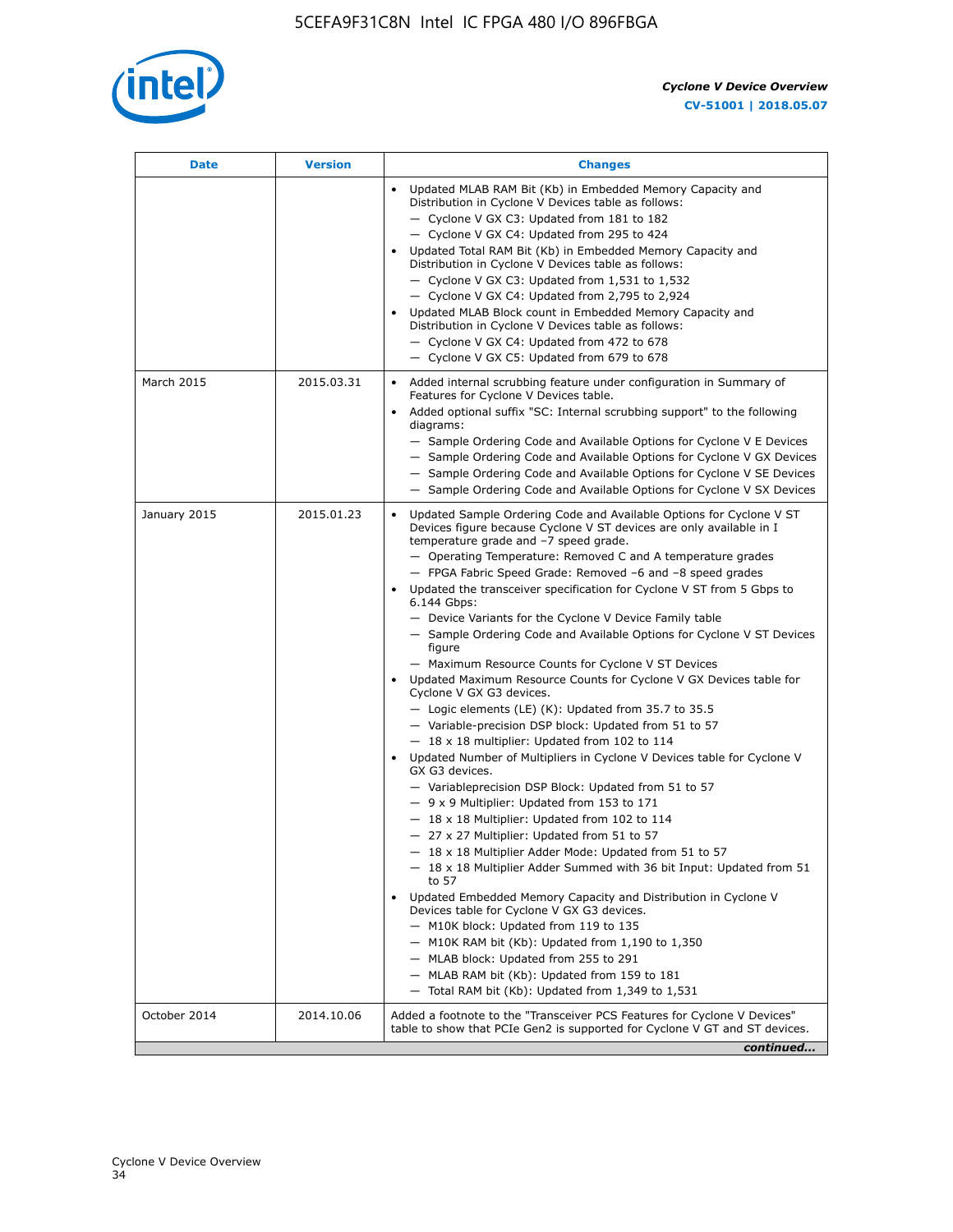r

![](_page_35_Picture_2.jpeg)

| <b>Date</b>   | <b>Version</b> | <b>Changes</b>                                                                                                                                                                                                                                                                                                                                                                                                                                                                                                                                                                                                                                                                                                                                                                                                                                                                                                                                                                                                                                                                                                                                                                                                                                                                                                                                                                                                                                      |
|---------------|----------------|-----------------------------------------------------------------------------------------------------------------------------------------------------------------------------------------------------------------------------------------------------------------------------------------------------------------------------------------------------------------------------------------------------------------------------------------------------------------------------------------------------------------------------------------------------------------------------------------------------------------------------------------------------------------------------------------------------------------------------------------------------------------------------------------------------------------------------------------------------------------------------------------------------------------------------------------------------------------------------------------------------------------------------------------------------------------------------------------------------------------------------------------------------------------------------------------------------------------------------------------------------------------------------------------------------------------------------------------------------------------------------------------------------------------------------------------------------|
| July 2014     | 2014.07.07     | Updated the I/O vertical migration figure to clarify the migration capability of<br>Cyclone V SE and SX devices.                                                                                                                                                                                                                                                                                                                                                                                                                                                                                                                                                                                                                                                                                                                                                                                                                                                                                                                                                                                                                                                                                                                                                                                                                                                                                                                                    |
| December 2013 | 2013.12.26     | • Corrected single or dual-core ARM Cortex-A9 MPCore processor-up to 925<br>MHz from 800 MHz.<br>Removed "Preliminary" texts from Ordering Code figures, Maximum<br>$\bullet$<br>Resources, Package Plan and I/O Vertical Migration tables.<br>Removed the note "The number of GPIOs does not include transceiver<br>I/Os. In the Quartus II software, the number of user I/Os includes<br>transceiver I/Os." for GPIOs in the Maximum Resource Counts table for<br>Cyclone V E and SE.<br>Added link to Altera Product Selector for each device variant.<br>• Updated Embedded Hard IPs for Cyclone V GT devices to indicate<br>Maximum 2 hard PCIe and 2 hard memory controllers.<br>• Added leaded package options.<br>Removed the note "The number of PLLs includes general-purpose                                                                                                                                                                                                                                                                                                                                                                                                                                                                                                                                                                                                                                                             |
|               |                | fractional PLLs and transceiver fractional PLLs." for all PLLs in the<br>Maximum Resource Counts table.<br>• Corrected max LVDS counts for transmitter and receiver for Cyclone V E<br>A5 device from 84 to 60.<br>• Corrected max LVDS counts for transmitter and receiver for Cyclone V E<br>A9 device from 140 to 120.<br>Corrected variable-precision DSP block, 27 x 27 multiplier, 18 x 18<br>multiplier adder mode and $18 \times 18$ multiplier adder summed with 36 bit<br>input for Cyclone V SE devices from 58 to 84.<br>Corrected 18 x 18 multiplier for Cyclone V SE devices from 116 to 168.<br>Corrected 9 x 9 multiplier for Cyclone V SE devices from 174 to 252.<br>Corrected LVDS transmitter for Cyclone V SE A2 and A4 as well as SX C2<br>and C4 devices from 31 to 32.<br>• Corrected LVDS receiver for Cyclone V SE A2 and A4 as well as SX C2 and<br>C4 devices from 35 to 37.<br>• Corrected transceiver speed grade for Cyclone V ST devices ordering code<br>from $4$ to $5$ .<br>• Updated the DDR3 SDRAM for the maximum frequency's soft controller<br>and the minimum frequency from 300 to 303 for voltage 1.35V.<br>• Added links to Altera's External Memory Spec Estimator tool to the topics<br>listing the external memory interface performance.<br>• Corrected XAUI is supported through the soft PCS in the PCS features for<br>Cyclone V.<br>Added decompression support for the CvP configuration mode. |
| May 2013      | 2013.05.06     | Added link to the known document issues in the Knowledge Base.<br>$\bullet$<br>Moved all links to the Related Information section of respective topics for<br>$\bullet$<br>easy reference.<br>• Corrected the title to the PCIe hard IP topic. Cyclone V devices support<br>only PCIe Gen1 and Gen2.<br>Updated Supporting Feature in Table 1 of Increased bandwidth capacity to<br>$\bullet$<br>'6.144 Gbps'.<br>Updated Description in Table 2 of Low-power high-speed serial interface to<br>'6.144 Gbps'.<br>Updated Description in Table 3 of Cyclone V GT to '6.144 Gbps'.<br>Updated the M386 package to M383 for Figure 1, Figure 2 and Figure 3.<br>$\bullet$<br>Updated Figure 2 and Figure 3 for Transceiver Count by adding 'F : 4'.<br>$\bullet$<br>Updated LVDS in the Maximum Resource Counts tables to include<br>Transmitter and Receiver values.<br>Updated the package plan with M383 for the Cyclone V E device.<br>$\bullet$<br>Removed the M301 and M383 packages from the Cyclone V GX C4 device.<br>Updated the GPIO count to '129' for the M301 package of the Cyclone V<br>GX C5 device.<br>Updated 5 Gbps to '6.144 Gbps' for Cyclone V GT device.<br>continued                                                                                                                                                                                                                                                          |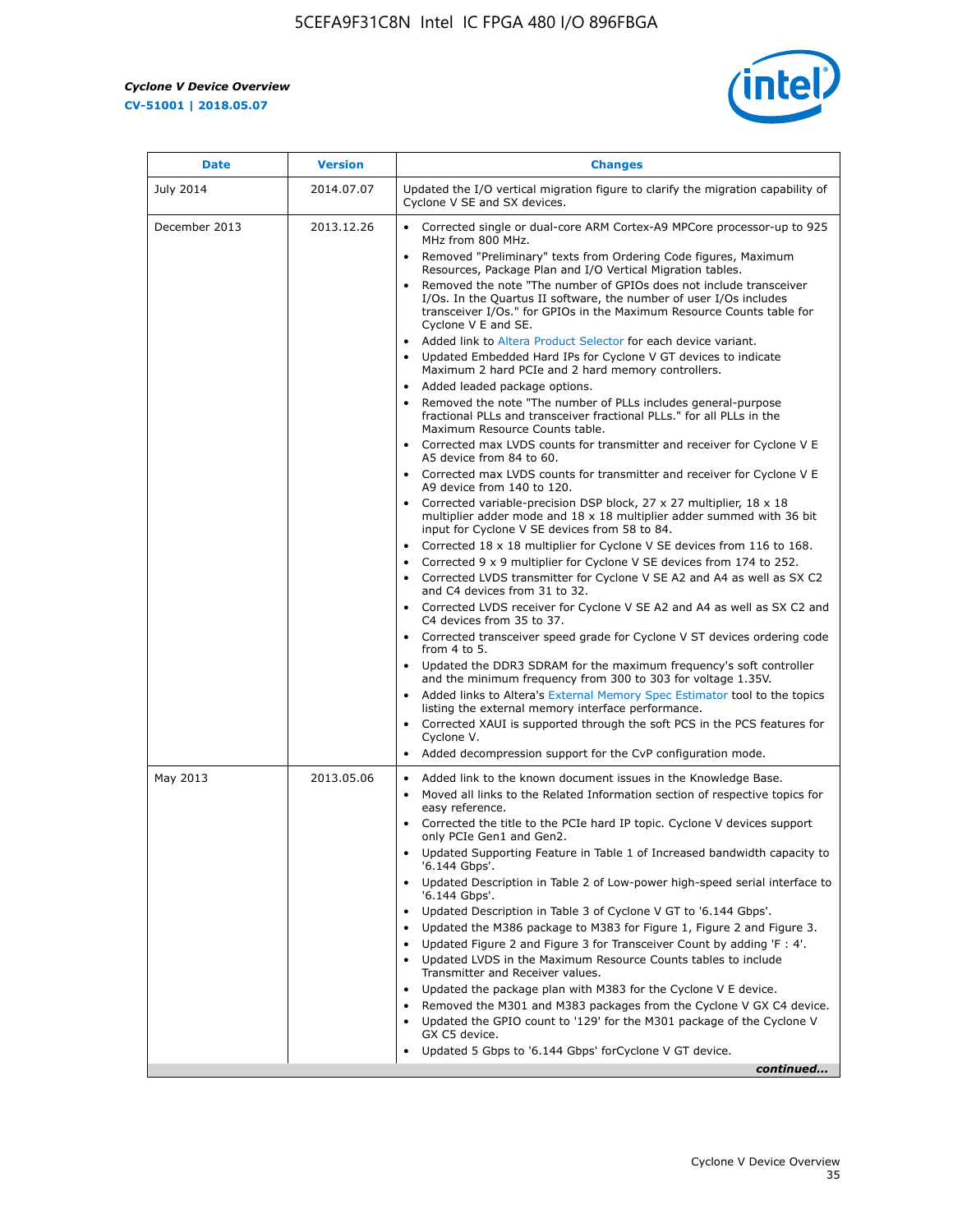![](_page_36_Picture_1.jpeg)

| <b>Date</b>   | <b>Version</b> | <b>Changes</b>                                                                                                                                      |
|---------------|----------------|-----------------------------------------------------------------------------------------------------------------------------------------------------|
|               |                | Updated HPS I/O for U484 (19 mm) in Table 11 with '151' for A2, A4, A5<br>and A6.                                                                   |
|               |                | Updated Memory (Kb) for Maximum Resource Counts for Cyclone V SE A4<br>and A6, SX C4 and C6, ST D6 devices.                                         |
|               |                | Updated FPGA PLL for Maximum Resource Counts for Cyclone V SE A2, SX<br>C2, devices.                                                                |
|               |                | Removed '36 x 36' from the Variable-Precision DSP Block.                                                                                            |
|               |                | Updated Variable-precision DSP Blocks and $18 \times 18$ Multiplier for<br>Maximum Resource Counts for Cyclone V SX C4 device.                      |
|               |                | Updated the HPS I/O counts for Cyclone V SE, SX, and ST devices.<br>$\bullet$                                                                       |
|               |                | Updated Figure 7 which shows the I/O vertical migration table.                                                                                      |
|               |                | Updated Table 17 for Cyclone V SX C4 device.<br>$\bullet$                                                                                           |
|               |                | • Updated Embedded Memory Capacity and Distribution table for Cyclone V<br>SE A4 and A6, SX C4 and C6, ST D6 devices.                               |
|               |                | Removed 'Counter reconfiguration' from the PLL Features.                                                                                            |
|               |                | Updated Low-Power Serial Transceivers by replacing 5 Gbps with<br>6.144 Gbps.                                                                       |
|               |                | Removed 'Distributed Memory' symbol.<br>$\bullet$                                                                                                   |
|               |                | Updated the Capability in Table 22 of Backplane support to '6.144 Gbps'.<br>$\bullet$                                                               |
|               |                | Updated Capability in Table 22 of Ring oscillator transmit PLLs with<br>6.144 Gbps.                                                                 |
|               |                | Updated the PCS Support in Table 23 from 5 Gbps to '6 Gbps'.                                                                                        |
|               |                | Updated the Data Rates (Gbps) in Table 23 of 3 Gbps and 6 Gbps Basic to<br>$\bullet$<br>'6.144 Gbps'.                                               |
|               |                | Updated the Data Rates (Gbps) in Table 23 of CPRI 4.1 to '6.144 Gbps'.                                                                              |
|               |                | Clarified that partial reconfiguration is an advanced feature. Contact Altera<br>for support of the feature.                                        |
| December 2012 | 2012.12.28     | Updated the pin counts for the MBGA packages.<br>$\bullet$                                                                                          |
|               |                | Updated the GPIO and transceiver counts for the MBGA packages.<br>$\bullet$                                                                         |
|               |                | Updated the GPIO counts for the U484 package of the Cyclone V E A9, GX<br>C9, and GT D9 devices.                                                    |
|               |                | Updated the vertical migration table for vertical migration of the U484<br>packages.                                                                |
|               |                | Updated the MLAB supported programmable widths at 32 bits depth.                                                                                    |
| November 2012 | 2012.11.19     | • Added new MBGA packages and additional U484 packages for Cyclone V E,                                                                             |
|               |                | GX, and GT.                                                                                                                                         |
|               |                | Added ordering code for five-transceiver devices for Cyclone V GT and ST.<br>$\bullet$                                                              |
|               |                | Updated the vertical migration table to add MBGA packages.<br>٠                                                                                     |
|               |                | Added performance information for HPS memory controller.<br>$\bullet$<br>Removed DDR3U support.<br>$\bullet$                                        |
|               |                | Updated Cyclone V ST speed grade information.                                                                                                       |
|               |                | Added information on maximum transceiver channel usage restrictions for                                                                             |
|               |                | PCI Gen2 and CPRI at 4.9152 Gbps transmit jitter compliance.                                                                                        |
|               |                | Added note on the differences between GPIO reported in Overview with<br>User I/O numbers shown in the Quartus II software.                          |
|               |                | Updated template.                                                                                                                                   |
| July 2012     | 2.1            | Added support for PCIe Gen2 x4 lane configuration (PCIe-compatible)                                                                                 |
| June 2012     | 2.0            | Restructured the document.<br>٠                                                                                                                     |
|               |                | Added the "Embedded Memory Capacity" and "Embedded Memory<br>Configurations" sections.                                                              |
|               |                | Added Table 1, Table 3, Table 16, Table 19, and Table 20.                                                                                           |
|               |                | Updated Table 2, Table 4, Table 5, Table 6, Table 7, Table 8, Table 9, Table<br>10, Table 11, Table 12, Table 13, Table 14, Table 17, and Table 18. |
|               |                | continued                                                                                                                                           |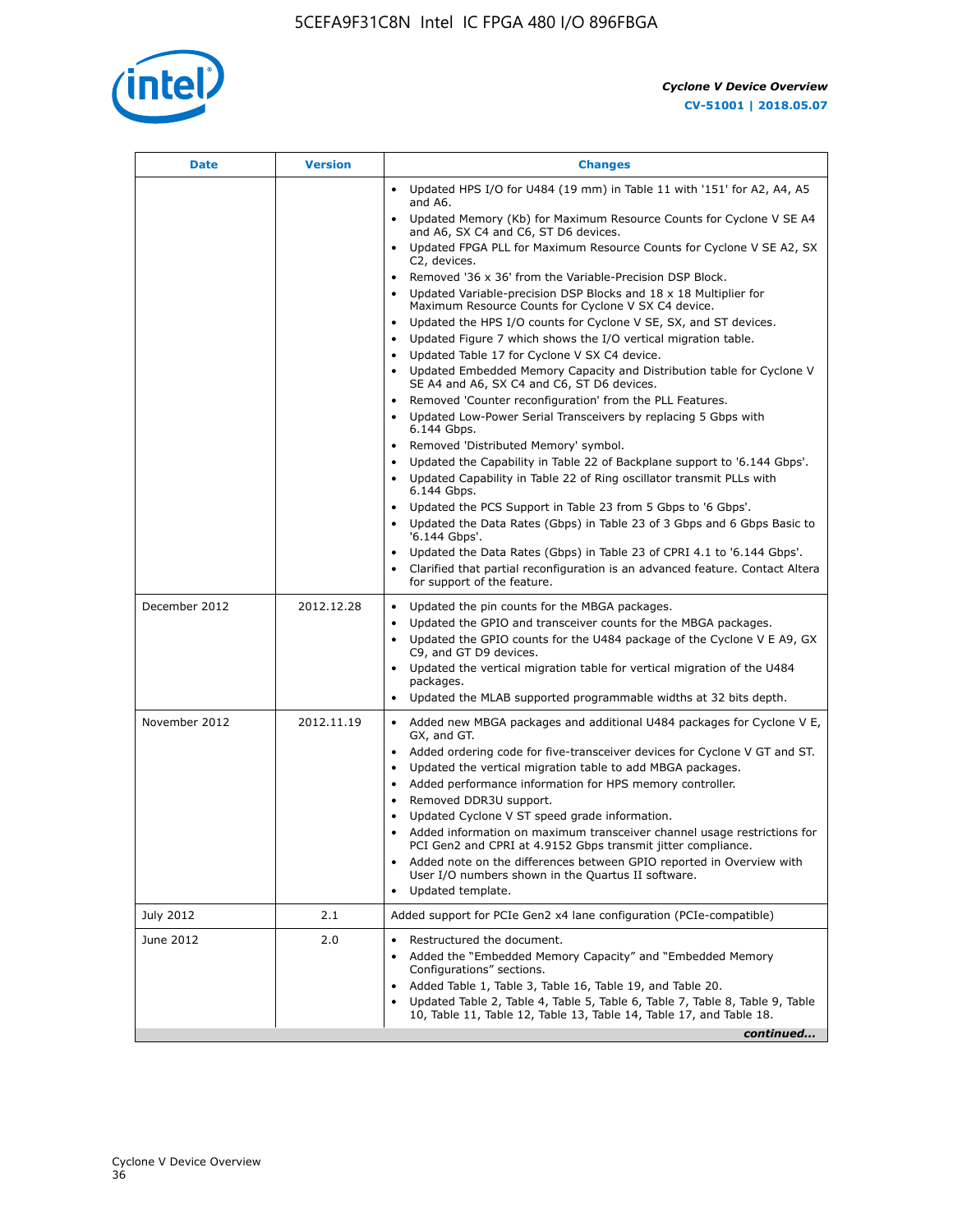![](_page_37_Picture_2.jpeg)

| <b>Date</b>   | <b>Version</b> | <b>Changes</b>                                                                                                                                                                                                                                                                                                                                                                                                                                                             |
|---------------|----------------|----------------------------------------------------------------------------------------------------------------------------------------------------------------------------------------------------------------------------------------------------------------------------------------------------------------------------------------------------------------------------------------------------------------------------------------------------------------------------|
|               |                | Updated Figure 1, Figure 2, Figure 3, Figure 4, Figure 5, Figure 6, and<br>Figure 10.<br>Updated the "FPGA Configuration and Processor Booting" and "Hardware<br>and Software Development" sections.<br>Text edits throughout the document.                                                                                                                                                                                                                                |
| February 2012 | 1.2            | Updated Table $1-2$ , Table $1-3$ , and Table $1-6$ .<br>Updated "Cyclone V Family Plan" on page 1-4 and "Clock Networks and<br>$\bullet$<br>PLL Clock Sources" on page 1-15.<br>Updated Figure $1-1$ and Figure $1-6$ .                                                                                                                                                                                                                                                   |
| November 2011 | 1.1            | Updated Table $1-1$ , Table $1-2$ , Table $1-3$ , Table $1-4$ , Table $1-5$ , and Table<br>$1 - 6.$<br>Updated Figure 1-4, Figure 1-5, Figure 1-6, Figure 1-7, and Figure 1-8.<br>Updated "System Peripherals" on page 1-18, "HPS-FPGA AXI Bridges" on<br>page 1-19, "HPS SDRAM Controller Subsystem" on page 1-19, "FPGA<br>Configuration and Processor Booting" on page 1-19, and "Hardware and<br>Software Development" on page 1-20.<br>Minor text edits.<br>$\bullet$ |
| October 2011  | 1.0            | Initial release.                                                                                                                                                                                                                                                                                                                                                                                                                                                           |